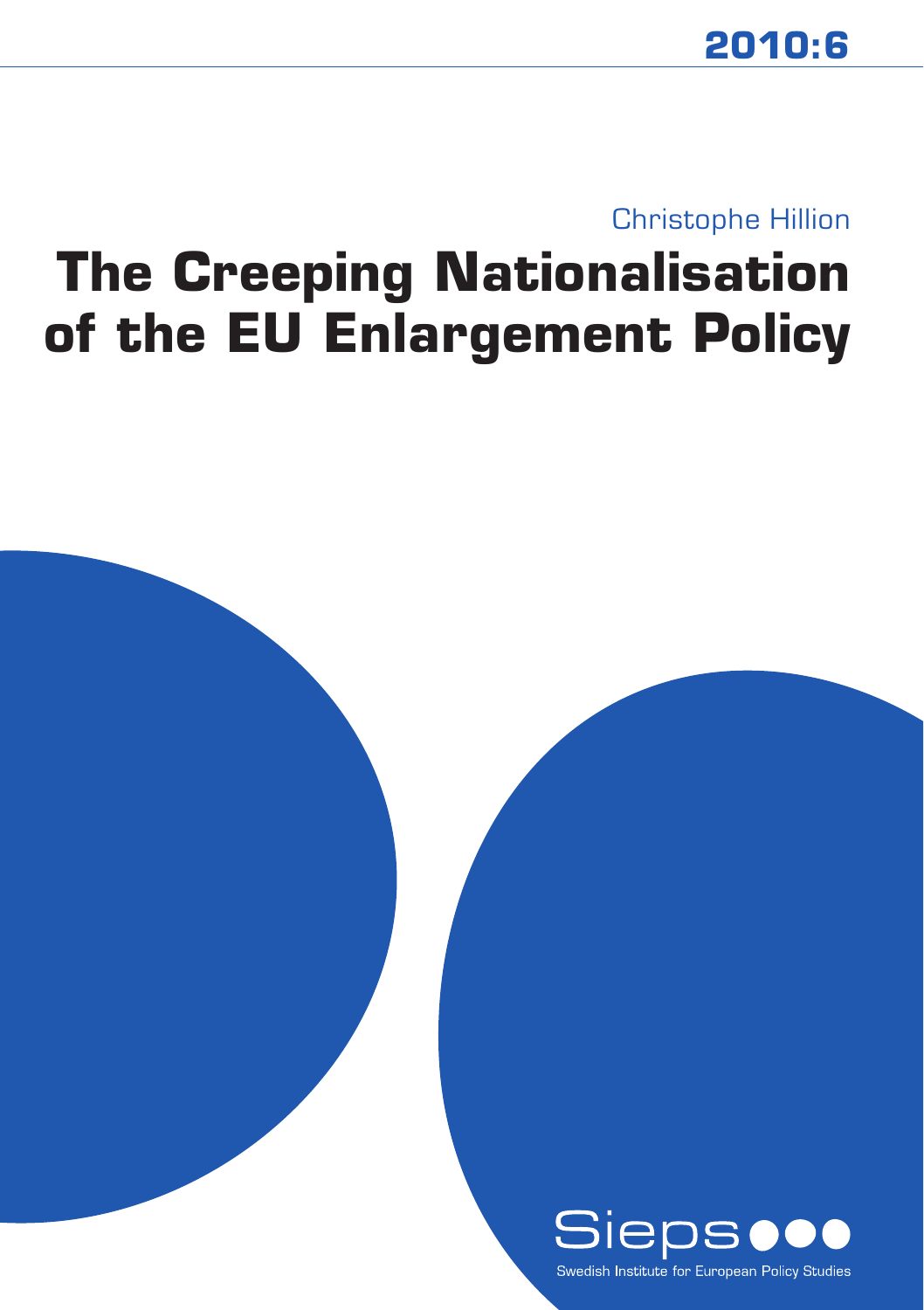Christophe Hillion

## **The Creeping Nationalisation of the EU Enlargement Policy**

– SIEPS 2010:6 –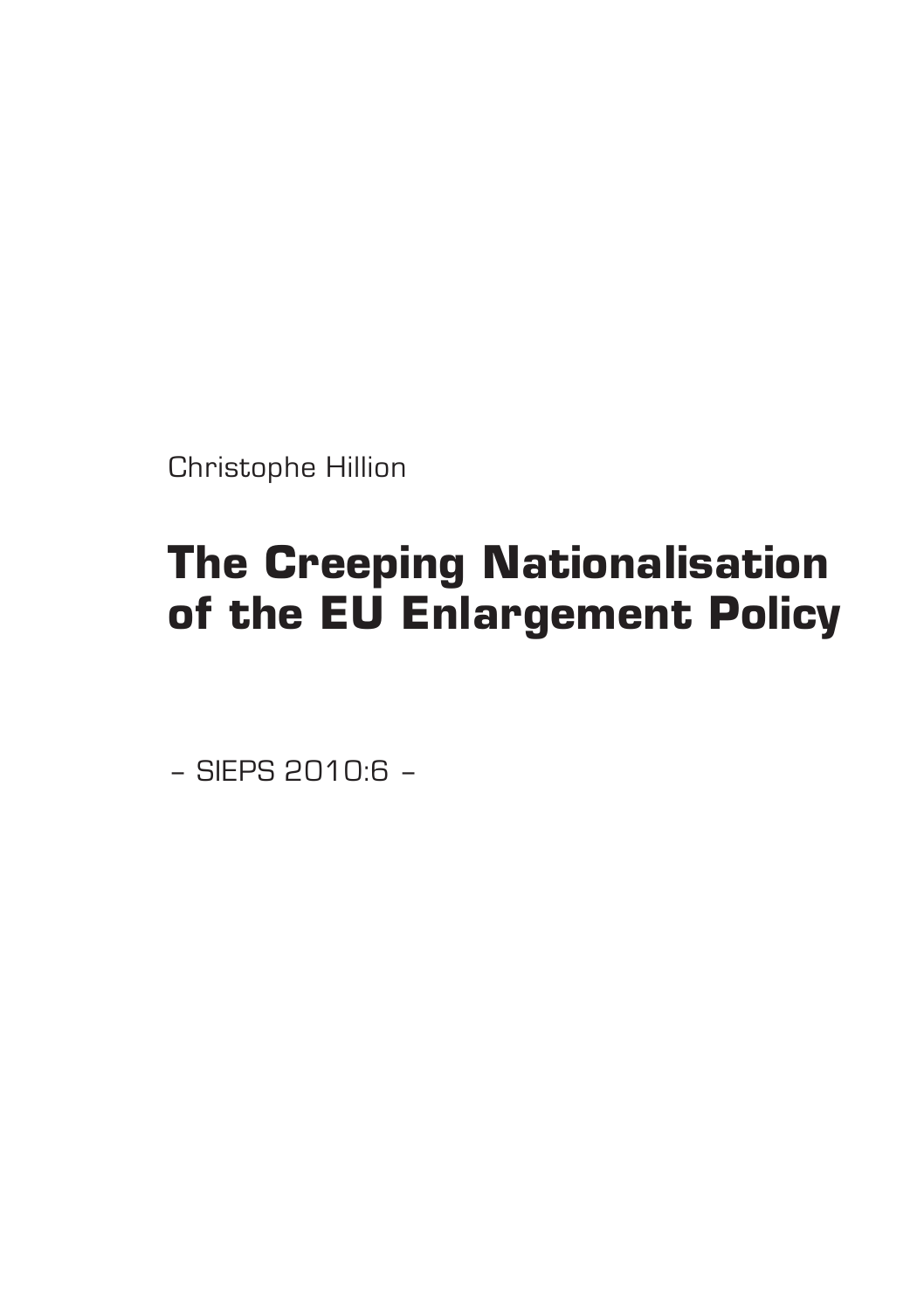Report No. 6 November 2010

Publisher: Swedish Institute for European Policy Studies

The report is available at www.sieps.se

The opinions expressed in this report are those of the author and are not necessarily shared by SIEPS.

Cover: Svensk Information AB Print: EO Grafiska AB Stockholm, November 2010 ISSN 1651-8942 ISBN 978-91-86107-21-5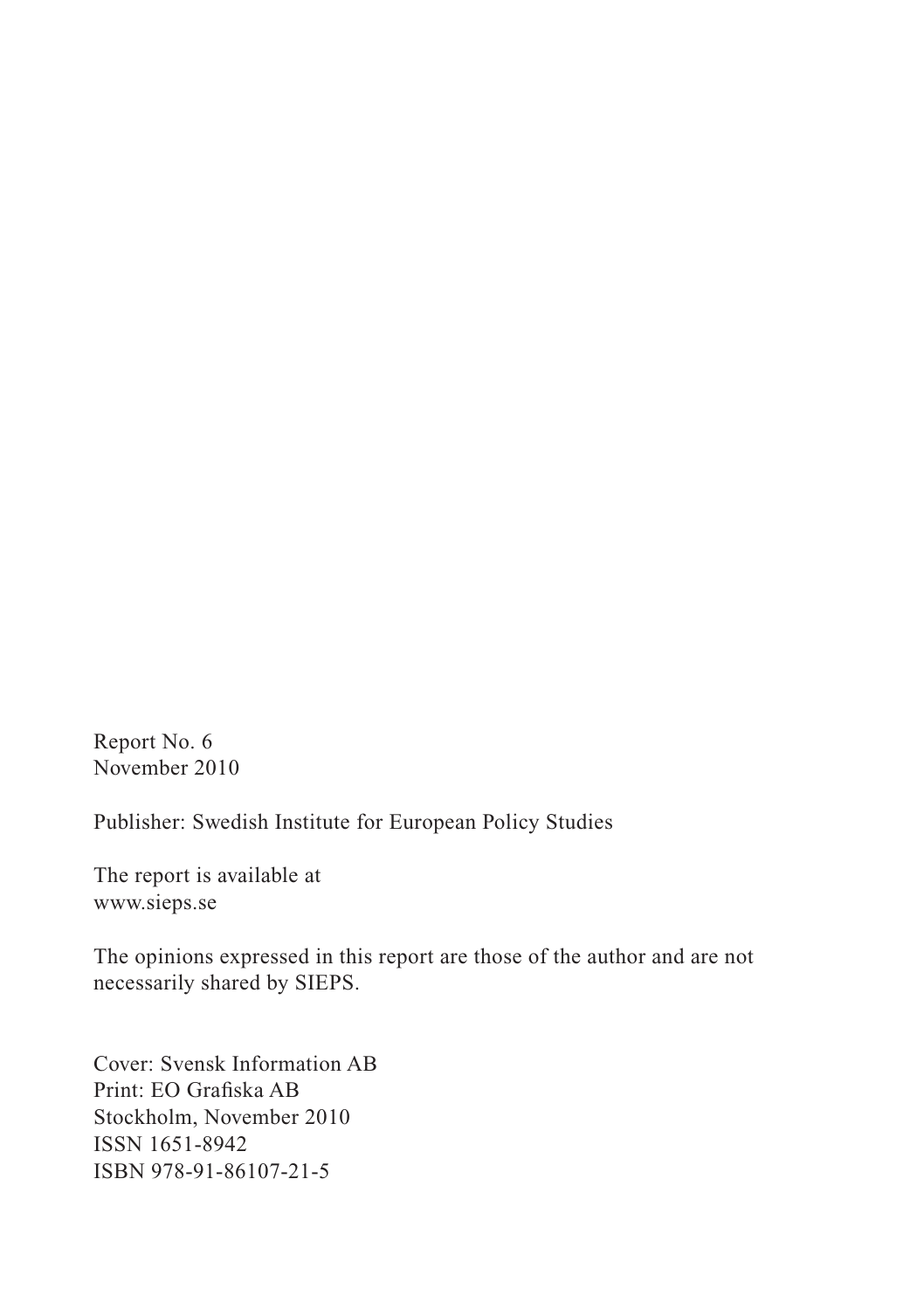#### **PREFACE**

Often presented as the 'most successful EU foreign policy', enlargement has been one of the most important undertakings of the European Union over the last two decades. However, the experience of the Union's admission of several central and eastern European states has led to growing scepticism about further expansion.

This timely report examines the recent adjustments made to address some of the policy's shortcomings. It shows that the EU response has, on the whole, taken the form of a reaffirmation of the Member States' control, both in the implementation of the policy, and through a reinforcement of their 'constitutional requirements' for accepting the admission of new Member States to the Union.

What the author characterises as the 'creeping nationalisation' of enlargement strikes at the credibility, and thus the efficiency of the Union's overall policy. It is also argued that it may raise questions about its compatibility with the admission rules and general Union objectives, set out by the Treaty on European Union.

By issuing this report, SIEPS hopes to make a contribution to the on-going debate on the future EU enlargement, and on the role of the Union as international actor.

Stockholm, November 2010 Jörgen Hettne Acting Director, SIEPS

SIEPS carries out multidisciplinary research in current European affairs. As an independent governmental agency, we connect academic analysis and policy-making at Swedish and European levels.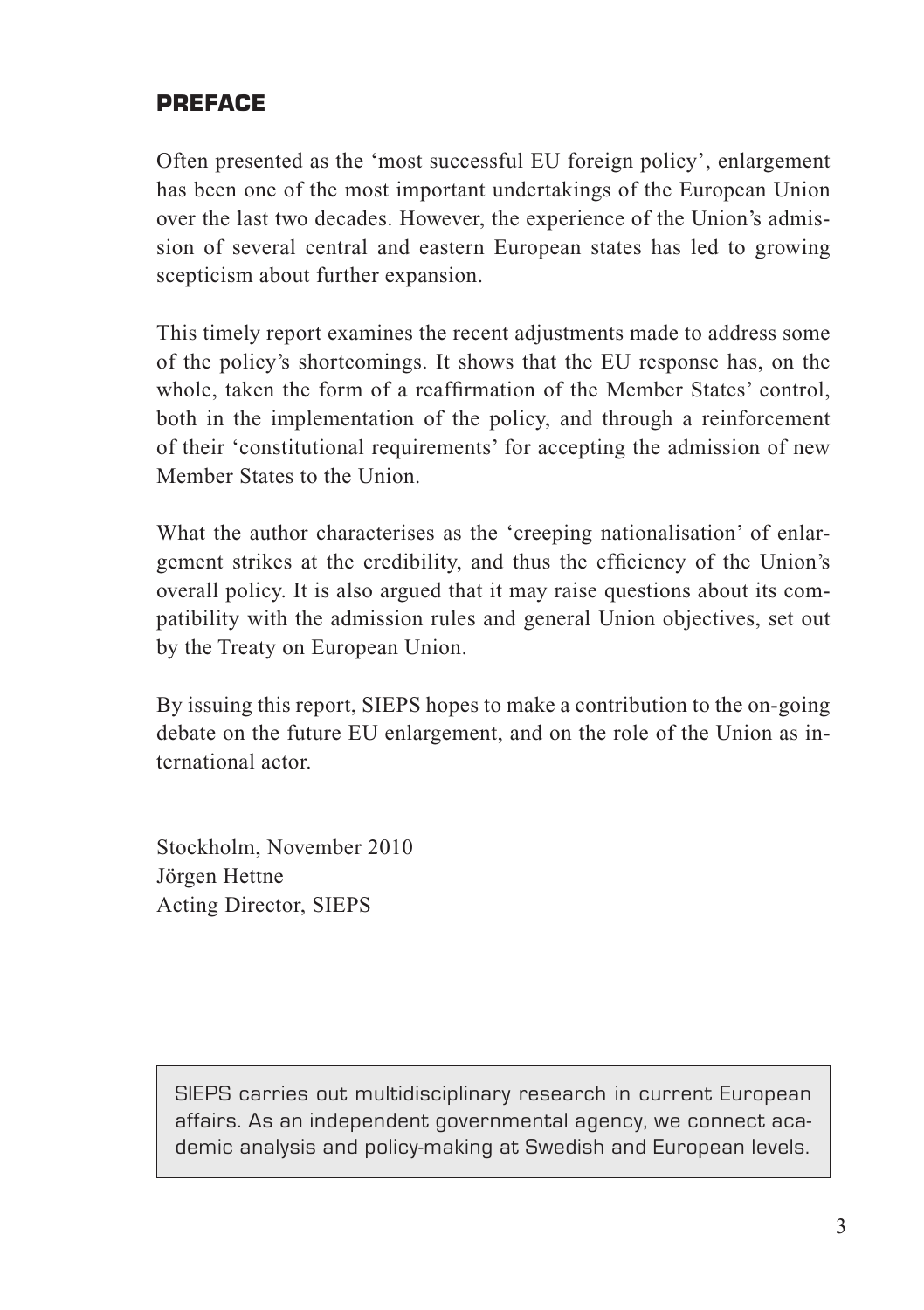## **ABOUT THE AUTHOR**

Christophe Hillion is professor of European Law at the University of Leiden, guest Professor of European Integration Law at the University of Stockholm, and Researcher in Law at the Swedish Institute for European Policy Studies.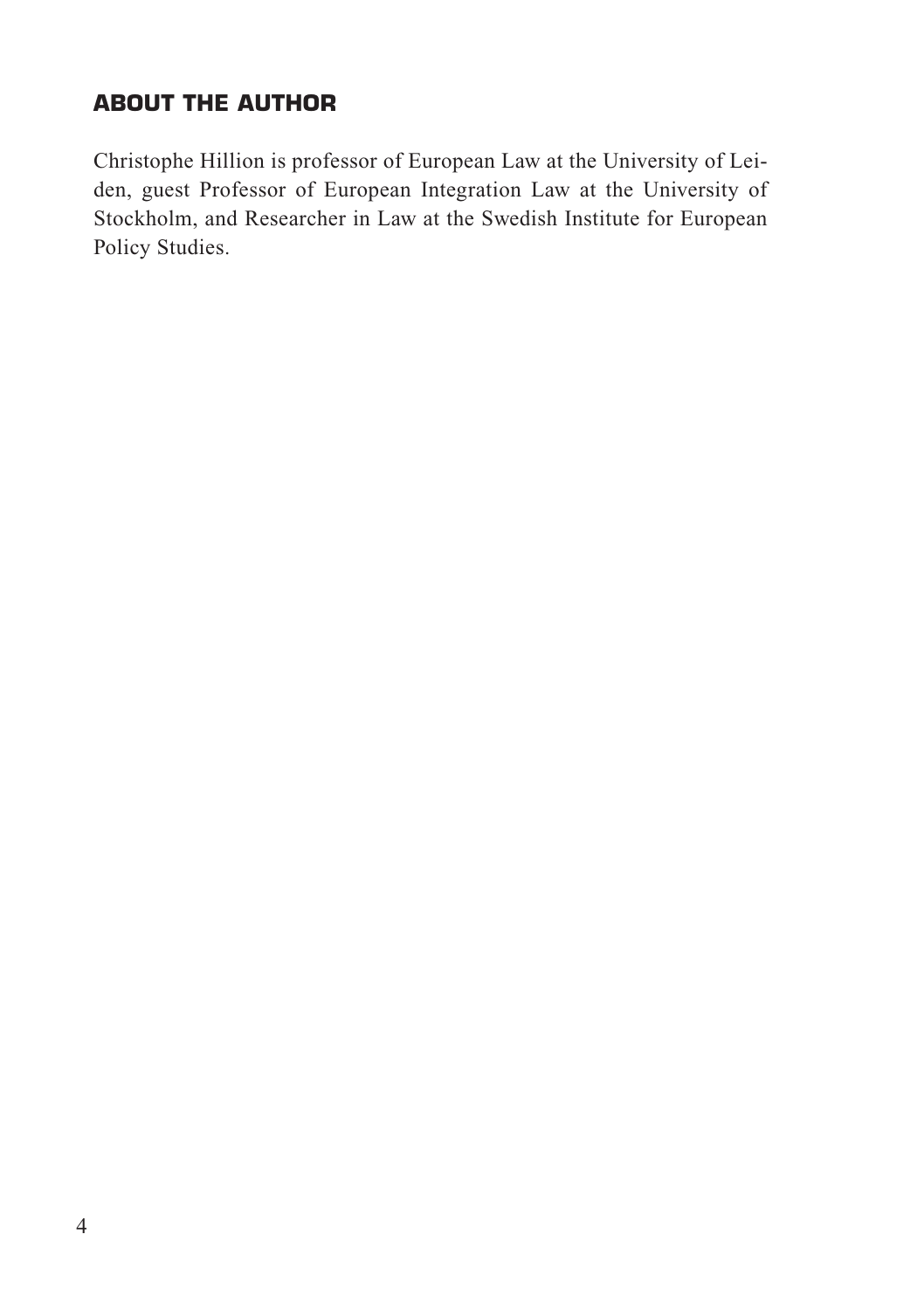## **Table of Contents**

| <b>2 EU MEMBER STATE-BUILDING POLICY:</b><br><b>KEY ELEMENTS AND MAIN SHORTCOMINGS</b> 8   |    |
|--------------------------------------------------------------------------------------------|----|
| <b>2.1 ACCESSION CONDITIONS: ELABORATION AND</b>                                           |    |
| <b>2.2 THE PRE-ACCESSION STRATEGY: FROM PROCEDURE</b>                                      | 11 |
| 2.3 CREDIBLE. EFFECTIVE AND LEGITIMATE?                                                    | 15 |
| <b>3 THE SOLUTION CHOSEN: INCREASED MEMBER</b>                                             | 18 |
| <b>3.1 BENCHMARKS: STRICTER CONDITIONALITY</b><br><b>THROUGHOUT ACCESSION NEGOTIATIONS</b> | 18 |
| <b>3.2 APPLICATION PROCEDURE: EVOLVING READING</b><br>AND PRACTICE OF ARTICLE 49(1) TEU    | 23 |
| <b>3.3 ABSORPTION CAPACITY: THE ULTIMATE</b>                                               | 26 |
| <b>3.4 NATIONAL RULES TO CONTROL FURTHER</b>                                               | 29 |
| <b>4 LEGAL REMEDIES AGAINST THE NATIONALISATION</b>                                        | 34 |
| 4.1 COULD THE COURT PLAY A ROLE?                                                           | 34 |
| 4.2 NON-COMPLIANCE WITH PROCEDURAL AND<br><b>SUBSTANTIVE REQUIREMENTS</b>                  | 36 |
| 4.3 INFRINGEMENT OF LOYAL COOPERATION                                                      | 37 |
|                                                                                            | 39 |
| SAMMANFATTNING PÅ SVENSKA                                                                  | 40 |
|                                                                                            | 41 |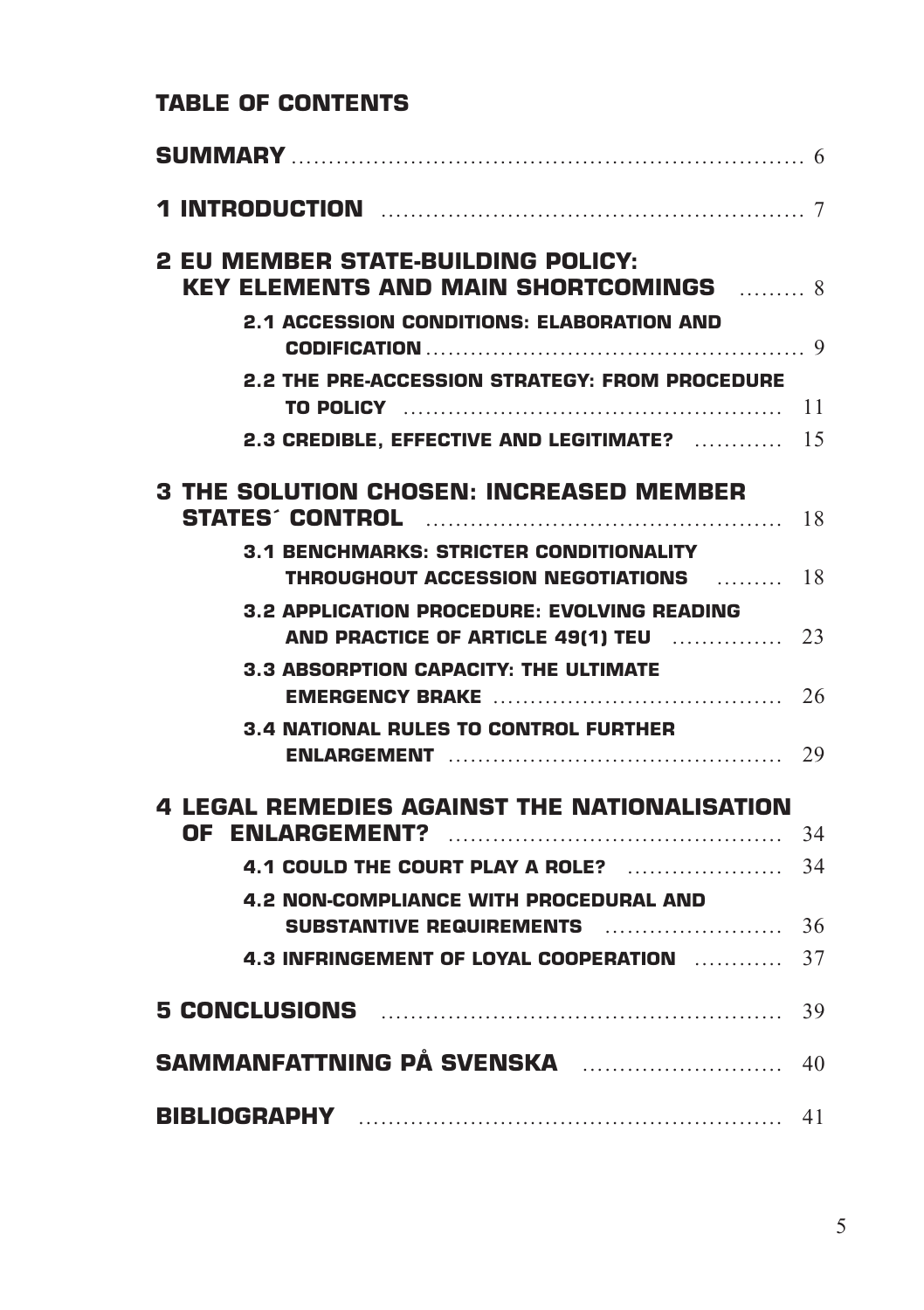## **SUMMARY**

Originally conceived as an intergovernmental *procedure* to allow third states to become contracting parties to the EU treaties, enlargement has become a *policy* through which the Union´s institutions transform third states into Member States. This EU Member State-building policy has allowed the Union to exercise its normative power, and to organise the continent in its own image.

Hailed as 'the most successful EU foreign policy', enlargement has nonetheless been marked by shortcomings that have weakened the credibility, effectiveness and legitimacy of the policy. Motivated by past experiences of some candidates' lack of preparedness for admission, mounting doubts about the systemic sustainability of further expansion and increased demands for democratic accountability, adjustments have been made in recent years. On the whole, these changes have entailed the strengthening of Member States' control over the conduct of the policy.

Beyond their craving for control, Member States have also been showing less scruple in instrumentalising enlargement for domestic political gains. The EU Member State-building policy is thus increasingly dominated, if not held hostage, by national agendas. The result of this creeping nationalisation has been a process congested with (sometimes unpredictable) legal and political hurdles, raising new questions as to the credibility of the EU commitments towards aspirant states, and consequently the effectiveness of the enlargement policy´s acclaimed transformative power. It may also compromise the integrity of the Treaty provisions and conflict with fundamental principles of EU law, not least the very goal of European (re) unification reaffirmed by the Treaty of Lisbon.

While legal remedies do exist to address the current national *dérive*, the required rebalancing between Member States' interests and EU commitments is however more likely to stem from policy adaptation than from judicial intervention. Whatever the preferred approach, legal or otherwise, it is becoming critical to address the current atmosphere of unpredictability that damages the EU's standing.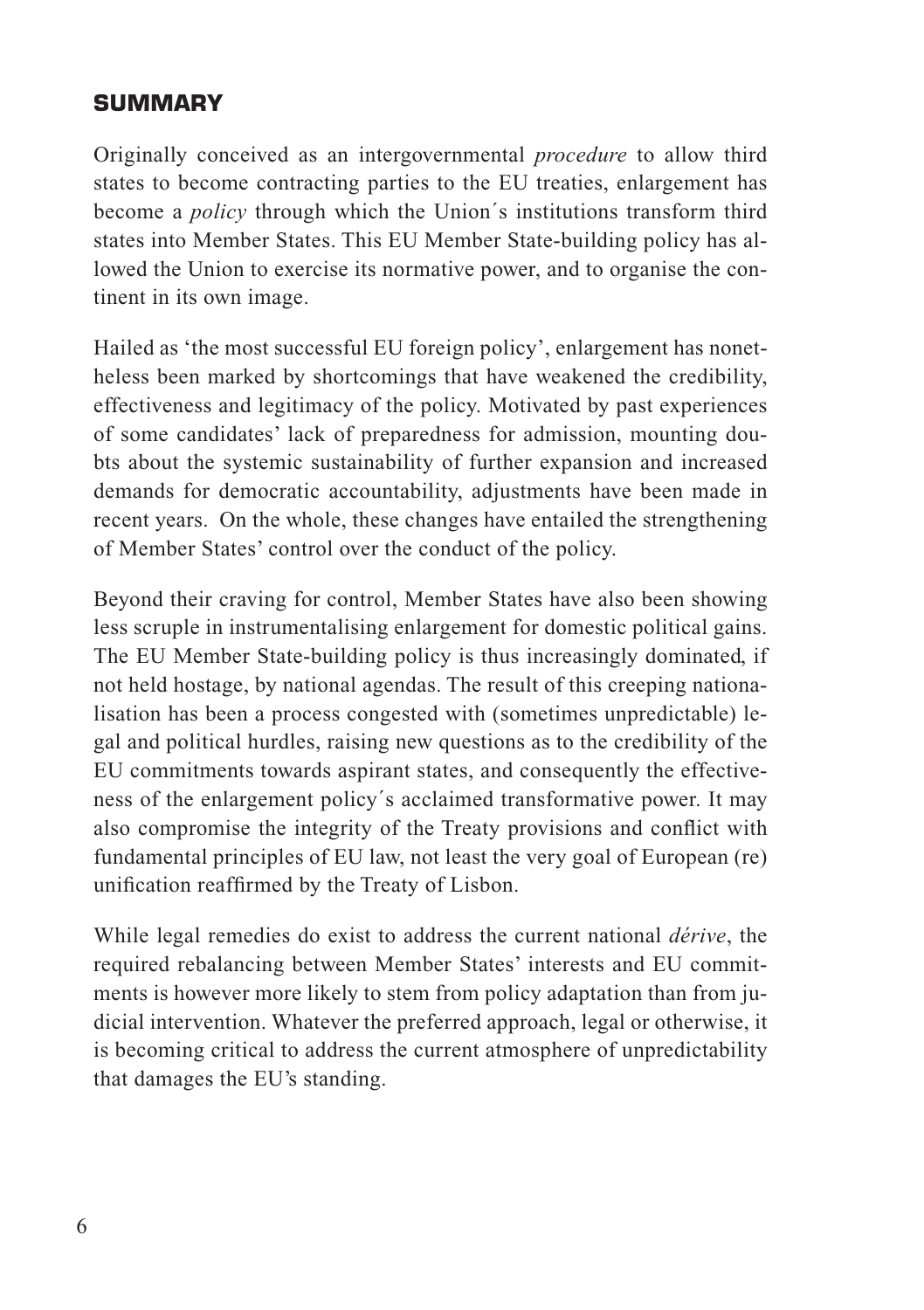*'RECALLING the historic importance of the ending of the division of the European continent and the need to create firm bases for the construction of the future Europe' (Preamble, Treaty of Lisbon)*

## **1 INTRODUCTION**

The enlargement policy of the European Union is a paradoxical creature. Built on scarce Treaty provisions, it nevertheless involves a rich body of rules. Though regulatory-intensive, it is seldom subject to judicial review. And while it constitutes a rare example of an integrated EU foreign policy, involving *all* the Union's institutions, and promoting the whole body of EU norms irrespective of 'pillar politics',1 this *EU Member State-building* policy is increasingly dominated, if not held hostage, by national agendas.

After having recalled the main elements of the policy, the present report will highlight some of its shortcomings, and the adjustments made to address them.2 It will be shown that, more often than not, these adjustments have entailed a strengthened control by the Member States, in that the latter are taking a more prominent place in the policy by changing – sometimes even unilaterally – the rules of the game.

This creeping *nationalisation* of the EU enlargement policy has resulted in a process congested by (sometimes unpredictable) legal and political hurdles, raising questions as to the credibility of EU commitments towards current and future candidates, as well as the effectiveness of the policy's acclaimed transformative power. More fundamentally, it will be argued that this development may be at odds with fundamental principles of EU law, not least the very goal of European (re)unification reaffirmed by the Treaty of Lisbon. The report thus exposes the possible inconsistency between the practice of enlargement and EU law, and raises the question of possible legal remedies against the current national *dérive.* 

<sup>&</sup>lt;sup>1</sup> M Cremona and C Hillion, '*L'Union fait la force?* Potential and limits of the European Neighbourhood Policy as an integrated EU foreign and security policy', *European University Institute Law Working Paper* No 39/2006 <cadmus.iue.it/dspace/bitstream/1814/6419/1/LAW-2006-39.pdf>

<sup>&</sup>lt;sup>2</sup> In writing this report, I greatly benefited from many insightful discussions with officials from the European Commission, and from the Ministries for Foreign Affairs of several Member (and non-Member) States. The usual disclaimer applies.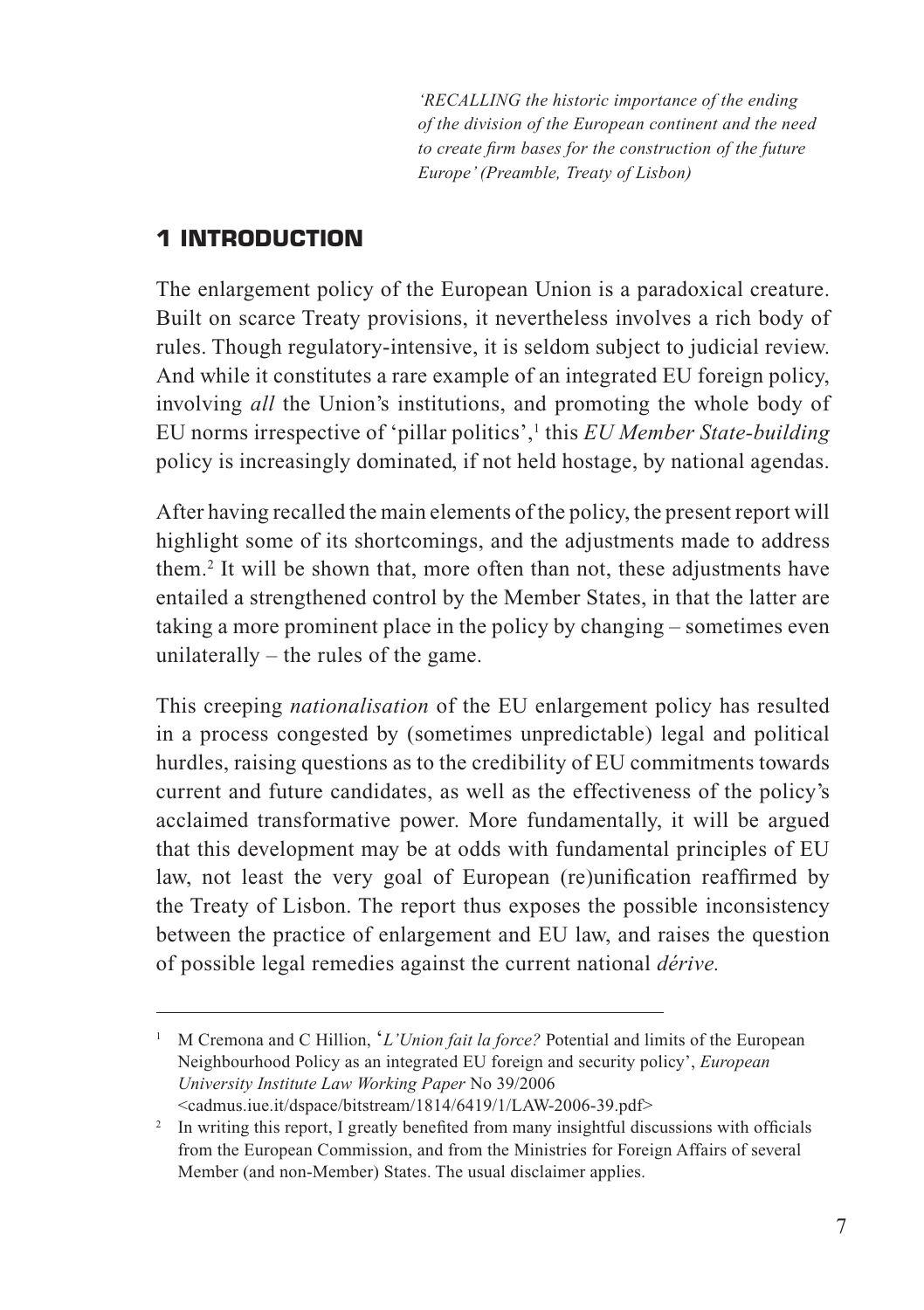## **2 EU MEMBER STATE-BUILDING POLICY: KEY ELEMENTS AND MAIN SHORTCOMINGS**

Nine countries are currently waiting in line to become EU members. Croatia, Turkey, Iceland and the former Yugoslav Republic of Macedonia have been acknowledged as 'candidates' for membership, while Albania, Bosnia and Herzegovina, Montenegro, Serbia and Kosovo under UN Security Council Resolution 1244 are defined by the EU as 'potential candidates'. Their path towards membership is guided by the provisions of Article 49 TEU which, in its Lisbon version, foresees that:

 Any European State which respects the values referred to in Article 2 and is committed to promoting them may apply to become a member of the Union. The European Parliament and national Parliaments shall be notified of this application. The applicant State shall address its application to the Council, which shall act unanimously after consulting the Commission and after receiving the consent of the European Parliament, which shall act by a majority of its component members. The conditions of eligibility agreed upon by the European Council shall be taken into account.

 The conditions of admission and the adjustments to the Treaties on which the Union is founded, which such admission entails, shall be the subject of an agreement between the Member States and the applicant State. This agreement shall be submitted for ratification by all the contracting States in accordance with their respective constitutional requirements.

The procedure has evolved through successive Treaty revisions.<sup>3</sup> However, it has also, and perhaps primarily, grown out of *ad hoc* practice, elaborated in consideration of the needs of each expansion process, and to a great

<sup>&</sup>lt;sup>3</sup> Compared to previous versions (ECSC, EAEC and EEC Treaties), the Lisbon formulation of the enlargement procedure is more specific, both in terms of the conditions that a candidate must satisfy to be eligible (e.g. reference to the values of the Union), and as to the role that the EU (and national) institutions play in the process. In particular, the procedure enshrined in the EEC Treaty only required that the applicant be a European State, and that its application be sent to, and dealt with by the Council after an opinion from the Commission, and with the approval of the Member States. Successive revisions of the procedure have also strengthened the role of the European Parliament, to the effect that it now has to approve of any expansion of the Union. Since the Treaty of Lisbon, the enlargement procedure requires that national parliaments be informed of any third state's application for membership.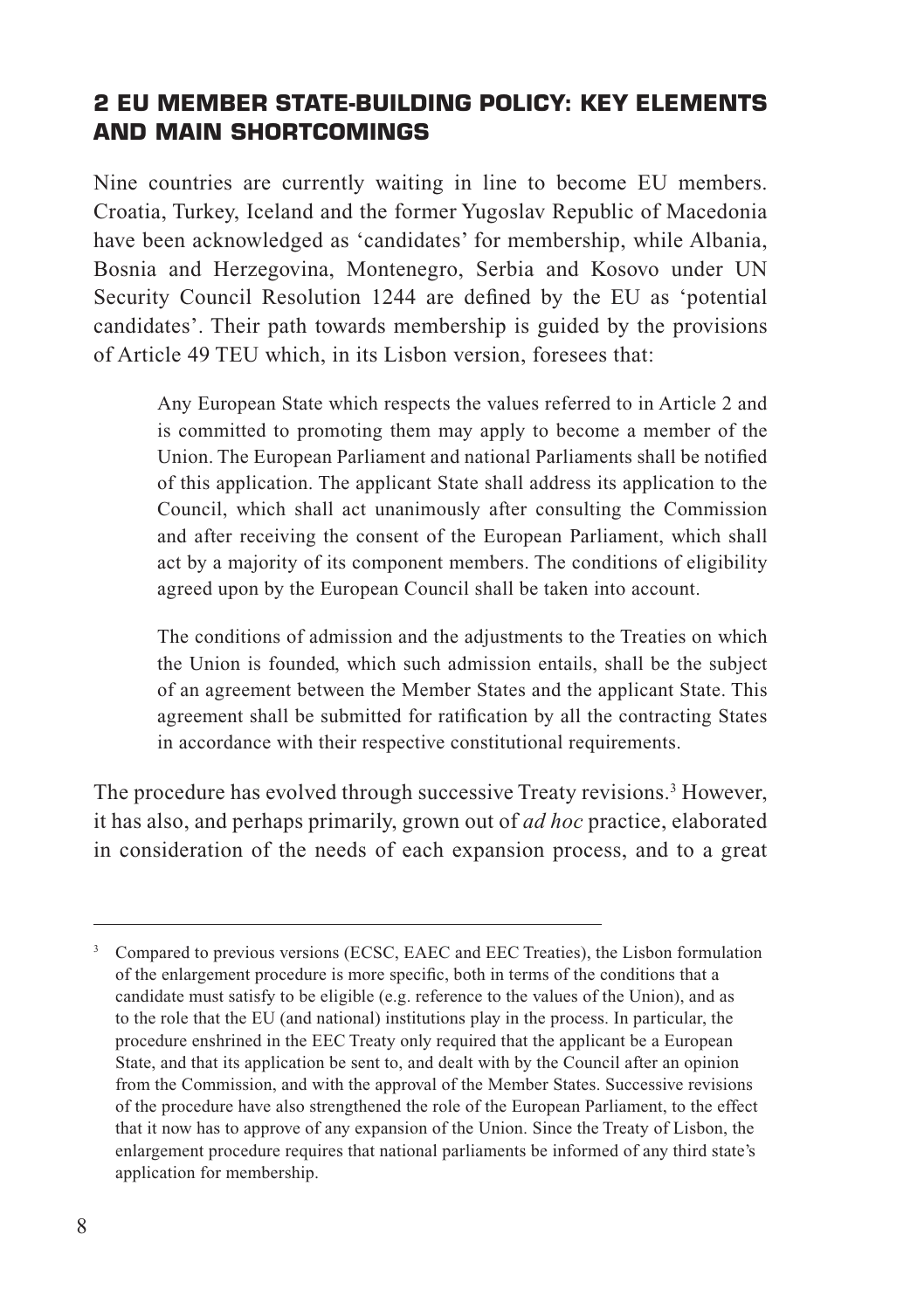extent *beyond* Treaty provisions. The Member States, notably *qua*  European Council and assisted by the European Commission, have been particularly creative is this regard, most notably in the 1990s as the Union was preparing its ambitious enlargement to central and eastern Europe.

New procedural and substantive requirements have thus been articulated in a piecemeal fashion, resulting in a complex body of EU accession rules and mechanisms which supplement the basic Treaty requirements. Together, law and practice have carved out an EU Member State-building policy that defines what state is eligible for membership (A), and how it should prepare itself to become member (B). The result of this incremental process has however raised questions of both the credibility and the effectiveness of the policy (C).

#### **2.1 Accession conditions: Elaboration and codification**

From the very start of the enlargement saga, the EU Heads of State or Government have required that the applicant country is a democratic state with a market economy, and committed to accept and comply with the acquis of the EU.<sup>4</sup> Such conditions were elaborated and codified by the European Council at its 1993 Copenhagen meeting. Thus, according to the so-called 'Copenhagen criteria', membership requires that the candidate country demonstrates:

- stability of institutions guaranteeing democracy, the rule of law, human rights and respect for and protection of minorities;
- the existence of a functioning market economy, as well as the capacity to cope with competitive pressure and market forces within the Union;
- the ability to take on the obligations of membership, including adherence to the aims of political, economic and monetary union.

<sup>4</sup> Further, e.g. M Cremona, 'Accession to the European Union: membership conditionality and accession criteria' (2001) 25 *Polish Yearbook of International Law* 219; F Hoffmeister, 'Earlier enlargements' in A Ott and K Inglis (eds), *Handbook on European Enlargement* (TMC Asser Press, 2002) 90; C Hillion, 'The Copenhagen criteria and their progeny', in C Hillion (ed), *EU Enlargement: a legal approach* (Hart Publishing, 2004) 17, A Tatham, *Enlargement of the European Union* (Kluwer Law International, 2009) 202ff.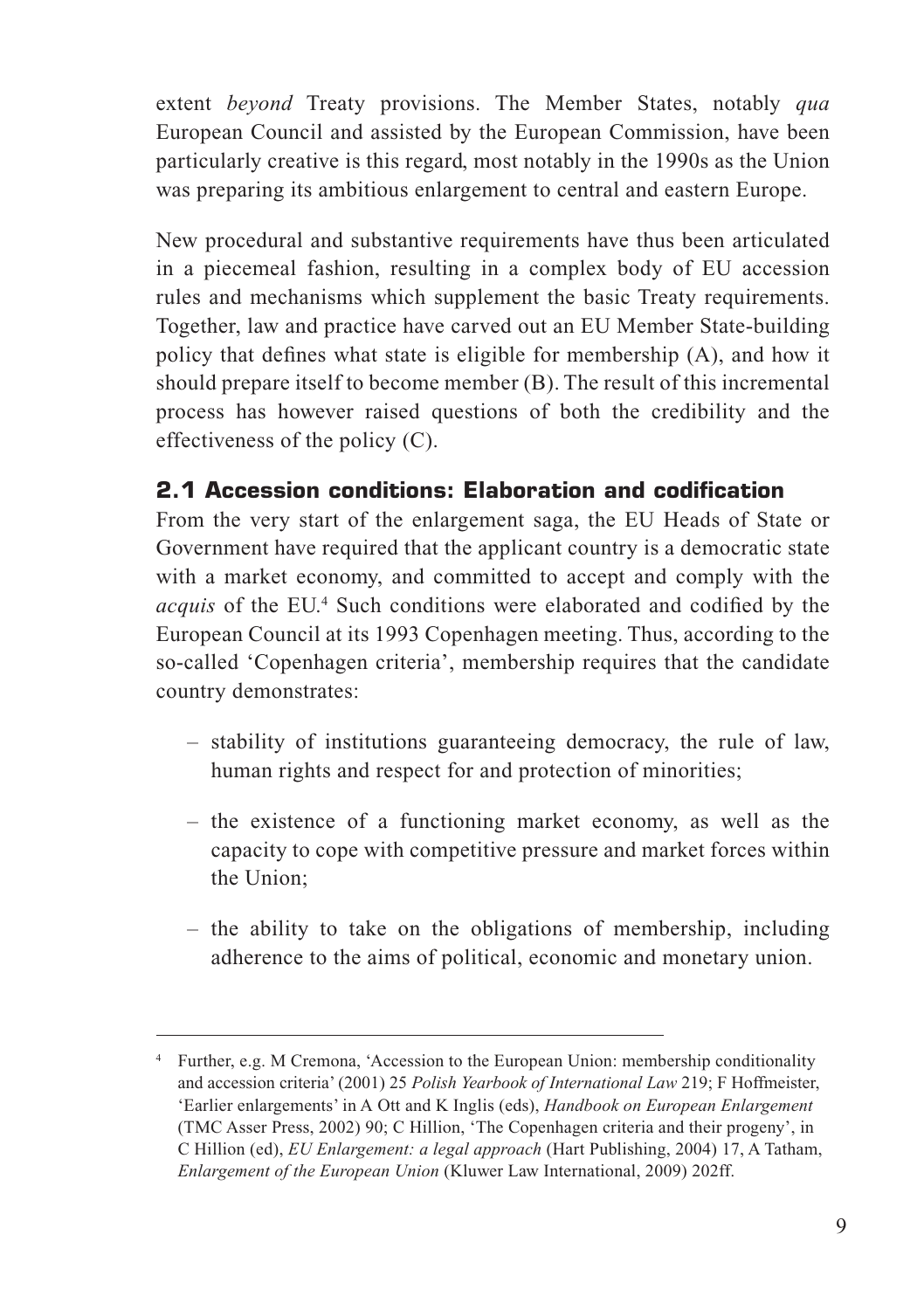With the help of the European Commission, the European Council subsequently refined the normative content of these admission conditions, taking account of the circumstances of each round of enlargement, and of the candidates involved. Thus, the Madrid European Council of December 1995 referred to the need 'to create the conditions for the gradual, harmonious integration of [the applicant] countries, particularly through the development of the market economy, the adjustment of their administrative structures and the creation of a stable economic and monetary environment.' The European Council thereby emphasised the importance for the candidates to establish the appropriate administrative structures to cope with the well-established obligations of membership, e.g. implementation of the *acquis*. 5

Following the Kosovo crisis at the end of the 1990s, the European Council added that candidates ought to settle their bilateral disputes, including through the involvement of the International Court of Justice where necessary, *before* entering the EU.6 The Union's acknowledgment of the 'European perspective' of the countries of the Western Balkans<sup>7</sup> also led to the establishment of specific eligibility conditions for the countries concerned<sup>8</sup>

<sup>&</sup>lt;sup>5</sup> This condition has actually been integrated in the latest formulation of the Copenhagen criteria, as illustrated by pt 18 of the EU Negotiating Framework for Iceland; Doc. 12228/10.

<sup>6</sup> Pt 4, Presidency Conclusions, European Council, Helsinki, 10–11 December 1999. 7

See e.g. Presidency Conclusions, European Council, Santa Maria de Feira, 19–20 June 2000; Presidency Conclusions, European Council, Copenhagen, 12–13 December 2002.

<sup>8</sup> See e.g. Conclusions of the General Affairs Council, 29 April 1997; also the 'Thessaloniki Agenda for the Western Balkans: Moving towards European Integration'  $\leq$ ec.europa.eu/enlargement/enlargement\_process/accession\_process/how\_does\_a\_ country\_join\_the\_eu/sap/thessaloniki\_agenda\_en.htm> Further: S Blockmans, *Tough Love – The European Union's Relations with the Western Balkans* (TMC Asser Press, 2007) 241ff; S Blockmans, 'Raising the threshold for further EU enlargement: process and problems and prospects' in A Ott and E Vos (eds), *50 years of European Integration: Foundations and Perspectives* (TMC Asser Press, 2009) 203.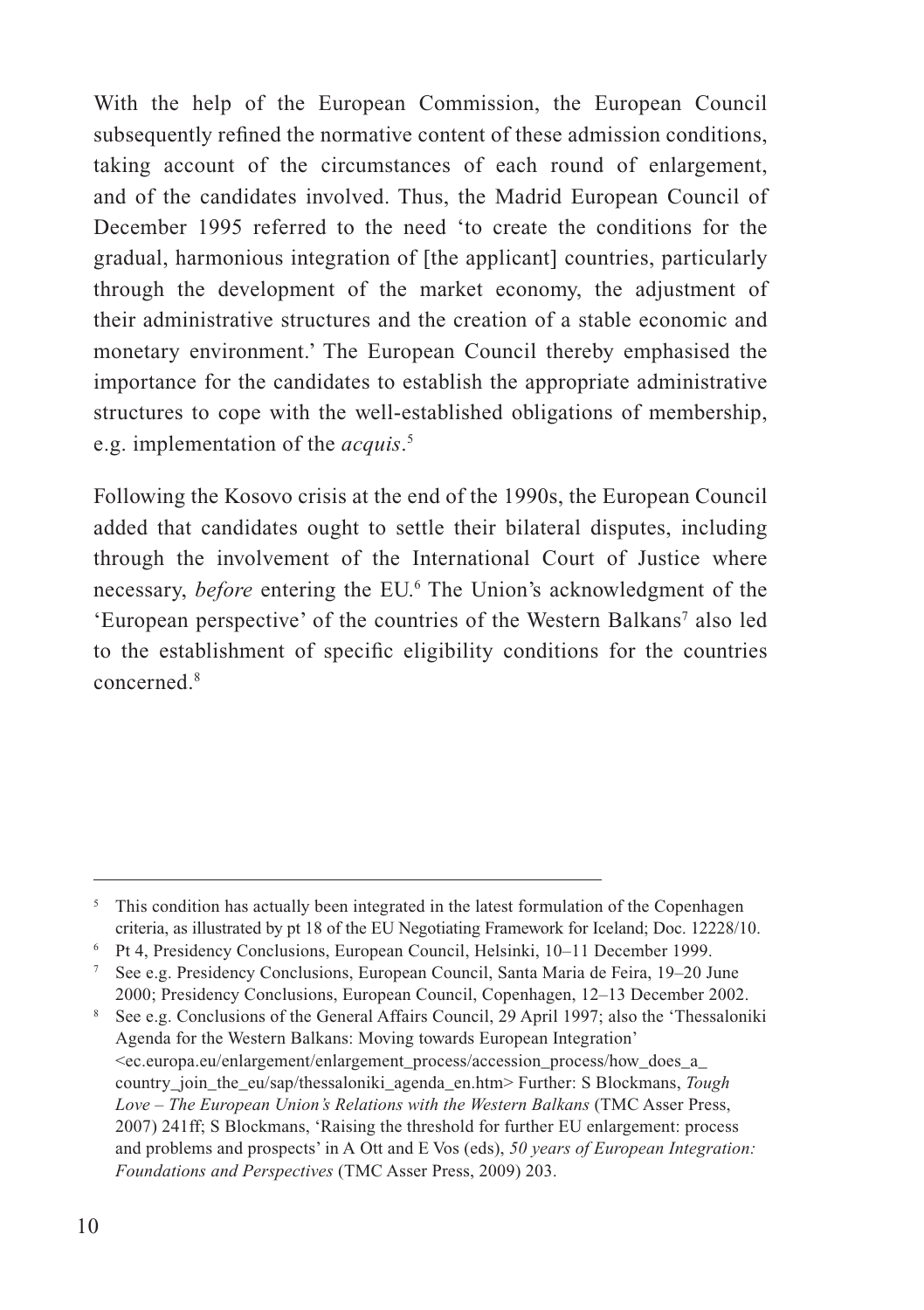#### **2.2 The pre-accession strategy: From procedure to policy**

In codifying and elaborating accession conditions, the European Council also laid the grounds for what was to become a proactive and meticulous pre-membership policy, namely the 'pre-accession strategy'. Launched by the 1994 Essen European Council,<sup>9</sup> it finds its roots in the 1993 Copenhagen Summit:

> The European Council will continue to follow closely progress in each associated country towards fulfilling the conditions of accession to the Union and draw the appropriate conclusions.

> The European Council agreed that the future cooperation with the associated countries shall be geared to the objective of membership which has now been established.

In contrast to previous accessions, where the candidate had simply been expected to fulfil the admission conditions, without any interference by the Union,<sup>10</sup> the post-Copenhagen approach to enlargement entails a proactive engagement of the EU to steer and monitor the process whereby candidates prepare their accession.

In particular, the Commission's opinions on the central and eastern European countries´ applications for membership operationalised the Copenhagen criteria into various indicators, which specified the conditions to be met by those countries, through reforms, as part of their accession preparation. Hence, in relation to the economic conditions, the Commission pointed out that

<sup>9</sup> Presidency Conclusions, European Council, Essen, 9–10 December 1994. Further: A Mayhew, *Recreating Europe. The European Union's Policy towards Central and Eastern Europe* (Cambridge University Press, 1998), esp Chapter 6.

<sup>&</sup>lt;sup>10</sup> The Commission had proposed a pre-accession phase in relation to Greece (European Commission's Opinion on Greek Application for Membership, Bull EC Suppl. 2-1976, 7) however rejected by the Council of Ministers that opted for immediate accession negotiations (Bull EC 1-1976, pts 1101-1111, 6-9).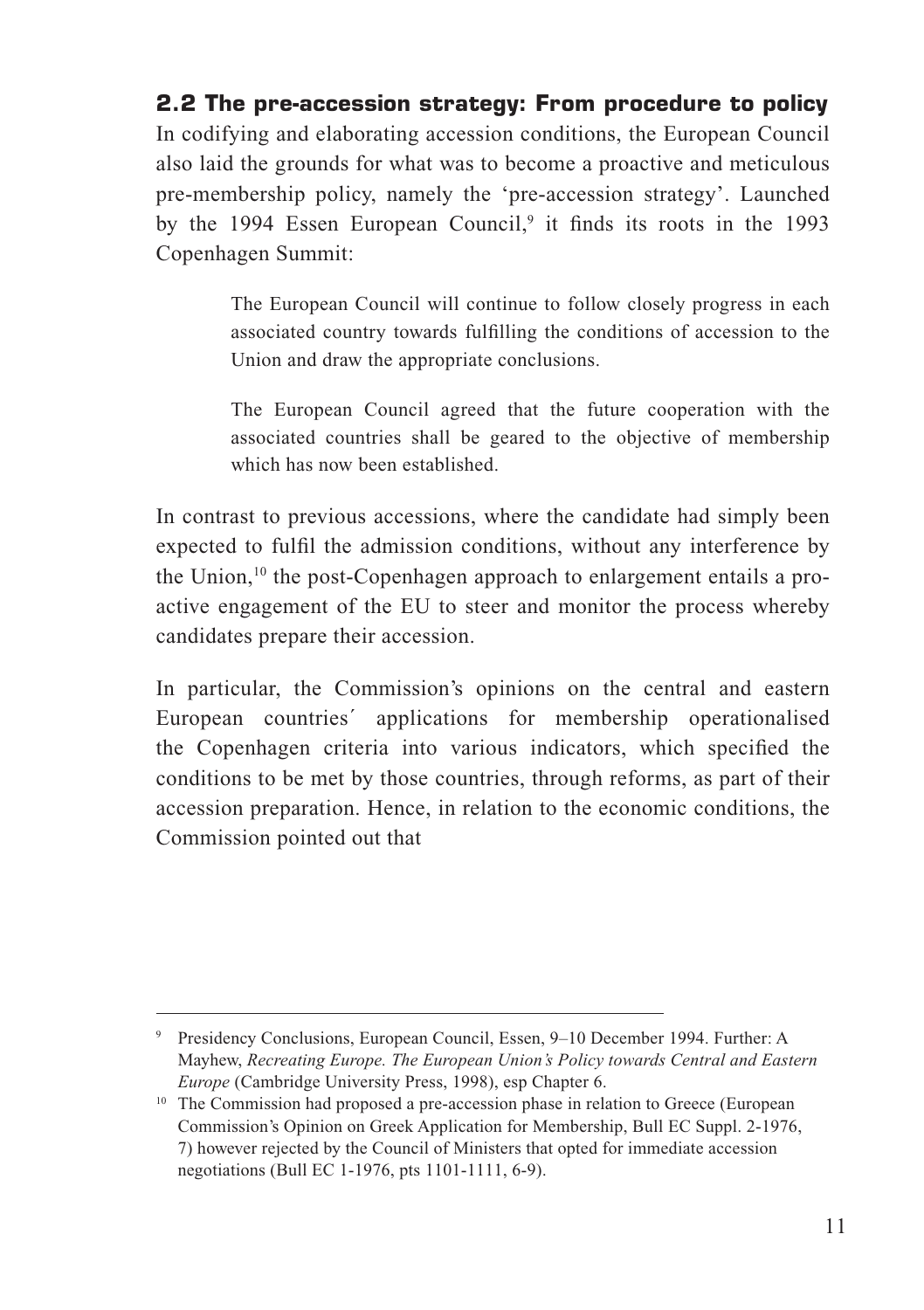The existence of a market economy requires that equilibrium between supply and demand is established by the free interplay of market forces. A market economy is functioning when the legal system, including the regulation of property rights, is in place and can be enforced. The performance of a market economy is facilitated and improved by macroeconomic stability and a degree of consensus about the essentials of economic policy. A well-developed financial sector and an absence of significant barriers to market entry and exit help to improve the efficiency with which an economy works.<sup>11</sup>

Throughout the latter part of the 1990s, new instruments were added to 'enhance' the pre-accession strategy.12 Hence, following the 1997 Luxembourg European Council, the Copenhagen criteria were progressively spelled out in short, medium and long term priorities, compiled in 'accession partnerships' (APs) adopted by the EU, and which the candidates would have to meet with a view, and as a condition, to their ultimate accession.13 The Commission was also requested to produce detailed evaluations on each candidate's performance in implementing the

<sup>11</sup> Pt 2.2, Commission Opinion on Hungary's Application for Membership of the European Union, Doc 97/13, 15 July 1997; see also the Commission's White Paper *Preparation of the Associated Countries of Central and Eastern Europe for Integration into the Internal Market of the Union*, COM (95) 163 final, 3 May 1995; further: C Hillion 'Enlargement: a legal analysis' in A Arnull & D Wincott (eds), *Accountability and Legitimacy in the* 

*European Union* (Oxford University Press, 2002) 403.<br><sup>12</sup> Based notably on the proposals made by the European Commission in its 'Agenda 2000. The Challenge of Enlargement', COM(97) 2000, vol. II. Further, see Mayhew, above n 9.

<sup>13</sup> Council Regulation 622/98 (OJ 1998 L85/1). On the basis of the framework AP Regulation adopted by the Council, the Commission drafted individual accession partnerships containing the list of principles, priorities, intermediate objectives and conditions on which the adaptation of the candidate should focus to meet the Copenhagen criteria. Such accession partnerships would then have to be adopted by the Council by qualified majority voting, before being presented to the candidates. For recent examples of APs: see Council Decision 2008/157/EC of 18 February 2008 on the principles, priorities and conditions contained in the Accession Partnership with the Republic of Turkey and repealing Decision 2006/35/EC (OJ 2008 L51/4).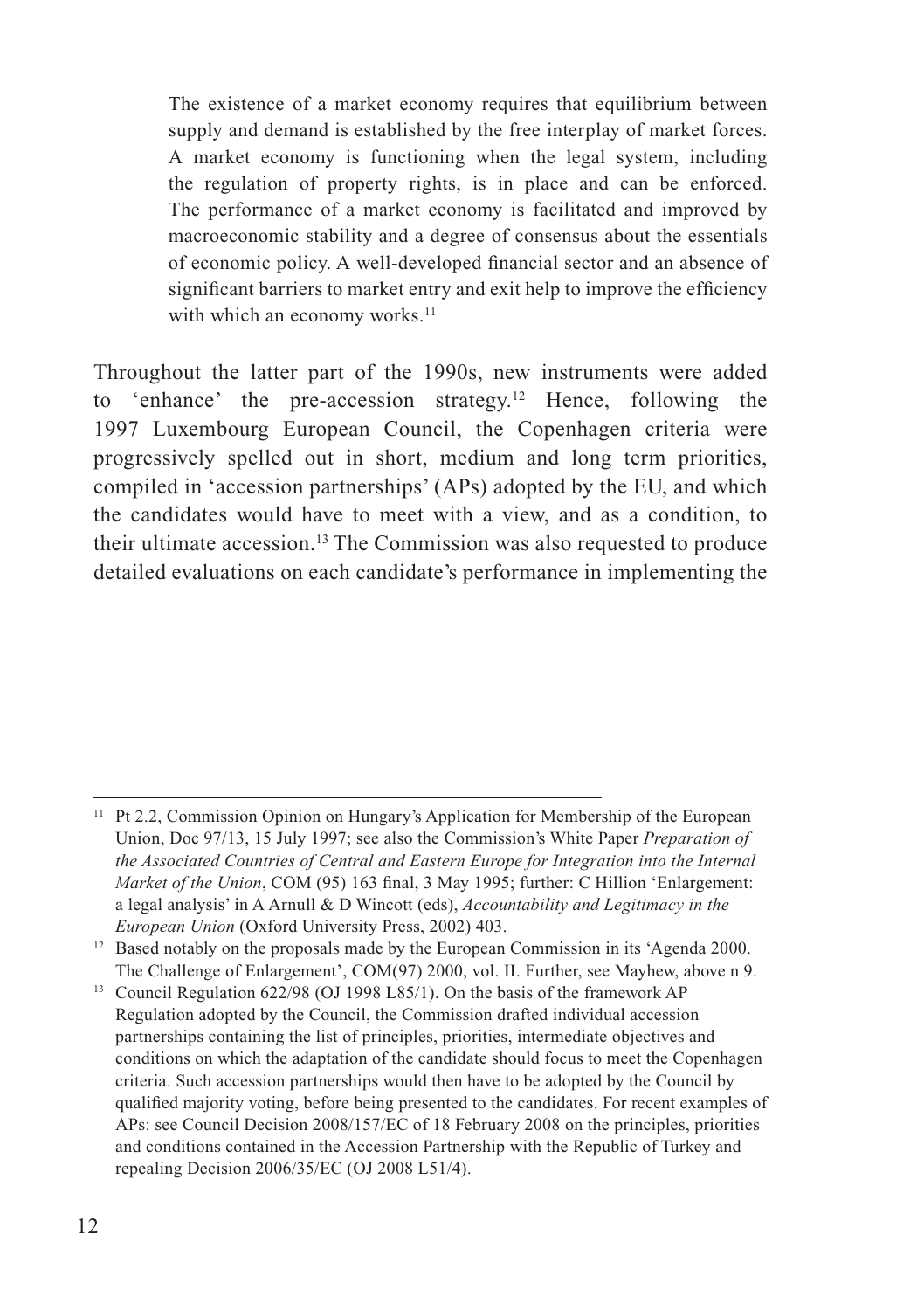APs,<sup>14</sup> through the publication of annual progress reports, on the basis of which the (European) Council would determine the pace of accession negotiations. In particular, the pre-accession financial assistance could be reviewed if progress in meeting the Copenhagen criteria was deemed insufficient.15 This periodical reporting on candidates' progress contrasted with previous accession procedures in which only two opinions were given by the Commission on any membership application.

EU institutions, and particularly the Commission, were thus vested by the European Council with far-reaching powers to monitor the way candidates prepared their accession. The Commission was indeed re-organised so as to include a specific Directorate General for Enlargement. Acting well beyond its traditional role of 'guardian of the [EC] Treaty' vis-àvis the Member States, the Commission acquired the pivotal function of promoting and controlling the progressive application of the wider *EU acquis* by future members. Indeed, in articulating *all* the Copenhagen accession criteria and monitoring the candidates' progress in meeting

<sup>&</sup>lt;sup>14</sup> The 1997 Luxembourg European Council decided that '[f]rom the end of 1998, the Commission will make regular reports to the Council, together with any necessary recommendations for opening bilateral intergovernmental conferences, reviewing the progress of each Central and Eastern European applicant State towards accession in the light of the Copenhagen criteria, in particular the rate at which it is adopting the Union *acquis* (…) The Commission's reports will serve as the basis for taking, in the Council context, the necessary decisions on the conduct of the accession negotiations or their extension to other applicants. In that context, the Commission will continue to follow the method adopted by Agenda 2000 in evaluating applicant States' ability to meet the economic criteria and fulfil the obligations deriving from accession' (Presidency Conclusions, Luxembourg European Council, 12–13 December 1997, pt 29).

<sup>&</sup>lt;sup>15</sup> On the pre-accession strategy, see e.g. M Maresceau, 'Pre-accession', and P Nicolaides, 'Preparing for Accession to the European Union: How to Establish Capacity for Effective and Credible Application of EU Rules' in M Cremona (ed), The Enlargement of the European Union (Oxford University Press, 2003) 9 and 43, respectively; K Smith, *The making of EU foreign policy: the case of Eastern Europe* (Palgrave, 1999) 122; Tatham, above n 4 at 287; Mayhew, above n 9.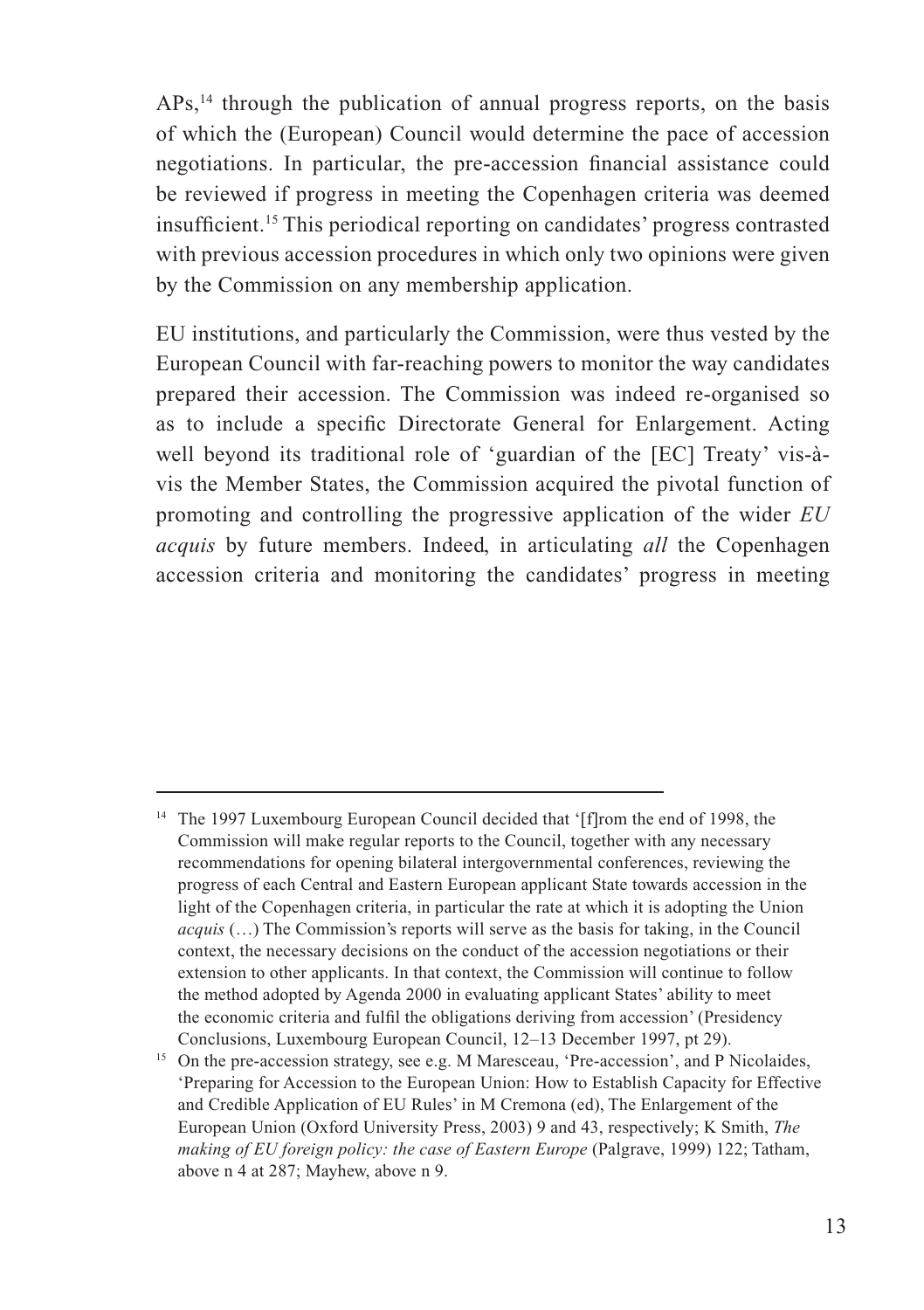them,16 it became intimately involved in defining the prototype of an EU Member State.

Since Copenhagen, enlargement has thus become a *policy* (as opposed to merely a procedure) governed by a set of elaborated substantive rules, encompassing evolving accession conditions and principles. Through this policy, the EU has actively engaged in the preparation of the candidates with a view to transforming them into Member States. Importantly, the evolution from procedure to policy has nuanced the original intergovernmental character of the enlargement process in that it has allowed for an increased role for the EU institutional framework. Having recognized the eastern enlargement as a 'political necessity and historic opportunity',17 Member States were seemingly ready to hand over its daily preparation and management to the EU institutions, and particularly to the Commission.

Moreover, through its pre-accession strategy, and as a key actor of the transformation process in central, eastern and southern Europe, the EU progressively entered new territories of liberal democratic and market economy state-building. In this process, it referred not only to its own norms when offering a recipe for modernization; it also advocated other regional and international standards such as OSCE principles and Council of Europe rules. For instance, in order to assess the candidate's fulfilment of the Copenhagen criterion relating to minority protection, EU institutions had to rely on the European Framework Convention on the Protection of National Minorities and draw on the expertise of the OSCE High Commissioner for National Minorities to provide their own

<sup>16</sup> As regards more particularly the EU scrutiny of the political conditionality, see e.g. A Williams, 'Enlargement of the Union and human rights conditionality: a policy' (2000) 25 *ELRev* 601, K Smith, 'The evolution and application of EU membership conditionality' in M Cremona (ed), *The enlargement of the European Union* (Oxford University Press, 2003) 105; E Tulmets, *La conditionnalité dans la politique d'élargissement de l'Union européenne à l'Est: un cadre d'apprentissages et de socialisation mutuelle?* (2005) PhD Thesis, Sciences-Po, Paris (http://ecoledoctorale.sciences-po.fr/theses/theses\_en\_ligne/ tulmets scpo  $2005/t$ ulmets scpo  $2005.pdf$ ; E Lannon, T. Haenebalcke & K. Inglis, 'The Many Faces of EU Conditionality in Pan-Euro-Mediterranean Relations', in M Maresceau & E Lannon (eds), *The EU's Enlargement and Mediterranean Strategies: A Comparative Analysis* (Palgrave, 2001) 97.

<sup>&</sup>lt;sup>17</sup> Presidency Conclusions, European Council, Madrid, 15–16 December 1995.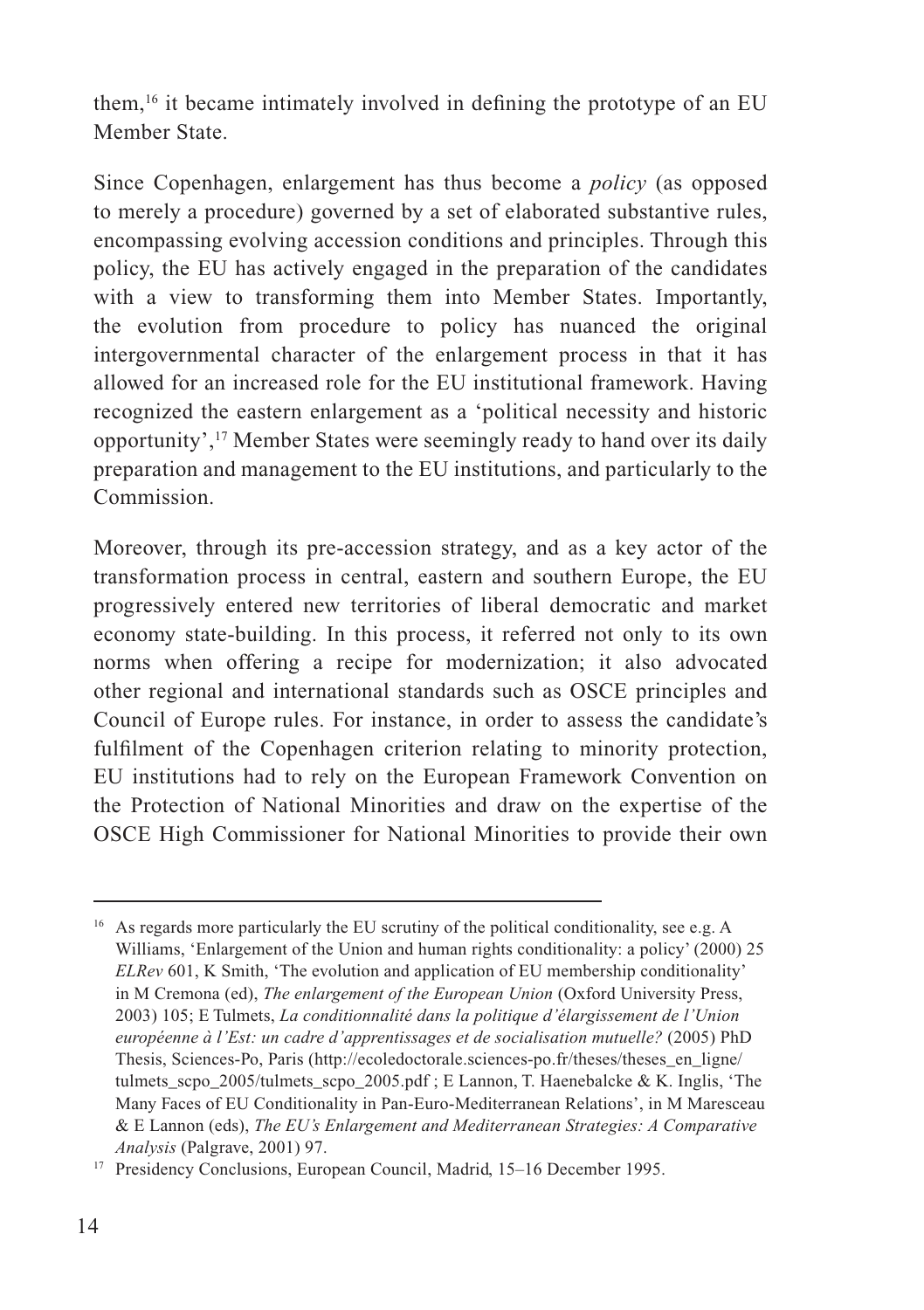assessment of the candidates' progress.18 In this manner, the EU filled the broad Copenhagen political criteria with contents that may have been lacking in view of the limited, if not non-existent relevant EU norms.<sup>19</sup>

The pre-accession strategy thus turned the enlargement procedure into a policy with a transformative aim, thereby turning the EU into a normative power in Europe. In that, enlargement has also had a self-identification dimension of constitutional significance. It has divulged what is required to be(come) Member State of the Union, and signalled what the Union as an entity intends to be, $20$  or has been 'catapulted' into being. $21$ 

## **2.3 Credible, effective and legitimate?**

As shown above, the norms promoted by the Union in the context of enlargement go well beyond the perimeters of the EU *acquis stricto sensu*. While this may be seen as a bold expression of the Union's potential as a normative power, it has also exposed a discrepancy between accession conditions and membership obligations. Put differently, the EU demands on candidates are different from the ones they face once they are accepted as members. This discrepancy may be regarded as the root cause of several of the enlargement policy's shortcomings.

<sup>&</sup>lt;sup>18</sup> G Sasse, 'The Politics of Conditionality: The Norm of Minority Protection before and after EU Accession' (2008) 15 *Journal of European Public Policy* 842; O De Schutter, 'The Framework Convention on the Protection of National Minorities and the Law of the European Union' *CRIDHO Working Paper* 2006/01; C Hillion, 'The Framework Convention for the Protection of National Minorities and the European Union' (Council of Europe Report, 2008); G Toggenburg (ed), *Minority Protection and The enlarged European union: The way forward* (LGI Books, 2004); P Van Elsuwege, 'Minority Protection in the EU – Challenges Ahead' in K Inglis and A Ott (eds) *The Constitution for Europe and an Enlarging Union: Unity in Diversity?* (Europa Law Publishers, 2005) 259.

<sup>&</sup>lt;sup>19</sup> H Grabbe, 'A Partnership for Accession? The Implications of EU Conditionality for the Central and East European Applicants' *European University Institute Working Papers* RSC no 99/12; A Albi, *EU Enlargement and the Constitutions of Central and Eastern Europe* (Cambridge University Press, 2005) 46ff.

<sup>&</sup>lt;sup>20</sup> Further, see e.g. H Sjursen, 'Enlargement in perspective. The EU's quest for identity' *Recon Online Working Paper* 2007/15; K Smith, *The conditional offer of membership as an instrument of EU foreign policy: reshaping Europe in the EU's image?* (2000) 8 *Marmara Journal of European Studies* 33.

<sup>&</sup>lt;sup>21</sup> J Pelkmans and A Murphy, `Catapulted into leadership: the Community's trade and aid policies vis-à-vis Eastern Europe' (1991) 14 *Journal of European Integration* 125.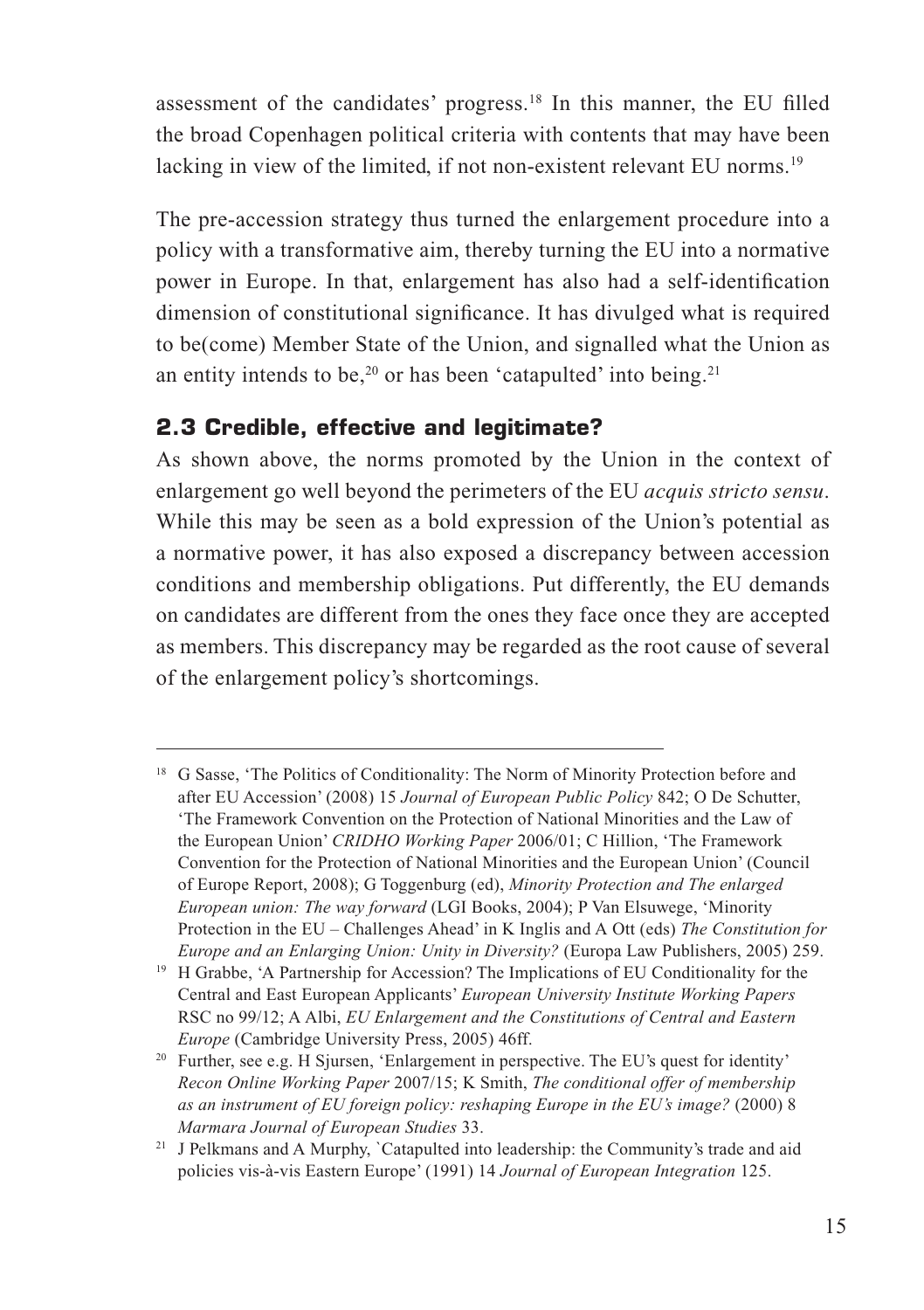First, the discrepancy has raised accusations of double-standards ('do as I say, not as I do') that have consequently undermined the credibility of the Union's commitments to the norms and values it has advocated vis-à-vis the applicants. This, in turn, has questioned the legitimacy of the Union's conditionality, and ultimately the effectiveness of its transformation agenda.<sup>22</sup>

Second, and equally worrisome, the incongruity between accession conditions and membership obligations has entailed a post-accession drop in the EU monitoring of new member states, $2<sup>3</sup>$  and a setback in the protection of certain rights advocated in the pre-accession context, because the Union lacks adequate tools internally. The protection of minority rights in general, and the situation of the Roma population in particular, is a telling case in point. While the gap may have been partly filled thanks to the Lisbon Treaty, full harmony between accession requirements and membership obligations remains unaccomplished.<sup>24</sup>

Alongside the systemic flaws of the pre-accession strategy, and perhaps as a consequence of its inherent limitations in terms of effective societal transformation, enlargement has caused criticism, if not outright hostility in some Member States, particularly in the aftermath of the

<sup>&</sup>lt;sup>22</sup> There is an abundant literature on this point, see for instance: A Albi, 'Ironies in Human Rights Protection in the EU: Pre-Accession Conditionality and Post-Accession Conundrums' (2009) 15 *European Law Journal* 46; D Kochenov, *EU Enlargement and the Failure of Conditionality* (Kluwer Law International, 2008) and the contributions in F Schimmelfennig and U Sedelmeier (eds), *The Europeanization of Central and Eastern Europe* (Cornell University Press, 2005).

<sup>&</sup>lt;sup>23</sup> Except perhaps for Bulgaria and Romania, still formally under specific post-accession monitoring in the form of the so-called 'Cooperation and Verification Mechanism', though itself riddled by shortcomings. Further: e.g. A Łazowski, 'And Then They Were Twenty-Seven… A Legal Appraisal of the Sixth Accession Treaty' (2007) 44 *CMLRev* 401.

<sup>&</sup>lt;sup>24</sup> See eg, U Sedelmeier, 'After conditionality: post-accession compliance with EU law in East Central Europe' (2008) 15 *Journal of European Public Policy* 806; F Hoffmeister, 'Grundlagen und Vorgaben für den Schutz der Minderheiten im EU-Primärrecht' (2008) 68 *Zeitschrift für ausländisches öffentliches Recht und Völkerrecht* 175; D Kochenov, 'A Summary of Contradictions: An Outline of the EU's Main Internal and External Approaches to Ethnic Minority Protection' (2008) 31 Boston *College International and Comparative* Law Review 1; C Hillion, 'Enlargement of the European Union: The discrepancy between Accession conditionality and membership obligations' (2004) 27 *Fordham International Law Journal* 715.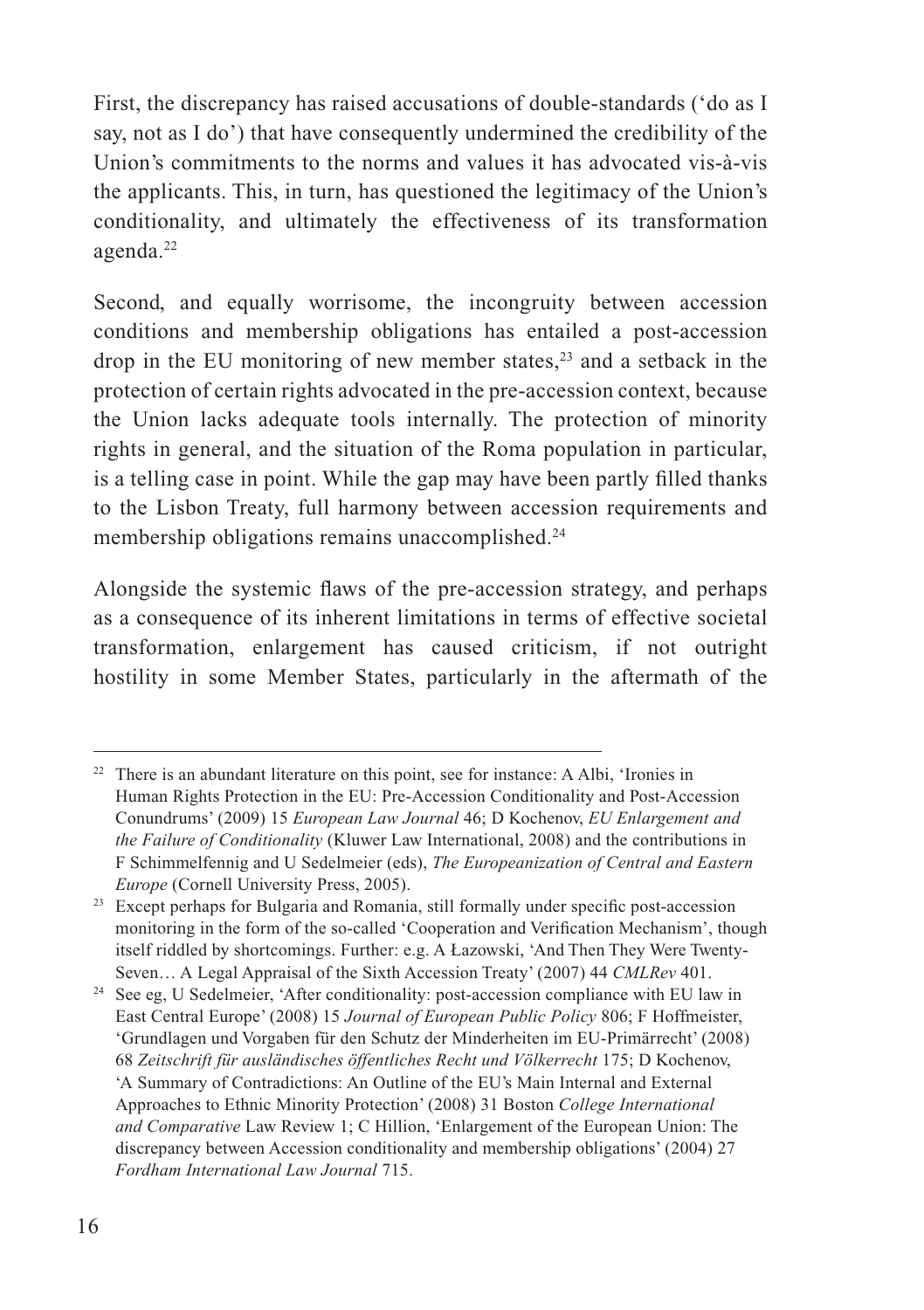French and Dutch rejections of the Constitutional Treaty.<sup>25</sup> Fear of social dumping, internal migration pressure and mistrust in candidates' level of preparedness have contributed to recurrent suspicion, sometimes accentuated by rulings of the European Court of Justice such as *Laval*  and *Viking*. 26 It has indeed been argued that enlargement is taking place with weak democratic backup, and without proper explanation to the population of the Member States.27 In that, enlargement allegedly lacks domestic preparation, engendering scepticism about its benefits, which in turn may have increased disaffection towards the EU more generally.

<sup>25</sup> See e.g. the interview of former French Prime Minister Balladur, *Le Monde*, 27 September 2010, and Entretien avec Hubert Védrine : extrait du collectif « François Mitterrand, un esprit européen », sous la direction de Jean Pol Baras < www.hubertvedrine.net/index. php?id\_article=132>

<sup>26</sup> Case C-438/05 *International Transport Workers' Federation and Finnish Seamen's Union* [2007] ECR I 10779, Case C-341/05 *Laval un Partneri* [2007] ECR I-11767.

<sup>27</sup> See, in this sense, J-D Giuliani, 'Elargissement: La Commission européenne fait-elle bien son travail?' http://www.jd-giuliani.eu/fr/article/cat-2/225\_Elargissement-La-Commission-europeenne-fait-elle-bien-son-travail.html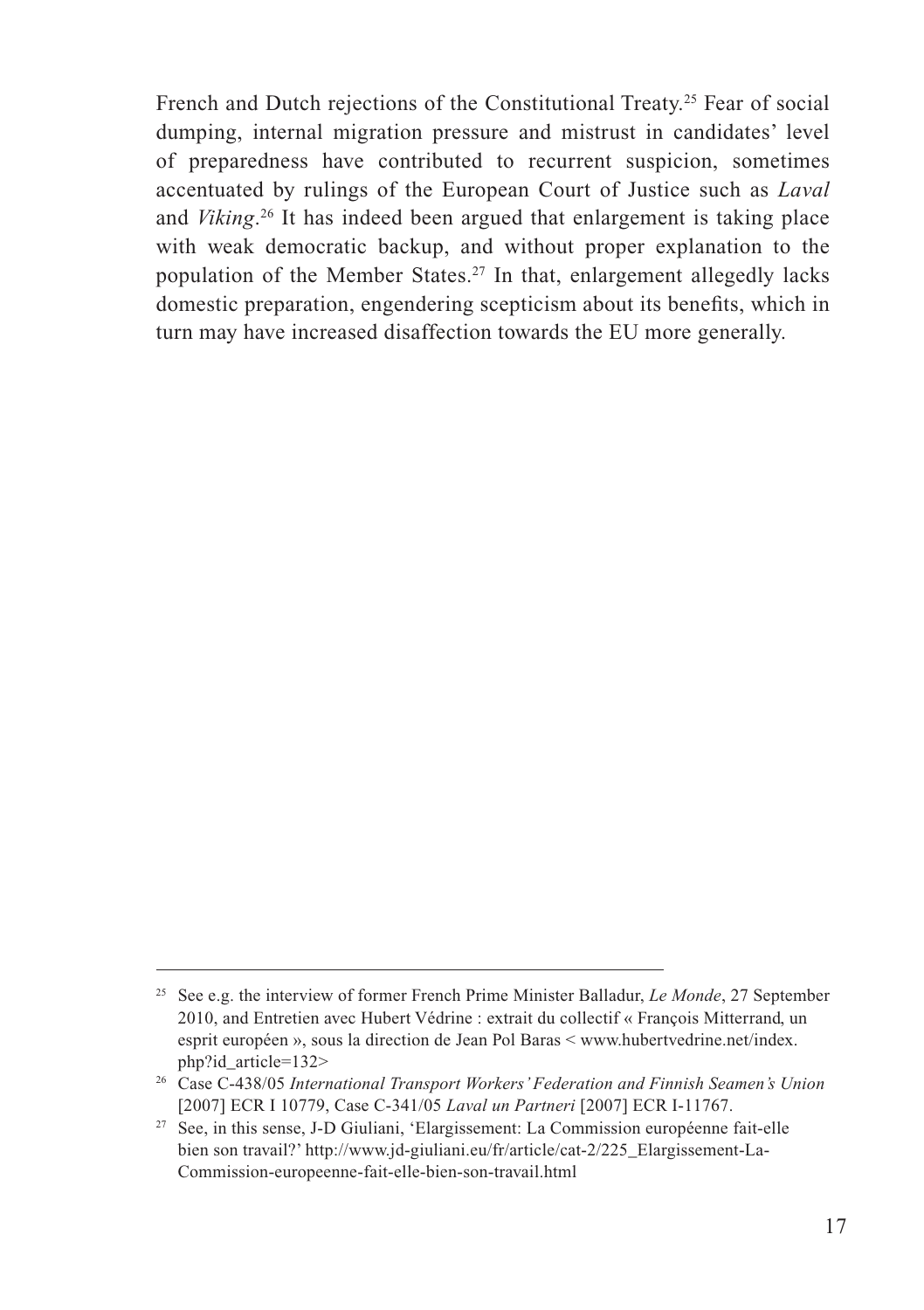## **3 THE SOLUTION CHOSEN: INCREASED MEMBER STATES' CONTROL**

In an effort to tackle the shortcomings evoked above, adjustments were made to the enlargement policy in the aftermath of the 'big bang' expansion to the east. The next section looks at some of these changes. It is argued that while various methodological deficiencies may have been addressed, the corrections introduced in the policy mainly translate the Member States' desire to reassert their control, and consequently, slow down the pace of enlargement. This has been particularly visible as regards the introduction of 'benchmarks' (A), changes in the very application procedure (B) and through the enhanced emphasis on 'absorption capacity' (C). Moreover, certain Member States have introduced rules at national level which effectively makes accession more difficult (D).

## **3.1 Benchmarks: Stricter conditionality throughout accession negotiations**

The Commission's 2006 Enlargement Strategy, published just a few weeks before the accession of Bulgaria and Romania, envisaged new principles that ought to govern the EU enlargement policy and methodology, particularly that of 'rigorous and fair conditionality'. Endorsing the Commission's new approach, the European Council agreed that 'the enlargement strategy based on consolidation, conditionality and communication, combined with the EU's capacity to integrate new members, forms the basis for a renewed consensus on enlargement'.28 The 'new consensus' thus attempts to take on board the concerns related to ill-prepared candidates and public disenchantment.

One of the most noticeable methodological innovations lies in the introduction of conditionality in the accession negotiations phase. Hence, on the basis of a Commission recommendation,29 the Council may define 'benchmarks' which the candidate has to meet for the EU to open, and/or to close a particular negotiating chapter. According to the 2006 Commission document:

<sup>&</sup>lt;sup>28</sup> Communication from the Commission to the European Parliament and the Council, Enlargement Strategy and Main Challenges 2006 – 2007, COM(2006) 649, pp. 3-4.

<sup>29</sup> Benchmarks are drafted by line DGs of the Commission, following the so-called 'screening process', further see <ec.europa.eu/enlargement/the-policy/process-ofenlargement/screening-and-monitoring en.htm>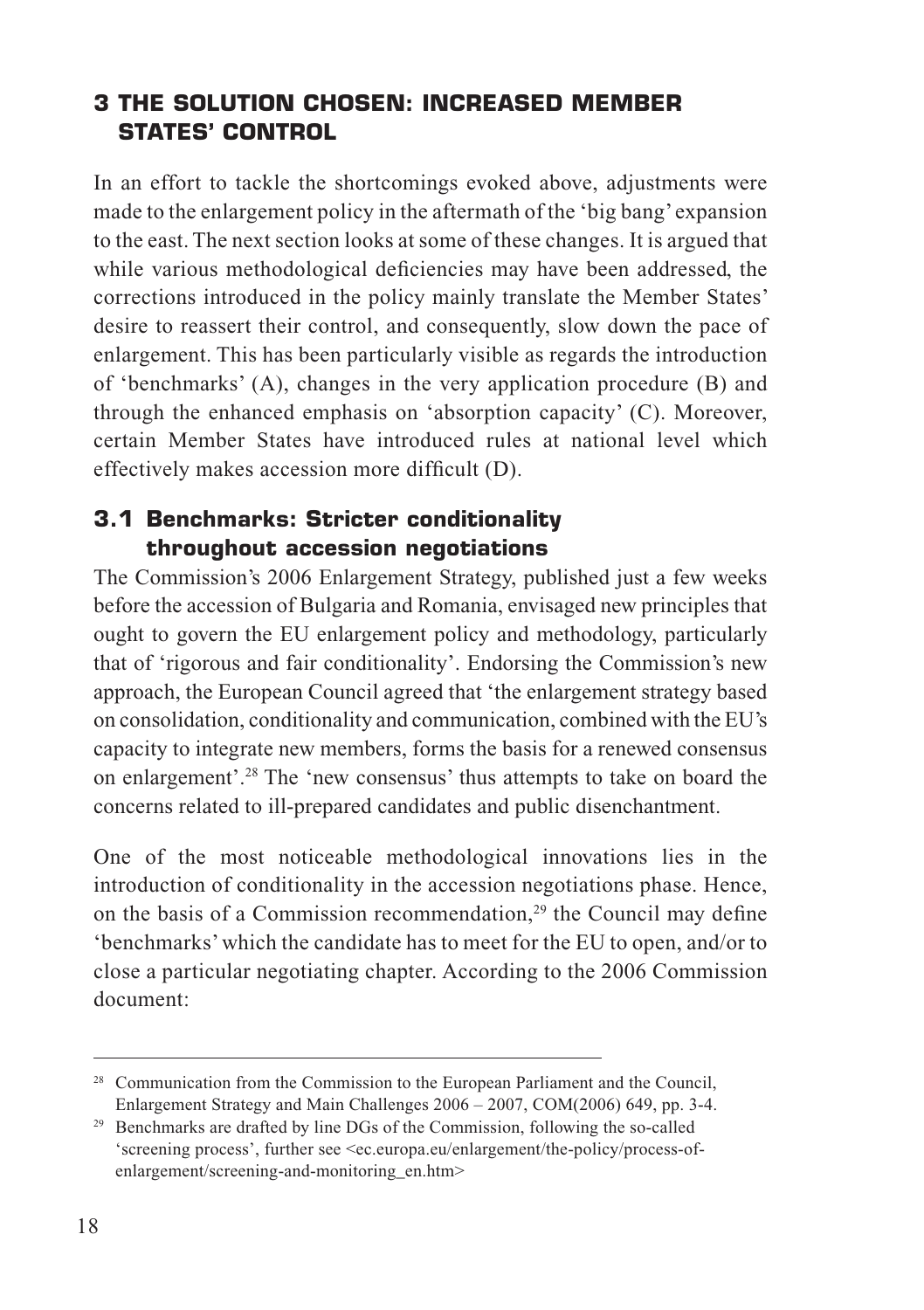Benchmarks are a new tool introduced as a result of lessons learnt from the fifth enlargement. Their purpose is to improve the quality of the negotiations, by providing incentives for the candidate countries to undertake necessary reforms at an early stage. Benchmarks are measurable and linked to key elements of the *acquis* chapter. In general, opening benchmarks concern key preparatory steps for future alignment (such as strategies or action plans), and the fulfilment of contractual obligations that mirror *acquis* requirements. Closing benchmarks primarily concern legislative measures, administrative or judicial bodies, and a track record of implementation of the *acquis*. For chapters in the economic field, they also include the criterion of being a functioning market economy.

Non-fulfilment of such pre-defined benchmarks may lead to the suspension of negotiations, in the form of the non-opening of the related negotiation chapter, or possibly the reopening of a provisionally closed chapter.30 In this process, both the definition of the benchmarks and the assessment of their fulfilment are subject to the Council's unanimous approval, and thus to Member States' endorsement. As long as the Member States do not agree on the benchmarks, the chapter concerned cannot be open or closed.

Admittedly, the connection between conditionality and negotiations is not entirely new in the enlargement procedure. Indeed, the *start* of the accession negotiations has always been subject to the fulfilment of specific conditions, now enshrined in the Treaty. In particular, EU enlargement rules include a test, whereby a state is eligible for membership if it is European, and if it respects the values of the Union. The opening and advancement of accession negotiations have also been subject to the candidate's positive track-record in fulfilling its existing contractual obligations with the EU, under e.g. the Stabilisation and Association Agreement for countries from south-east Europe, the Ankara Agreement for Turkey, or the European Economic Area Agreement for Iceland.<sup>31</sup>

<sup>30</sup> It should be noted that the substance of such benchmarks, and a *fortiori* the evaluation of their fulfilment, is not public, contrary to earlier indications given by the Commission in the name of transparency (see Communication from the Commission to the European Parliament and the Council, Enlargement Strategy and Main Challenges 2006–2007, COM(2006) 649, p. 10).

<sup>&</sup>lt;sup>31</sup> See Negotiating Framework for Croatia, pt 13, Negotiating Framework for Turkey, pt 6; Negotiating Framework for Iceland, pt 18.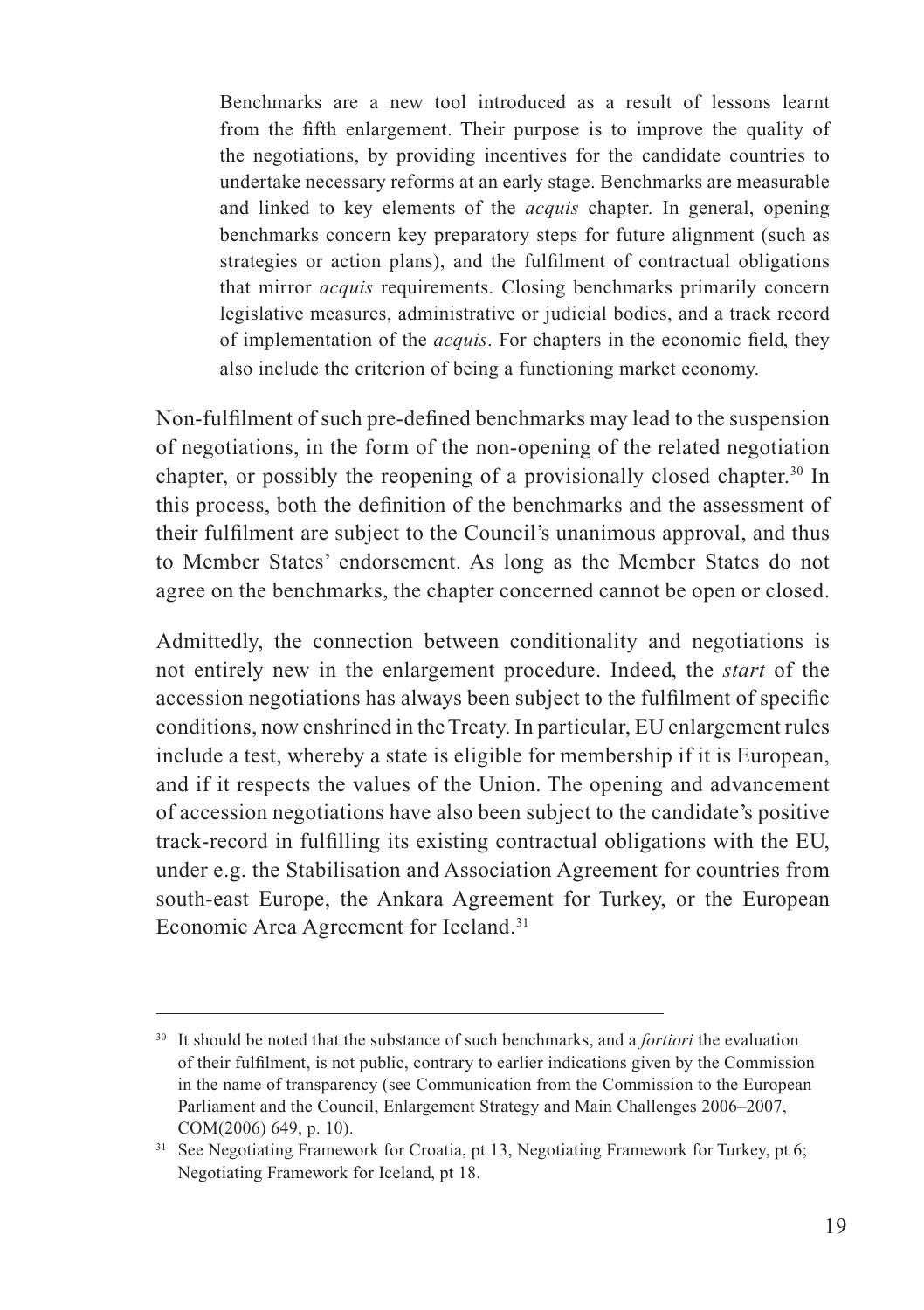However, the introduction of benchmarks significantly strengthens the use of conditionality in the negotiation process. The rationale behind this stricter linkage between conditionality and progress in negotiations is summarized in the Commission's view that '[th]e pace of negotiations depends on the pace of reforms on the ground' and that 'the negotiations offer countries the opportunity to demonstrate their ability to complete the necessary reforms and meet all membership requirements'.32

In the same vein, candidate states' compliance with the 'values' of the Union, namely the principles of liberty, democracy, respect for human rights and fundamental freedoms, as well as the rule of law, has been subject to continuous monitoring, and constitutes a potential case for suspension of the process. The mechanism is recalled in the Commission 2006 Strategy Document, as well as in the 2010 Negotiating Framework for Iceland:

 In the case of a serious and persistent breach in Iceland of the values on which the Union is founded, the Commission will, on its own initiative or on the request of one third of the Member States, recommend the suspension of negotiations and propose the conditions for eventual resumption. The Council will decide by qualified majority on such a recommendation, after having heard Iceland, whether to suspend the negotiations and on the conditions for their resumption. The Member States will act in the Intergovernmental Conference in accordance with the Council decision, without prejudice to the general requirement for unanimity in the Intergovernmental Conference. The European Parliament will be informed<sup>33</sup>

Thus, the monitoring of candidate's fulfilment of what had hitherto been regarded as eligibility requirements (conditions to trigger the procedure of Article 49 TEU), or admissibility conditions (conditions to begin negotiations) is no longer restricted to a particular point in the accession procedure. Rather, it continues after the EU has declared a state eligible, as well as after it has started accession negotiations, until the moment it effectively accedes.34

 $32$  COM(2006)649, pp. 5-6.

<sup>&</sup>lt;sup>33</sup> Pt 17 of the Negotiating Framework for Iceland, see also pt 5 of the Negotiating Framework for Turkey.<br><sup>34</sup> Then, the standard internal EU monitoring applies, based on the lengthy procedure

stipulated in Article 7 TEU.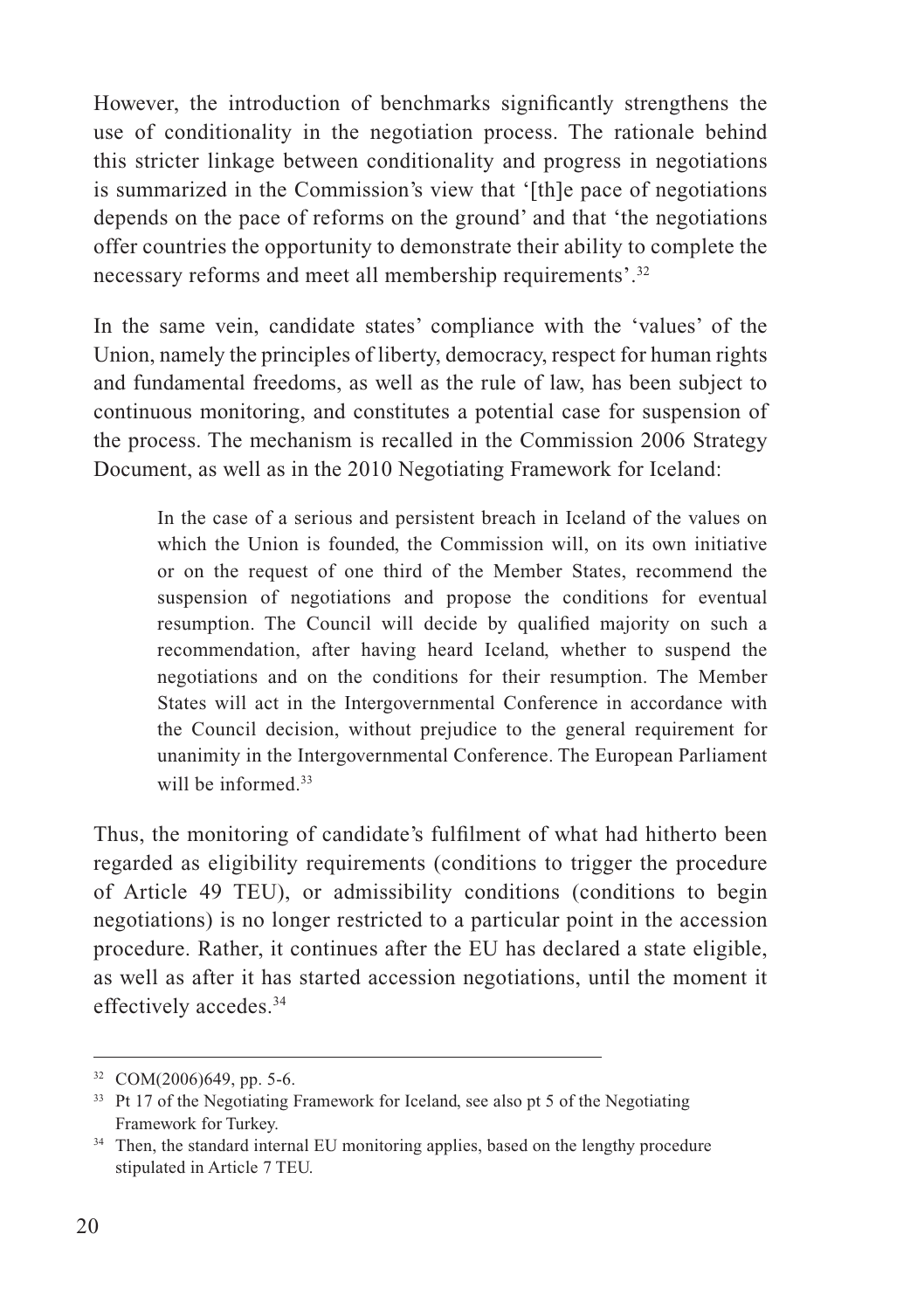This revamped pre-accession methodology has had both substantive and institutional consequences. In substantive terms, the introduction of benchmarks and the tightened monitoring may have increased the pressure on the candidates to deliver on reforms, and to adapt, at least formally, to the requirements of membership. At the same time, there is a recurrent concern that the monitoring remains a ticking off exercise based on a quantitative evaluation of regulatory output, rather than an indepth qualitative assessment of how effectively entrenched the imported norms have become. In other words, it is debatable whether the current benchmark approach is effective in encouraging and measuring real and sustainable change in the candidate countries.

Institutionally, the reforms introduced in the aftermath of the New Consensus on Enlargement have shifted further the balance of power in favour of the Member States. Most importantly, the approval of benchmarks, and of the evaluation of their fulfilment, pertains to national capitals. This has provided Member States with additional opportunities to hold up the process whenever there is cause for concern regarding the pace of reforms. Benchmarks may thus be used as an emergency brake at any time during the negotiations. It should be noted in this context, that the list of chapters has grown since the fifth enlargement (from 30 originally to 35), and thus potentially the number of benchmarks to be fulfilled, and mechanically instances of possible suspension of the process.

However, increased Member States' control have also accentuated unpredictability, as their reasons for holding up the negotiations do not always relate to lack of compliance with accession criteria. For instance, in the negotiations with Croatia, Slovenia blocked the adoption of the Commission's benchmarks in relation to chapter 23 on judiciary and fundamental rights, because of the border dispute between the two countries. Similarly, chapter 31 of the negotiations, relating to Foreign, Security and Defence Policy could not be opened, as Slovenia announced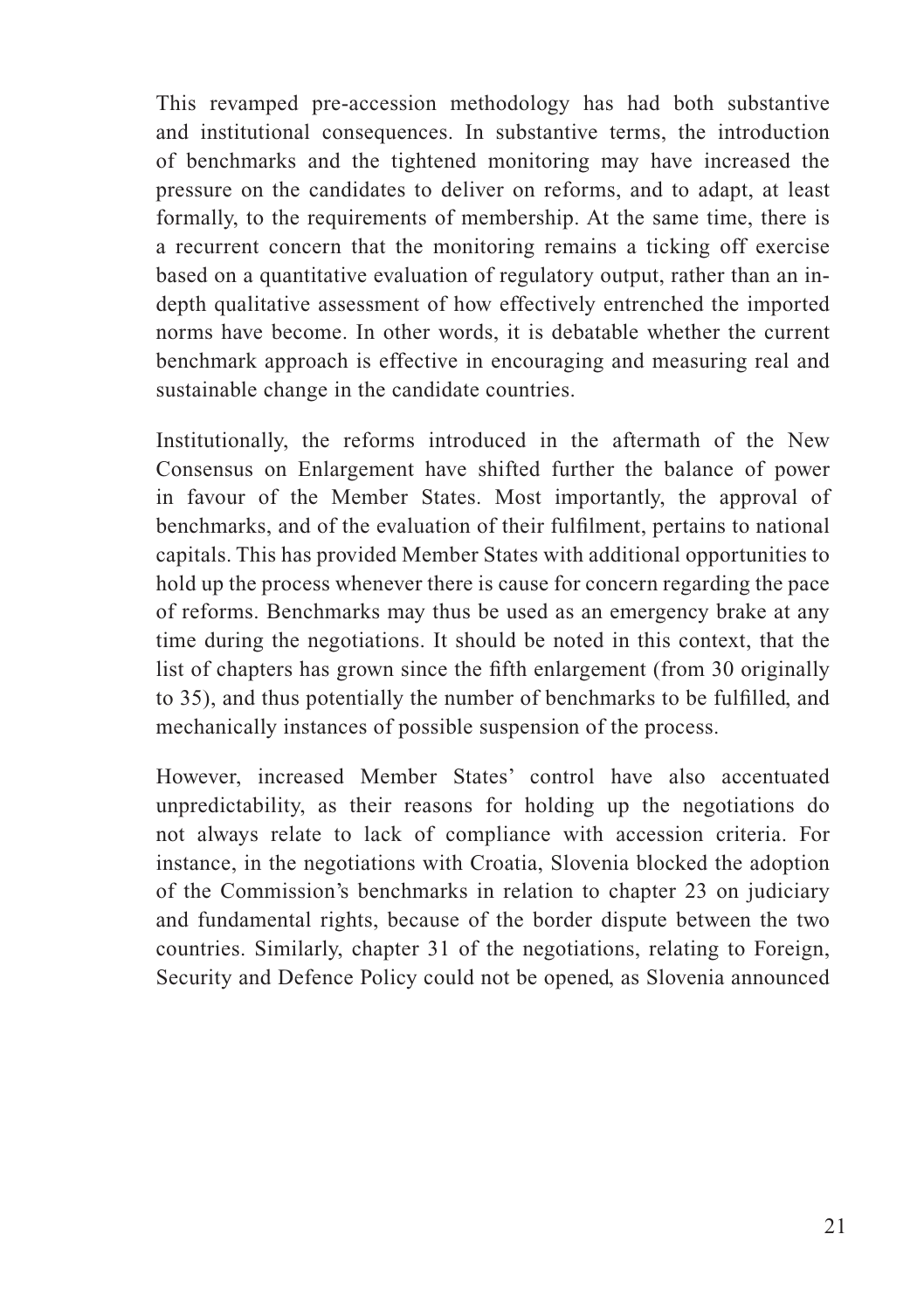it would not support the adoption of an EU Common Position for negotiation,<sup>35</sup> until the settlement of the said border dispute.<sup>36</sup>

Slovenia's use of accession negotiations (and benchmarks) as leverage in the bilateral dispute with Croatia is an example of how the benchmark method may be abused by individual Member States. Changing the rules of the game while playing and instrumentalising enlargement for domestic political gains do nothing to remedy the shortcomings of the EU enlargement policy. Rather, the result is the opposite: it creates an unpredictable process, which undermines the credibility of the policy and thus its effectiveness.37 Another case in point is the name issue between Greece and (the former Yugoslav Republic of) Macedonia, which has prevented the opening of accession negotiations with the latter, despite the favourable recommendation from the Commission. Enlargement of the Union is thus being high-jacked by some Member States using their relative power vis-à-vis applicants to settle bilateral issues to their advantage.38

Such unpredictability may also be exacerbated by Member States using the benchmark methodology to stall negotiations without giving clear indications as to what is required for the process to start moving again. For

<sup>35</sup> See website of the Croatian Ministry of Foreign Affairs: www.eu-pregovori.hr/

files/100426-Progress-in-EU-Croatia-accession-negotiations-M.pdf)<br><sup>36</sup> On 6 June 2010, Slovenians agreed by referendum to settle the dispute through an international arbitration panel whose ruling shall be binding for both countries; http:// euobserver.com/9/30222 37 A point made by the Croatian negotiator, Mr Drobnjak, when underlining that changes

to the accession process, in particular the introduction of benchmarking has brought an added degree of insecurity for candidates. See House of Lords, *The Further Enlargement of the EU: threat or opportunity?* European Union Committee, 53rd Report of Session 2005–06, pt 200 (Hereinafter 'House of Lords Report').

In its 2009 strategy paper, the Commission specifically referred to the tendency of bilateral issues hampering the enlargement process (see COM(2009) 533, 6). The conclusions of the ensuing General Affairs Council (17217/09, 7 December 2009) and of the European Council (Conclusions, 10–11 December 2009) suggest that Member States did not follow up on this *problématique*, which is not likely to go away, particularly in view of the progressive accession of the countries from the Western Balkans, many of which have unsettled disputes with their neighbours. For instance, Macedonia is in 2010 the only state in the region with fully demarcated borders. Indeed, the Commission reiterates in its 2010 Enlargement Strategy that 'Bilateral issues should not hold up the accession process'; see *Enlargement Strategy and Main Challenges* 2010–2011, COM(2010)660, 11.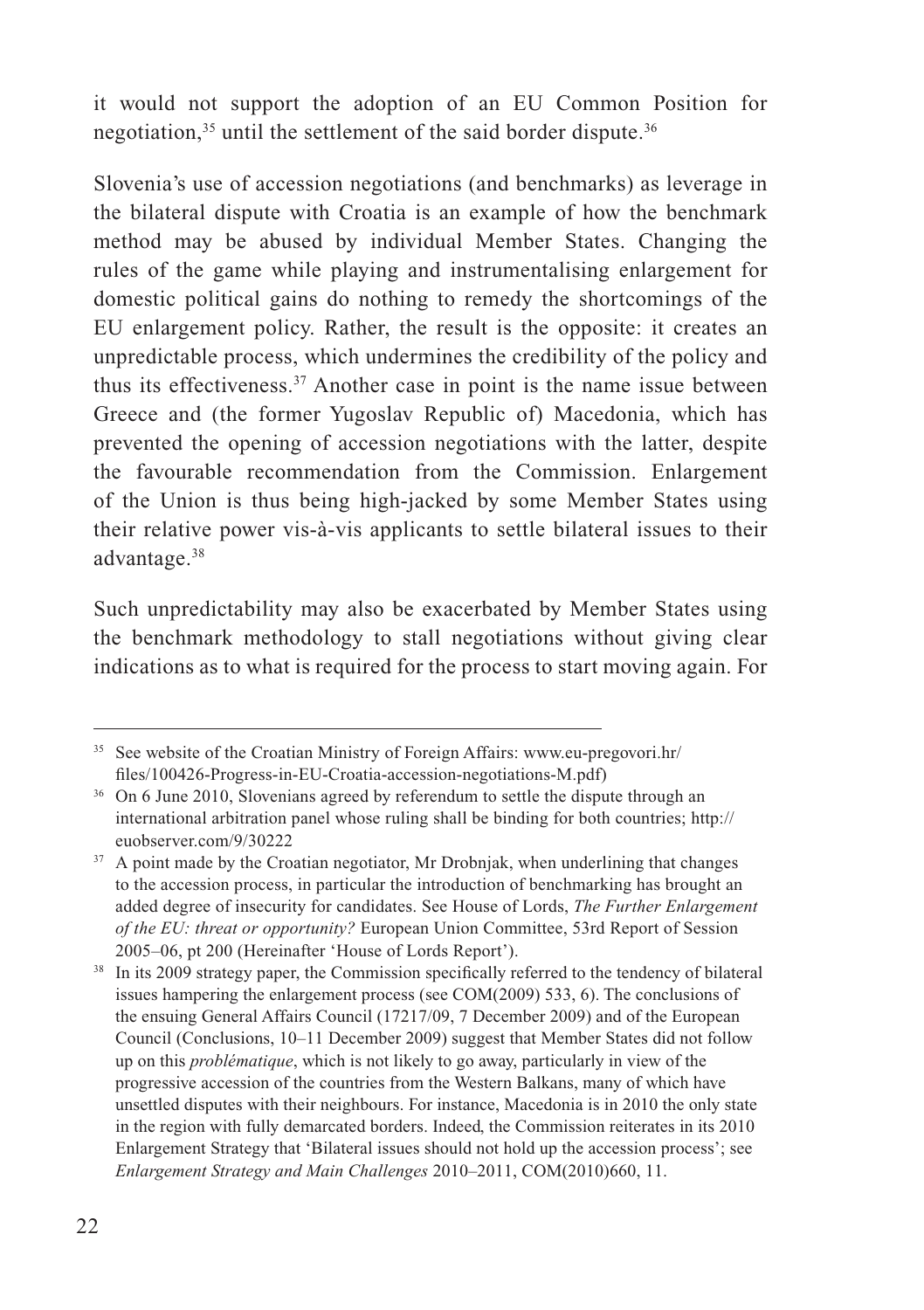instance, in the negotiations with Turkey, several benchmark reports have been blocked without new benchmarks being suggested by the opposing Member States. As a result, the candidate is uninformed of what it takes for the chapters in question to be opened. The enlargement process is thus not as de-politicised and objective as it has sometimes been portrayed to be.<sup>39</sup>

## **3.2 Application procedure: Evolving reading and practice of Article 49(1) TEU**

Besides the introduction of benchmarks, Member States' control over the enlargement policy has also been strengthened through changes made in the interpretation and implementation of the very application *procedure*, contained in Article 49(1) TEU.

The vagueness and scarcity of Treaty rules have left plenty of room for creative interpretation, which has fallen on the Member States and the EU political institutions, in view of the restrained judicial intervention.<sup>40</sup> Indeed, in the reading and practice of Article 49(1), political considerations and expediency have been as decisive, if not more, as the quest for objectiveness, certainty and effectiveness.

The evolving interpretation of Article 49 TEU is particularly evident as regards the role of the different EU institutions. As it stands, the provision stipulates that the candidate's application is to be sent to the Council, which decides by unanimity after the Commission has provided its opinion and the European Parliament its consent. The wording of the provision gives the impression that the Council takes its decision only after the other institutions have been consulted.

In practice however, the Council 'decides' at an early stage, and this decision determines the fate of the application. A practice has thus developed according to which the Commission only prepares and gives its Opinion on the application once it has actually been *requested* to do so by the Council.<sup>41</sup>

<sup>39</sup> H-G Krenzler and M Everson, 'Preparing for the *Acquis Communautaire* – Report of the Working Group on the Eastward Enlargement of the European Union' European University Institute RSC Working Paper 98/6.

<sup>40</sup> See further, section III, below.

<sup>41</sup> As recalled in the Commission's Opinion on Iceland's application for membership, p. 2.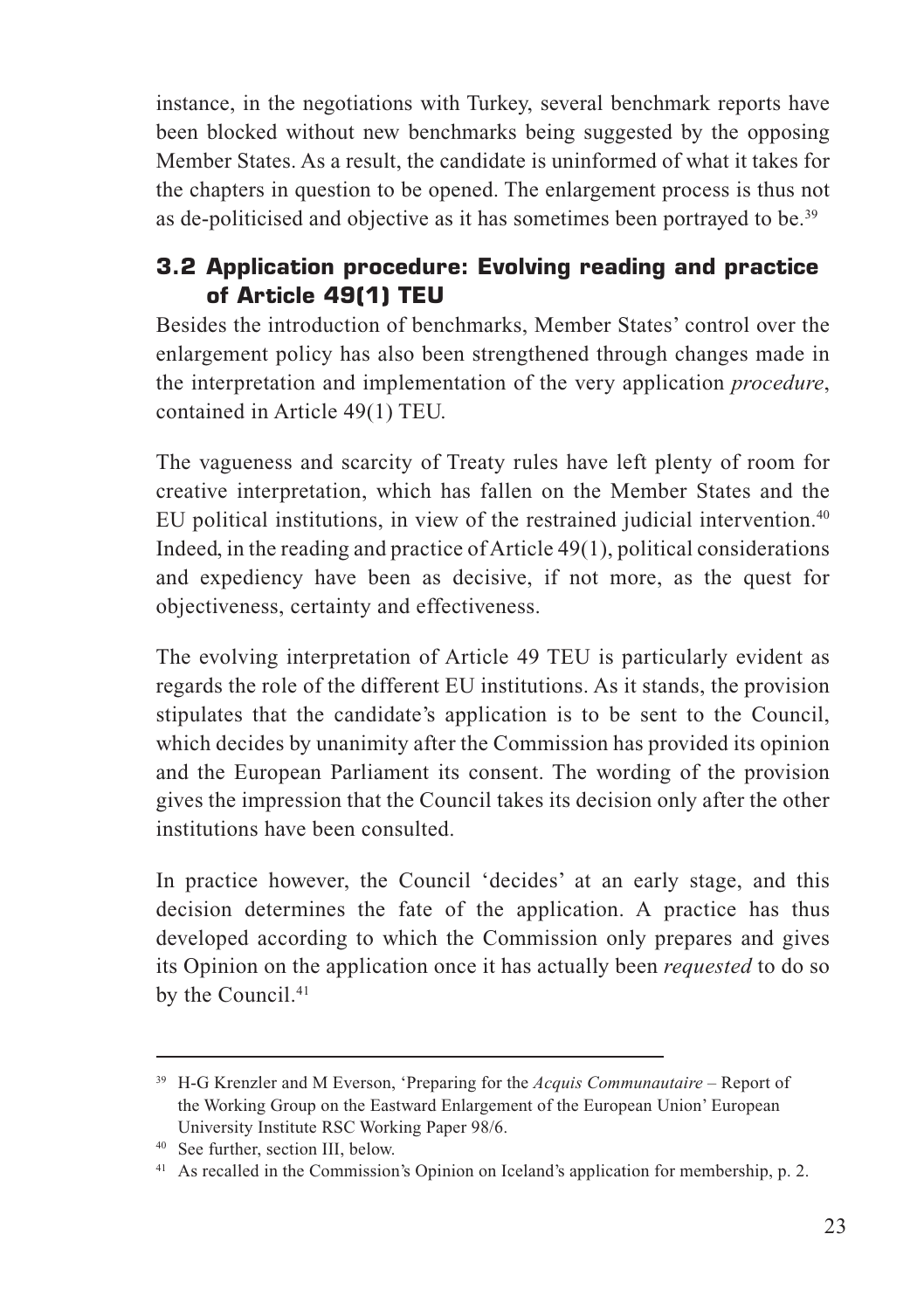This leaves the door open for individual Member States to delay a country's accession to the Union even before negotiations have been opened, by refusing to ask the Commission to prepare its Opinion. This was indeed what happened in the case of Albania's application, when the German government indicated the need to consult its parliament before it could agree to invite the Commission to prepare an Opinion. In the context of an upcoming general election, Germany justified its position with reference to the revised ratification law of the Treaty of Lisbon, adopted following the *Lisbon* judgment of the German Constitutional Court.<sup>42</sup> Albania's application was thus put on hold until November, when Germany finally approved. Then '[t]he Council *decided* to implement the procedure laid down in Article 49 of the Treaty on the European Union. Accordingly, the Commission *[was] invited* to submit its opinion' (emphasis added).<sup>43</sup>

This episode demonstrates that the Council (and thus, each of the Member States) has acquired the power to assess the admissibility of the application, before the Commission and indeed the Parliament, both endowed with a power to give their views, actually have the chance to voice them. It may be wondered whether this practice sits comfortably with the procedural requirements of Article 49(1) TEU which stipulate that the Council's formal decision on the application is to be taken *after* the Commission has formally presented its Opinion.<sup>44</sup> The introduction of such preliminary Council decision weakens the role of the other EU political institutions and *de facto* changes the nature of the procedure of Article 49(1) TEU: in principle inter-institutional, in practice intergovernmental.

The Council's interpretation of Article 49(1) TEU does not only amount to an institutional and procedural adjustment, it has also entailed substantive changes by establishing new conditionality. Indeed, the Council's preliminary assessment has not been restricted to ascertain that the basic requirement set out in the Treaty is fulfilled, *viz* that the demand comes from a European State. The Council has also set country-specific

<sup>42</sup> *Lissabon-Urteil*, Judgment of 30 June 2009 (BVerfGE 123, 267). See further below.

<sup>&</sup>lt;sup>43</sup> 16 November 2009; 15913/09 (Presse 328).<br><sup>44</sup> Practice shows that a Commission's positive opinion may be ignored by the Council, as exemplified by the second British application. Further: Tatham, above n 4.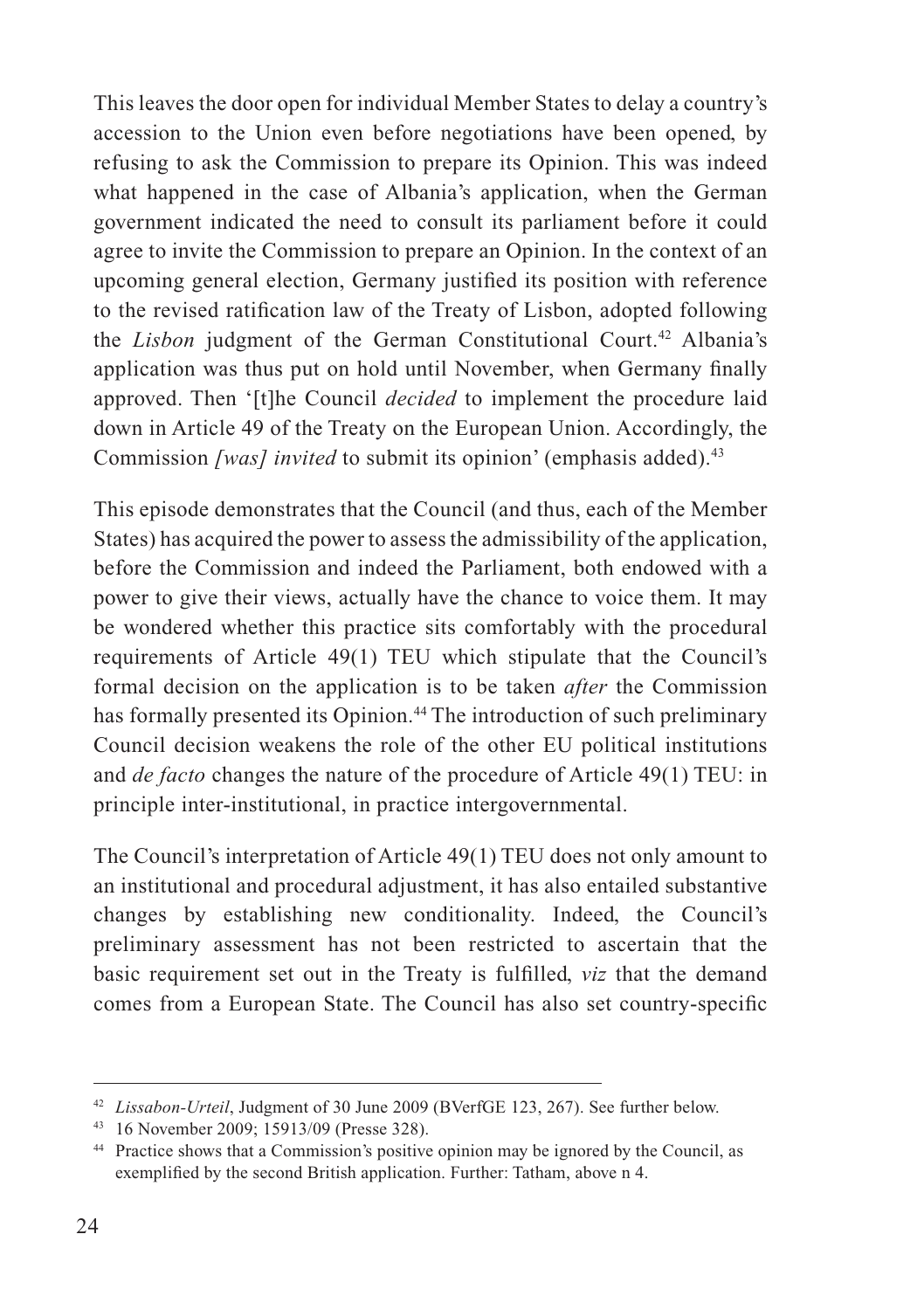*conditions* for transmitting the application to the Commission. Hence the request for the Commission's Opinion on the application of Serbia was held back awaiting the Advisory Opinion of the International Court of Justice (ICJ) on Kosovo's declaration of independence,<sup>45</sup> and importantly, awaiting the Serbian government's reaction to the ICJ's Opinion.46 In the same vein, the Council has shown that it feels entitled to decide on the *expediency* of an application. In an unprecedented move, it 'stresse<sup>[d]</sup> that it [would] not be in a position to consider an application for membership by Bosnia and Herzegovina until the transition of the [Office of the High Representative] to a reinforced EU presence has been decided'.47

It should be mentioned that Member States continue to exercise influence on the process also *after* having requested an Opinion from the Commission. The latter establishes a questionnaire on the candidate's legal situation in all areas covered by the EU *acquis*. The answers provided by the candidate state form the basis of the Commission's subsequent Opinion on its application. In principle, the pace at which the Commission processes the answers and produces its Opinion depends on the quality of the candidates' replies. However, practice has shown that political considerations may also play a role in the way in which

<sup>45</sup> Accordance with International Law of the Unilateral Declaration of Independence by the Provisional Institutions of Self-Government of Kosovo (request for advisory opinion)

 $\text{http://www.icj-ci.org/search/index.php?p2=2&str=international> 46 In view of the protracted controversy over the status of Kosovo, some Member States$ insisted that Serbia deal with the ICJ Opinion in 'an appropriate manner', before the Council would decide to transmit its membership application to the Commission. The UN General Assembly Resolution (A/RES/64/298) adopted following the International Court's Opinion, convinced some of these Member States that the precondition was met, though apparently not all, as the Commission was not immediately invited to produce an Opinion. Tellingly, the conclusions of the subsequent General Affairs Council briefly noted that 'The Council briefly discussed recent developments with regard to Serbia'; 13 September 2010, Press Release, 13420/10 (Presse 236). It was the GAC of 25 October 2010 that eventually decided to invite the Commission to submit its Opinion, although pointing out that: 'the EU underlines that at each stage of Serbia's path towards EU accession... further steps will be taken when the Council unanimously decides that full co-operation with the ICTY exists or continues to exist. In this context, the Council will closely monitor the progress reports by the Office of the Prosecutor'; 25 October 2010, Press Release, 15349/10 (Presse 285).

<sup>47</sup> General Affairs Council, 7 December 2009, Pt 39, Press Release, 17217/09 (Presse 370).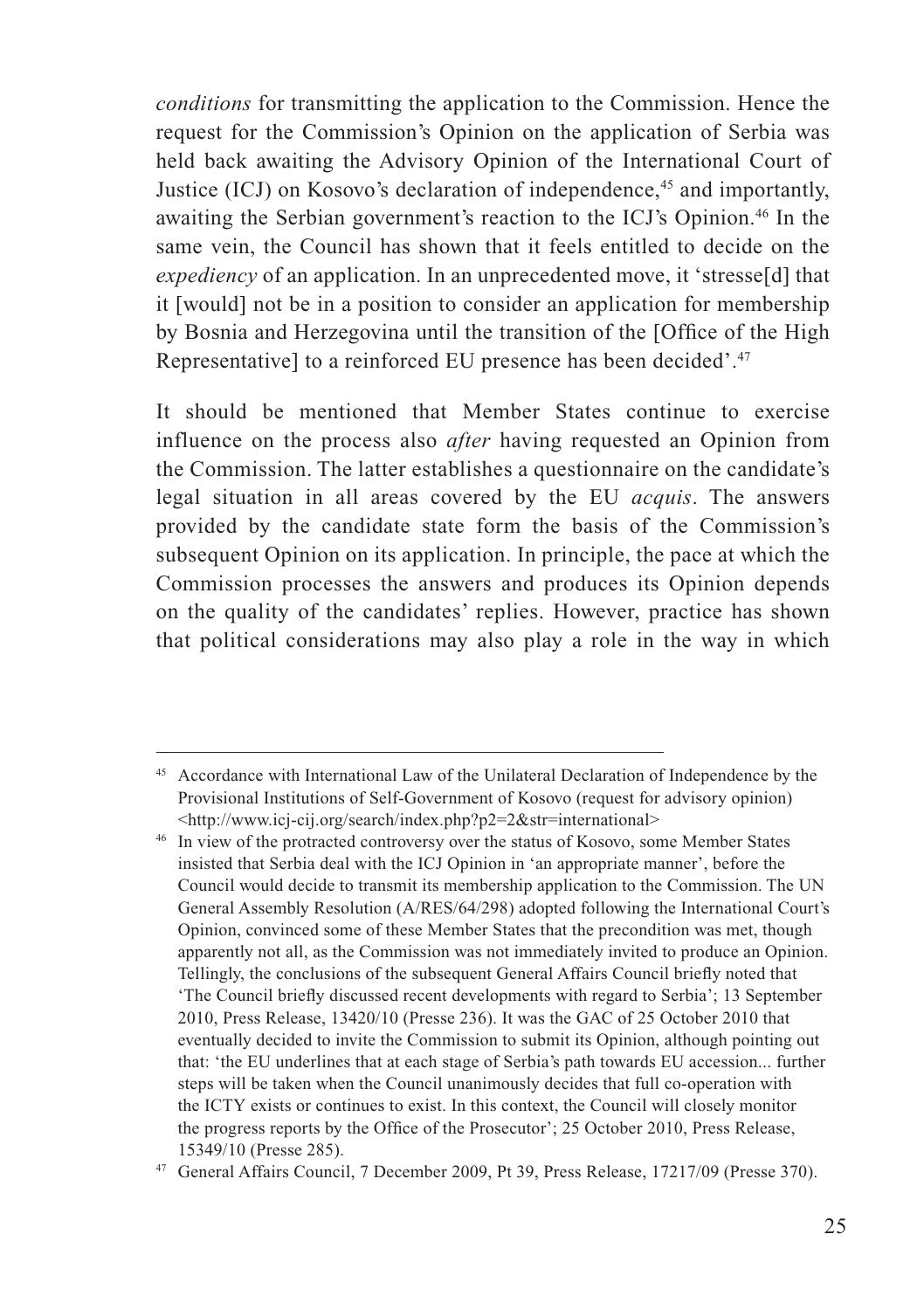the Commission operates, as the college is not immune to pressure from Member States.<sup>48</sup>

## **3.3 Absorption capacity: The ultimate emergency brake**

Both the introduction of benchmarks during negotiations and the establishment of other conditions before negotiations have even started, have provided national capitals with an increasing number of opportunities to slow down the pace of the EU enlargement process. In addition, Member States have provided themselves with an emergency brake by introducing the concept of 'absorption capacity', more recently renamed 'integration capacity'.49

Put simply, absorption capacity refers to the notion that the Union must be *able* to welcome new members and that enlargement should not jeopardise the EU integration process. The idea is not entirely new. Already on the occasion of the first expansion of the EEC, it was made clear that enlargement should not hamper the integration objectives.<sup>50</sup> This has always been linked, if not inherent, to the notion that all candidates should commit themselves to respecting the *acquis*.

However, the 1993 Copenhagen conclusions *codified* the principle that enlargement ought not to hold back further integration, marking a watershed in the use of absorption capacity in the enlargement narrative. More precisely, having articulated the list of accession criteria, the Copenhagen European Council insisted on the proposition that any enlargement was to be decided taking account of 'the Union's capacity to absorb new members, while maintaining the momentum of European integration in the general interest of both the Union and the candidate countries'. The establishment of what is sometimes referred to as the fourth Copenhagen criterion triggered a process whereby questioning the

<sup>48</sup> See A Willis, 'National interests creating tension in EU commission', *EU Observer*, 6.10.1010 <euobserver.com/9/30973>

<sup>49</sup> Stubb Report on the institutional aspects of the European Union's capacity to integrate new Member States, A6-0393/2006 (16.11.2006), and COM(2006) 649; Annex 1: *Special Report on the EU's capacity to integrate new members.*

<sup>50</sup> A Hassin, 'La capacité d'intégration de l'UE – prérequis politique ou alibi technique?' *Les Brefs de Notre Europe*, 2007/06.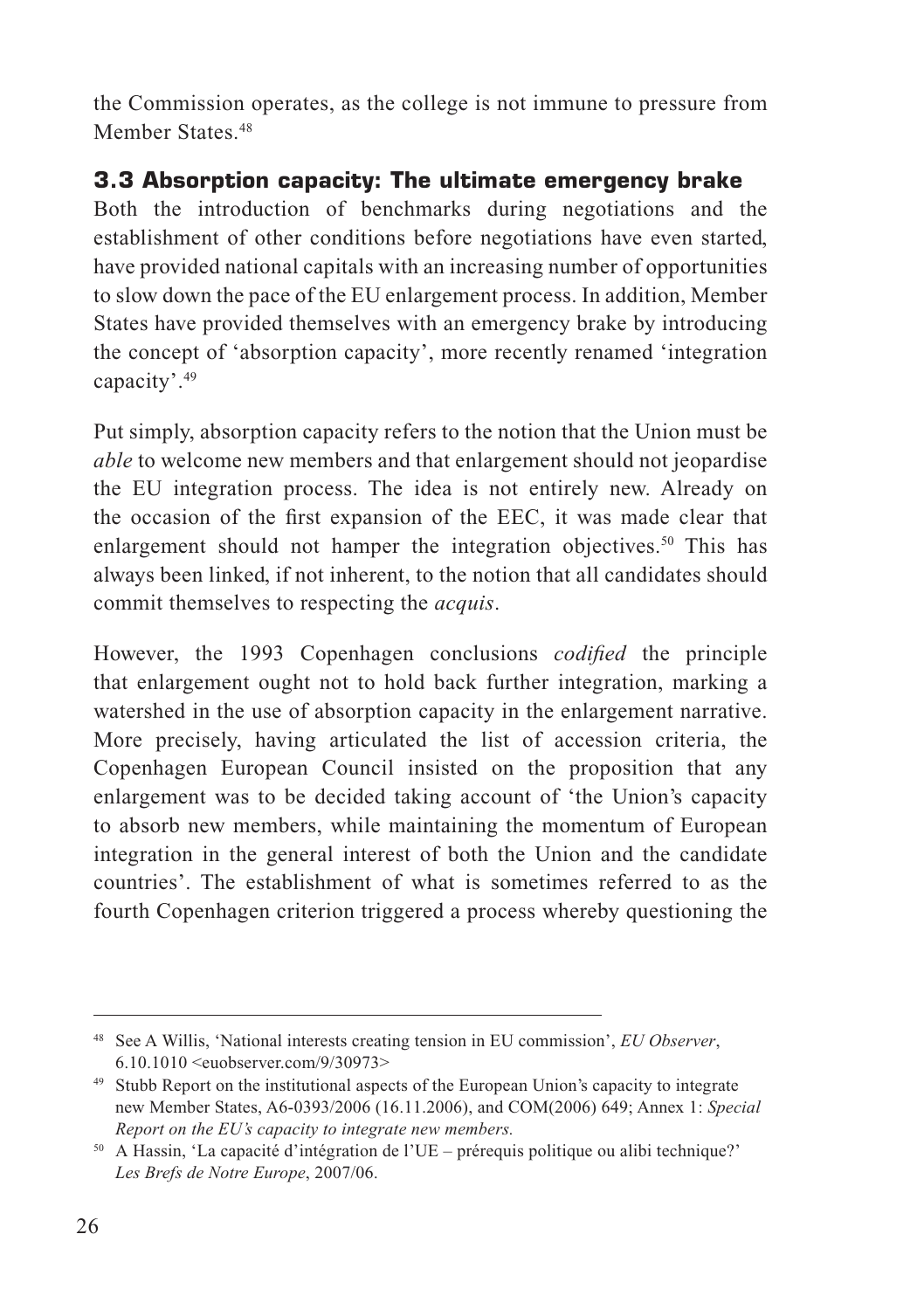feasibility of an enlargement was mainstreamed, and made increasingly significant if not determinant in the Member States' decision on whether or not to enlarge the Union.<sup>51</sup>

The Member States thus made it plain that *institutional reform* would be required for the EU to enlarge to central and east European states.<sup>52</sup> As the Amsterdam Treaty was perceived as a failure in this respect,<sup>53</sup> another arrangement was deemed necessary. In the event, the Nice Treaty was considered to have provided the reform needed, thus opening the way to enlargement.54 But, the institutional argument came again to the fore in the context of the ratification of the Lisbon Treaty, when some Member States and institutions maintained that enlargement could not proceed without the Lisbon Treaty. Institutional reform, as a means to ensuring the Union's absorption capacity, thereby became a pre-condition to enlargement,<sup>55</sup> which incidentally could only be fulfilled by the Member States themselves,<sup>56</sup> hence acting as both judge and party.

The constitutive elements of absorption capacity have proliferated in recent years, while remaining chronically ambiguous. Thus, the European Council meeting in December 2004 considered that 'accession negotiations yet to be opened with candidates whose accession could have substantial financial consequences can only be concluded after the establishment of

<sup>&</sup>lt;sup>51</sup> See in this respect, the Coalition Agreement of the current CDU-CSU-FDP German Government [http://www.cdu.de/doc/pdfc/091215-koalitionsvertrag-2009-2013-englisch. pdf] 167. Also: F Amtenbrink, 'On the European Union's Institutional Capacity to Cope with Further Enlargement' in S Blockmans and S Prechal (eds), *Reconciling 'deepening' and 'widening' of the European Union* (TMC Asser Press, 2008) 111; M Emerson, S Aydin, J De Clerck-Sachsse, and G Noutcheva, 'Just what is this 'absorption capacity' of the European Union?' (2006) CEPS Policy Brief nr 113.

<sup>52</sup> Presidency Conclusions, European Council, Corfu, 24–25 June 1994.

<sup>53</sup> Presidency Conclusions, European Council, Luxembourg, 12–13 December 1997.

<sup>54</sup> See in particular, Protocol 10 on the Enlargement of the European Union and the Declaration on the enlargement of the European Union, included in the Final Act of the Conference which adopted the Treaty of Nice. 55 G Edwards, 'Reforming the Union's Institutional Framework: a new EU Obligation?' in C

Hillion (ed), *EU Enlargement: a legal approach* (Hart Publishing, 2004) 23.

<sup>56</sup> See Alexander Stubb, EP Plenary, December 2006 available at <www.youtube.com/ watch?v=0idLHjHhCqM  $>$ ; see also his interview on 'The EU's integration capacity':  $\leq$ www.euractiv.com/en/enlargement/interview-eu-integration-capacity/article-158959>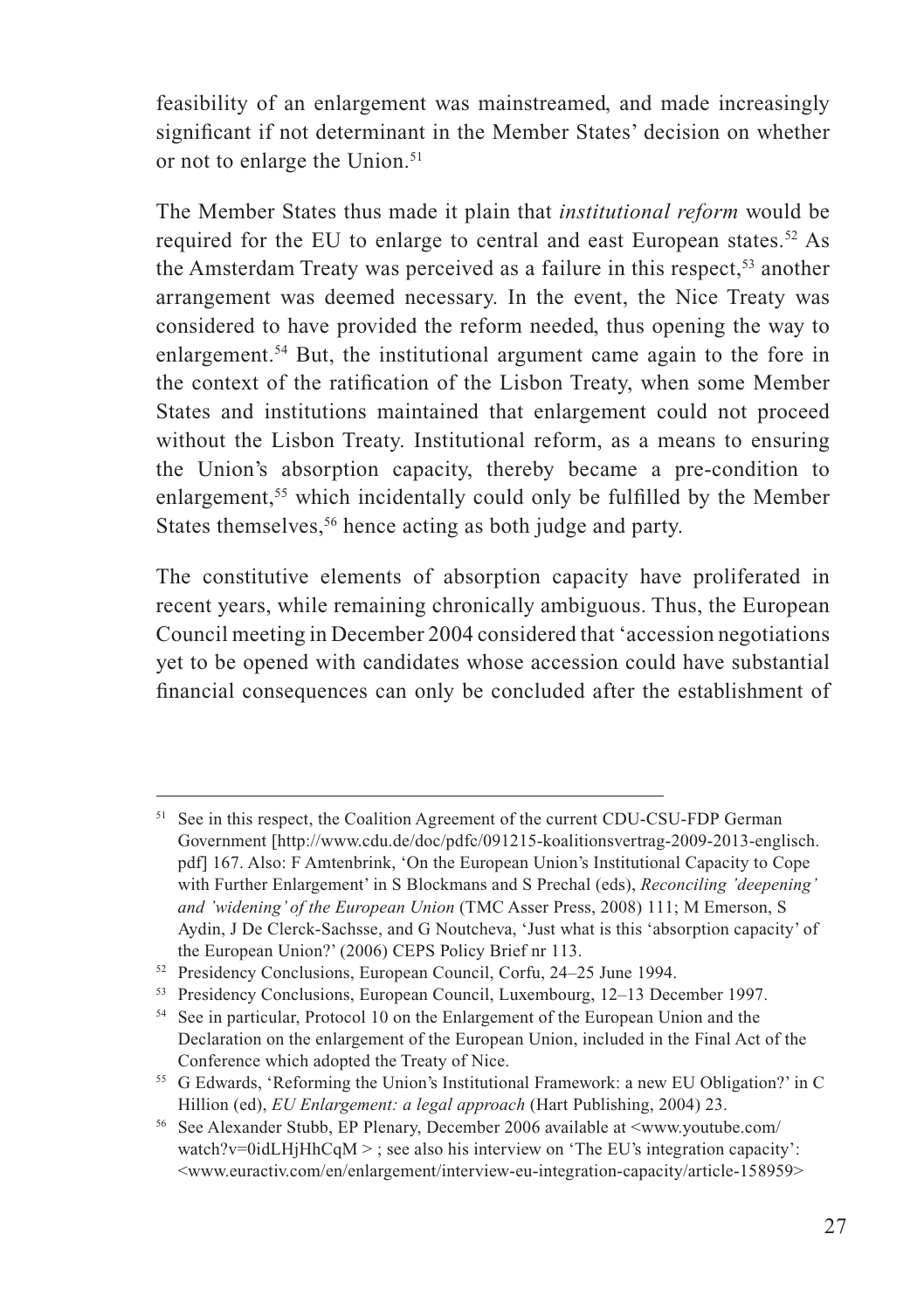the Financial Framework for the period from 2014 together with possible consequential financial reforms'.57 In the same vein, the 2005 negotiating framework for Turkey suggested that the latter's accession would be subject to the demonstration that the EU would continue to be in a position to pay for its policies.58 Moreover, following the negative referenda on the Constitutional Treaty, additional emphasis has also been put on public opinion and on the necessity, through communication, to increase public support for enlargement.<sup>59</sup> Requirements of democratic legitimacy and financial sustainability have therefore been added to the initial institutional component of the notion of absorption capacity.

The most recent definition of the concept has been given by the Commission, in a special report on the Union's capacity to integrate new members, annexed to its 2006 Enlargement Strategy.<sup>60</sup> The report was elaborated at the behest of the European Council, and following various reports from the European Parliament.<sup>61</sup> According to the Commission, the EU should not only be in a position to welcome new states, it should also ensure that enlargement does not hamper its capacity to integrate:

 The EU's absorption capacity, or rather integration capacity, is determined by the development of the EU's policies and institutions, and by the transformation of applicants into well-prepared Member States... Integration capacity is about whether the EU can take in new members at a given moment or in a given period, without jeopardizing the political and policy objectives established by the Treaties. Hence, it is first and foremost a functional concept.

In the Commission's view, ensuring the capacity of the enlarging EU to maintain the integration momentum entails that institutions must continue to act effectively, that policies must meet their goals, and that the budget is commensurate with its objectives and with its financial resources. The

<sup>57</sup> Presidency Conclusions, European Council, Brussels, 16–17 December 2004.

<sup>58</sup> Negotiating Framework, 3 October 2005, pt 13.

<sup>59</sup> COM(2006) 649, 2-3 and 5; Presidency Conclusions, European Council, Brussels, 14–15 December 2006, pt 6.

<sup>60</sup> COM(2006) 649; Annex 1: *Special Report on the EU's capacity to integrate new members*

 $61$  See e.g. the Stubb Report on the institutional aspects of the European Union's capacity to integrate new Member States, A6-0393/2006 (16.11.2006).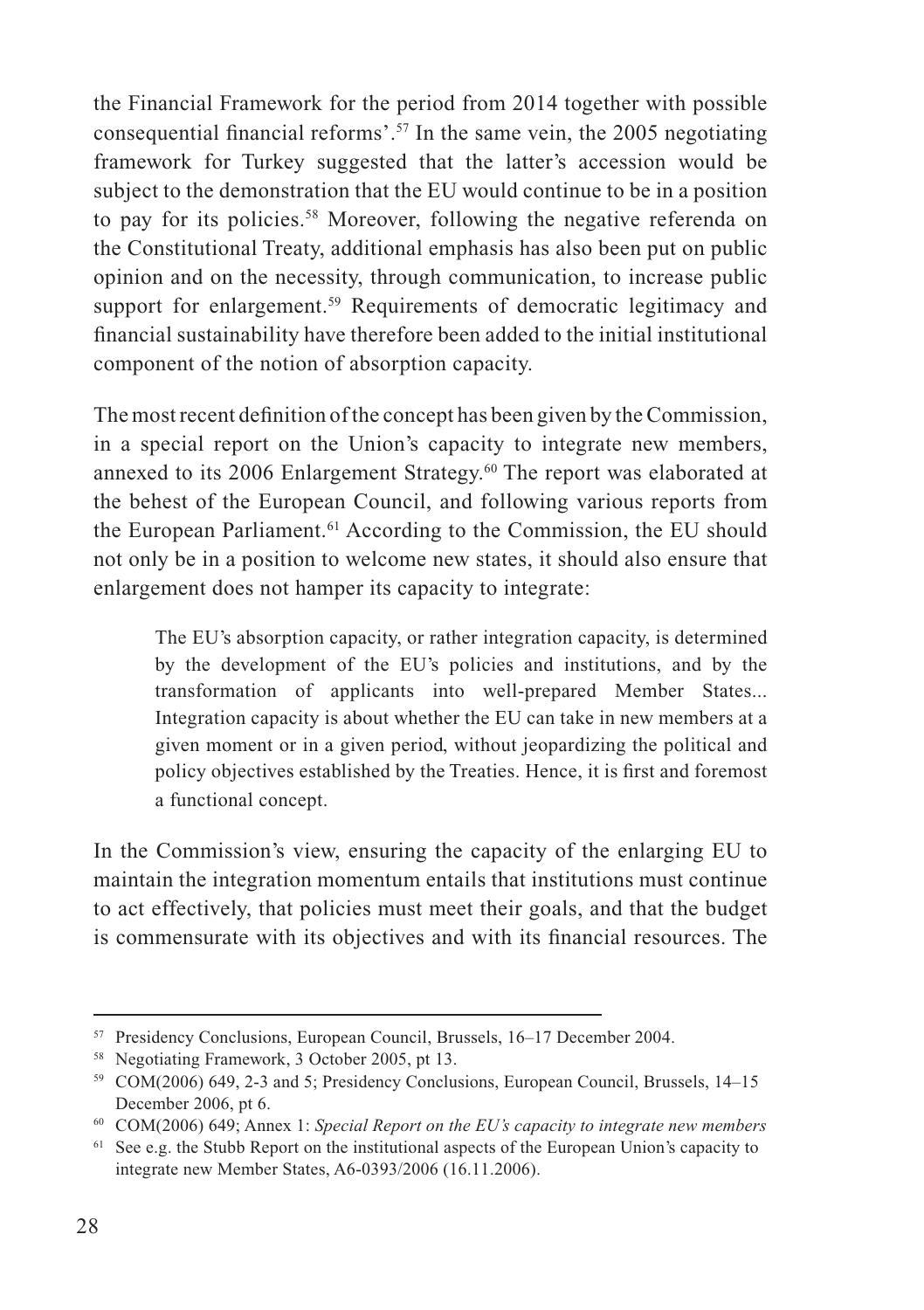European Council discussed that report at its subsequent meeting. Having recalled that 'The pace of enlargement *must* take into account the capacity of the Union to absorb new members' (emphasis added), it concluded that 'As the Union enlarges, successful European integration requires that EU institutions function effectively and that EU policies are further developed and financed in a sustainable manner'.<sup>62</sup>

The notion of absorption capacity has attracted criticism, e.g. from the House of Lords EU Select Committee, which has considered 'the debate about the absorption capacity… harmful since the term is inherently vague and is interpreted by many in the candidate countries as an excuse for closing the Union's doors'.63 Assuming that the debate is unlikely to go away, the Committee nevertheless suggested that 'it would be best if the term was deconstructed into its individual components and considered in that light'.

Whether the Commission's 2006 report in general, and the re-branding from 'absorption capacity' to 'integration capacity' in particular, have made the fourth Copenhagen criterion more articulate and operational is debatable. As it stands today, it may be seen as the last resort for Member States willing to halt enlargement, even in cases where the candidate itself has met all the accession criteria.<sup>64</sup> The existence of such an emergency brake tends to suggest that accession is never guaranteed, even for candidates adhering strictly to the rules of the game by respecting and implementing required reforms. The 'own merits' discourse,<sup>65</sup> whereby candidates 'get what they deserve' is thus valid only to a certain point.

#### **3.4 National rules to control further enlargement**

Thus far, the present report has focused on ways in which Member States have enhanced their control over the enlargement policy through adjustments at EU level. However, Member States have also taken

 $62$  Presidency Conclusions, European Council, Brussels,  $14-15$  December 2006, pts 6 and 9.

<sup>63</sup> See House of Lords Report (above n 37).

<sup>&</sup>lt;sup>64</sup> A spin-off of the 'absorption capacity' discourse is the Union's attempt to develop alternative cooperation or integration mechanisms as substitutes for membership (e.g. the European Neighbourhood Policy), now codified by the Treaty of Lisbon (Art 8 TEU). 65 See e.g. pt 15, Presidency Conclusions, European Council, Santa Maria de Feira, 19–20

June 2000.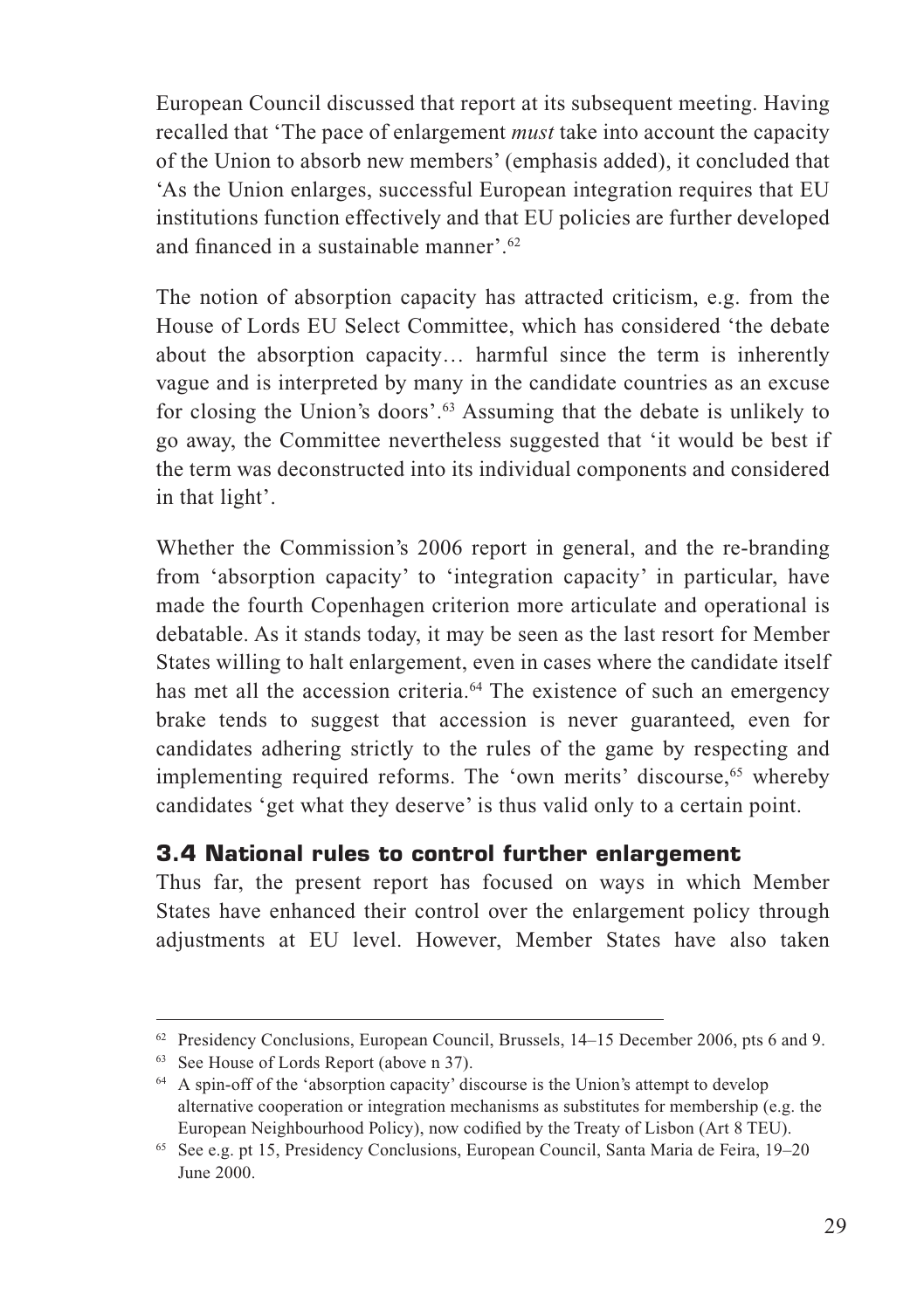measures, unilaterally, at national level that have had a direct impact on the enlargement process, and which have contributed to the creeping nationalisation of the policy.

To be sure, the intergovernmental component of the enlargement process has always been prominent. Hence, Article 49(2) TEU foresees that the Accession Treaty is in principle negotiated and concluded by the Member States and the candidate state(s), before being ratified in accordance with their respective constitutional requirements. Akin to a revision treaty based on Article 48 TEU, an accession treaty cannot enter into force without the unanimous approval of each and every Member State of the Union. Accession to the EU can thus be stopped if a single Member State fails to ratify the Treaty of Accession.

While in practice no such Treaty has ever been blocked, it may be argued that obstruction is not unlikely in the future. First, given that all Member States must approve of further enlargement and given their increasing number, there has also been an increase, at least numerically, in possible national stumbling blocks. Secondly, and as will be shown below, certain Member States have modified their domestic constitutional rules governing the ratification of the Accession Treaty. These modifications have the effect of increasing these Member States' control over EU enlargement, in a way that carries the risk of clogging up the procedure of Article 49 TEU, if not making it nugatory. Indeed, it has been argued that the notion of 'constitutional requirements' has been instrumentalised to the extent that it risks making a 'mockery of the [EU enlargement] process'.66

A particularly glaring example of such a trend is the French constitutional requirement introduced in 2008 that future accession treaties be ratified by referendum. According to the first paragraph of new Article 88-5 of the French Constitution.<sup>67</sup>

<sup>66</sup> House of Lords Report (above n 37).

 $67$  This version of Article 88(5) came into effect upon the coming into force of the Treaty of Lisbon, in accordance with Art 2 of Constitutional Act no. 2008-103 of February 4, 2008 and Art 47 of Constitutional Act no. 2008-724 of July 23, 2008.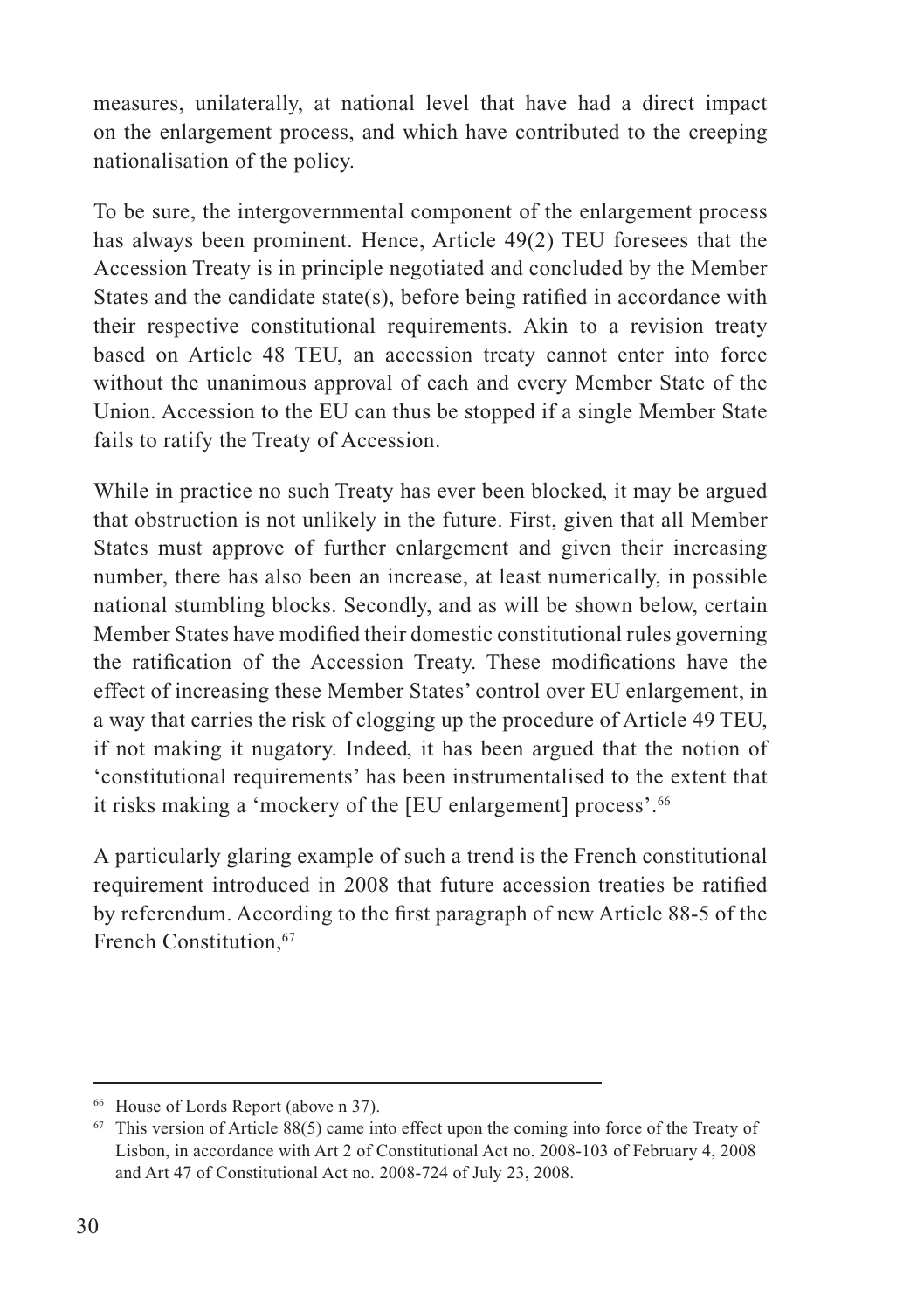Any Government Bill authorizing the ratification of a treaty pertaining to the accession of a state to the European Union shall be submitted to referendum by the President of the Republic.

 Notwithstanding the foregoing, by passing a motion adopted in identical terms in each House by a three-fifths majority, Parliament may authorize the passing of the Bill according to the procedure provided for in paragraph three of article 89.

Exposing the political expediency of the French constitutional amendment, the requirement of Article 88-5 is not applicable to accessions that 'result from an Intergovernmental Conference whose meeting was decided by the European Council before July 1, 2004'.<sup>68</sup> The purpose of this convoluted time-limitation to the referendum requirement was to ensure that the latter would not concern the Accession Treaty with Croatia, but would in any event apply to Turkey and subsequent admissions.

Admittedly, the second paragraph of Article 88-5 foresees a possible exception to the referendum requirement if Parliament so decides, by 'passing a motion adopted in identical terms in each House by a threefifths majority'. In this case, Parliament may authorize the passing of the Bill by the two chambers, convened in Congress. And to be approved, the Bill must be passed by a three-fifths majority of the votes cast in accordance with Article 89.69 The French Constitution thus exceptionally allows for parliamentary ratification of future accession treaties, but on the demanding condition that it is supported by a double qualified majority. In any event therefore, future accessions to the Union are being made more difficult as a result of the revamped French constitutional requirement.

It is not clear how this new requirement would operate in case the Accession Treaty with Croatia concerned another state as well, such as Iceland. Like all other acceding states, save Croatia, Iceland's accession

<sup>68</sup> Art 47 of Constitutional Act no. 2008-724 of July 23, 2008.

<sup>69</sup> Article 89 contains the procedure to amend the Constitution. Paragraph 3 foresees that 'a Government Bill to amend the Constitution shall not be submitted to referendum where the President of the Republic decides to submit it to Parliament convened in Congress; the Government Bill to amend the Constitution shall then be approved only if it is passed by a three-fifths majority of the votes cast. The Bureau of the Congress shall be that of the National Assembly.'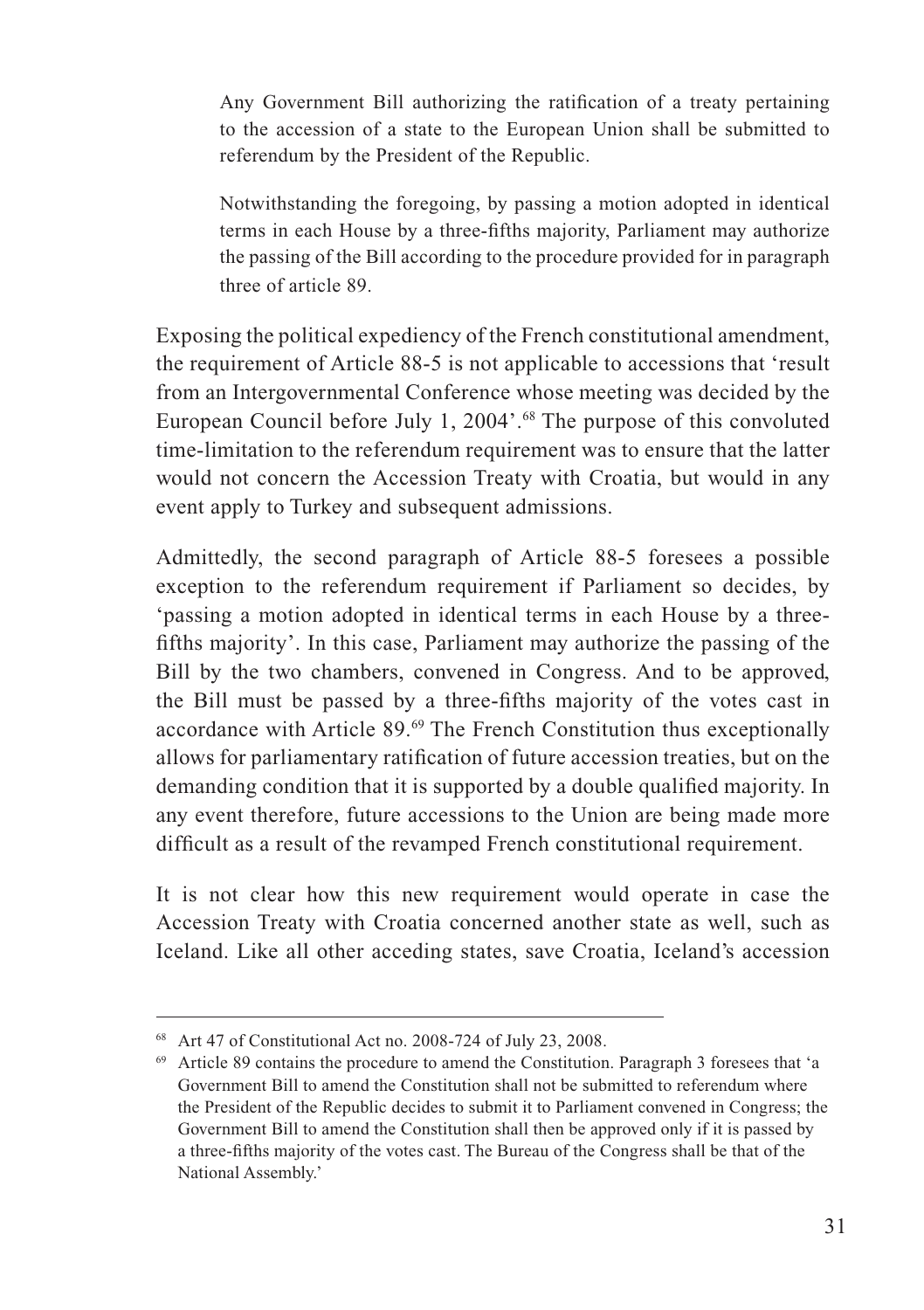would result from an IGC whose meeting would be decided after July 1, 2004. In view of the Commission's Opinion on Iceland's application, and the country's degree of preparedness, Iceland could well conclude its accession negotiations at around the same time as Croatia. The EU could thus be tempted, as it has been in the past, to conclude one accession treaty for the two candidate states.70 The French constitutional requirement would then have the effect of submitting the whole Accession Treaty, and thus Croatia's admission too, to referendum.

Whether it is referendum or specific parliamentary vote, France's new constitutional requirement for the purpose of Article 49 TEU71 undoubtedly affects the implementation of the EU enlargement procedure. Some Member States, like Austria, have been inspired by the French arrangement, $72$ while others, like the Netherlands, are considering introducing specific constitutional requirements notably for ratifying accession treaties in the form of e.g. a  $2/3$  qualified majority in parliament.<sup>73</sup> Indeed, the European Union Bill being discussed in the United Kingdom envisages a referendum requirement (or 'lock') for the UK ratification of future EU treaties involving a transfer of power from the UK to the EU. Arguably, the 'referendum lock' could concern accession treaties if they were to include such a transfer,<sup>74</sup> as did the Act of Accession of  $1972$ .<sup>75</sup>

 $70\degree$  The only accession treaty that has been concluded with a single candidate is the one with Greece.

<sup>71</sup> On the initiative of its President, Mr Pompidou, France held a referendum on 23 April 1972 on the first enlargement of the European Communities: 68.32% of the voters were in favour. The decision to hold a referendum was based essentially on internal political considerations: the centre right French President intended to divide the left. The communists voted against, and the socialist abstained.

<sup>72</sup> See Government Programme 2007–2020: <www.austria.gv.at/DocView. axd?CobId=19542> at 8.<br><sup>73</sup> Kamerstukken TK 30874, nrs 1-3.<br><sup>74</sup> See Written Ministerial Statement on European Union Bill, by Minister for

Europe David Lidington, 13 September 2010, <www.fco.gov.uk/en/news/latestnews/?view=PressS&id=22851533 >

<sup>75</sup> The Accession Treaty with Denmark, Ireland, (Norway) and the UK foresaw a Member States' transfer of competence in the field of fisheries (Chapter 3 of Act of Accession); as confirmed by the European Court of Justice in Joined Cases 3, 4 and 6/76 *Kramer* [1976] ECR 1279; Case 804/79 *Commission v United Kingdom* [1981] ECR I-1045.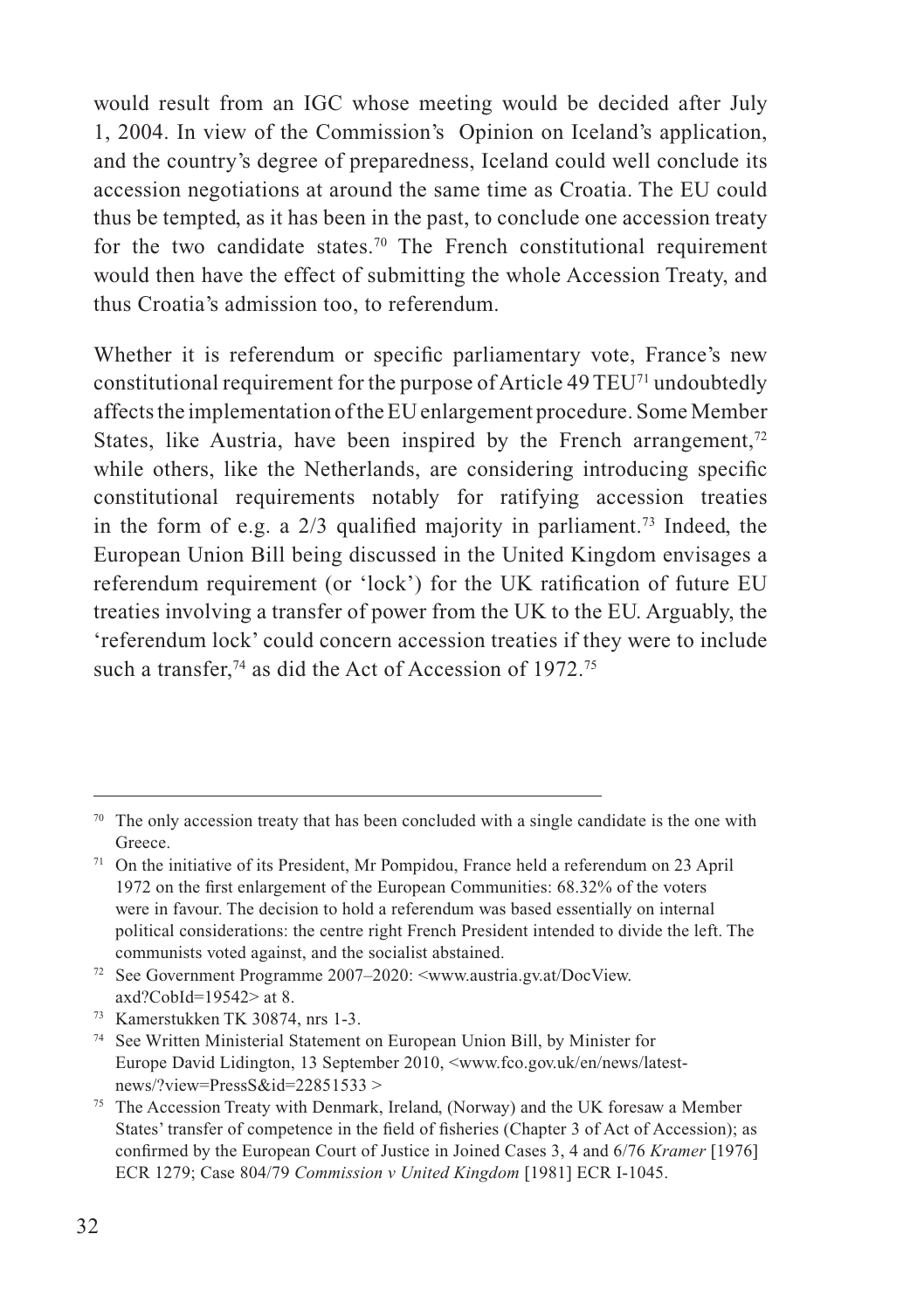Member States have also strengthened their grip on other stages of the enlargement procedure through changes in national laws. Following the German Constitutional Court judgment on the Lisbon Treaty, the amended German ratification law foresees an increased involvement of the Bundestag in EU affairs.76 In particular, the new rule requires that the German government seek the opinion of the parliament on the opening of accession negotiations.77 Since then, the consultation requirement has been invoked at various stages of the enlargement procedure, and not only for the specific decision to open accession talks. This is illustrated by the 'Albanian application' episode, referred to above, in which the law was brought into play prior to the decision to request the Commission's opinion.78 While the government is not bound by the opinion of the Bundestag, in the specific field of enlargement, they are asked to seek a common position.79 All in all, if the German Parliament was to give a negative opinion on the matter, the start of the EU enlargement procedure could be stalled.

<sup>76</sup> *Gezets zur Änderung des Gesetzes über die Zusammenarbeit von Bundesregierung und Deutschem Bundestag in Angelegenheiten der Europäischen Union* (EuZBBG; available at <http://www.bundesrat.de/nn\_8396/SharedDocs/ Beratungsvorgaenge/2009/0701-800/715-09.html> Prior to the judgment, the Bundestag had already proposed that the German Government seek its approval before the start of new accession negotiations, as recalled in the House of Lords Report (above n 37) 20.

<sup>77 §3(1)2</sup> EuZBBG.

<sup>&</sup>lt;sup>78</sup> The slowing-down effect of the German law has been all the more tangible that the consultation of the Bundestag requires prior translation of relevant background documents, notably the Commission reports, mostly written in English. It should however be noted that §9(1) EuZBBG stipulates that the involvement of the Bundestag should not hold up the EU decision-making process.

<sup>&</sup>lt;sup>79</sup> This is foreseen in  $\S10(2)$  EUZBBG, which also stipulates that the Bundesregierung has the right to take a decision that contradicts the position of the Bundestag for 'important reasons of foreign or integration policy'. Both institutions can turn to the Bundesverfassungsgericht, in case they consider that their rights are violated by the other institution ('Organstreitverfahren' laid down in detail in the Bundesverfassungsgerichtsgesetz). I am grateful to Thomas Ackermann and Jens-Uwe Franck for their helpful explanations on these points.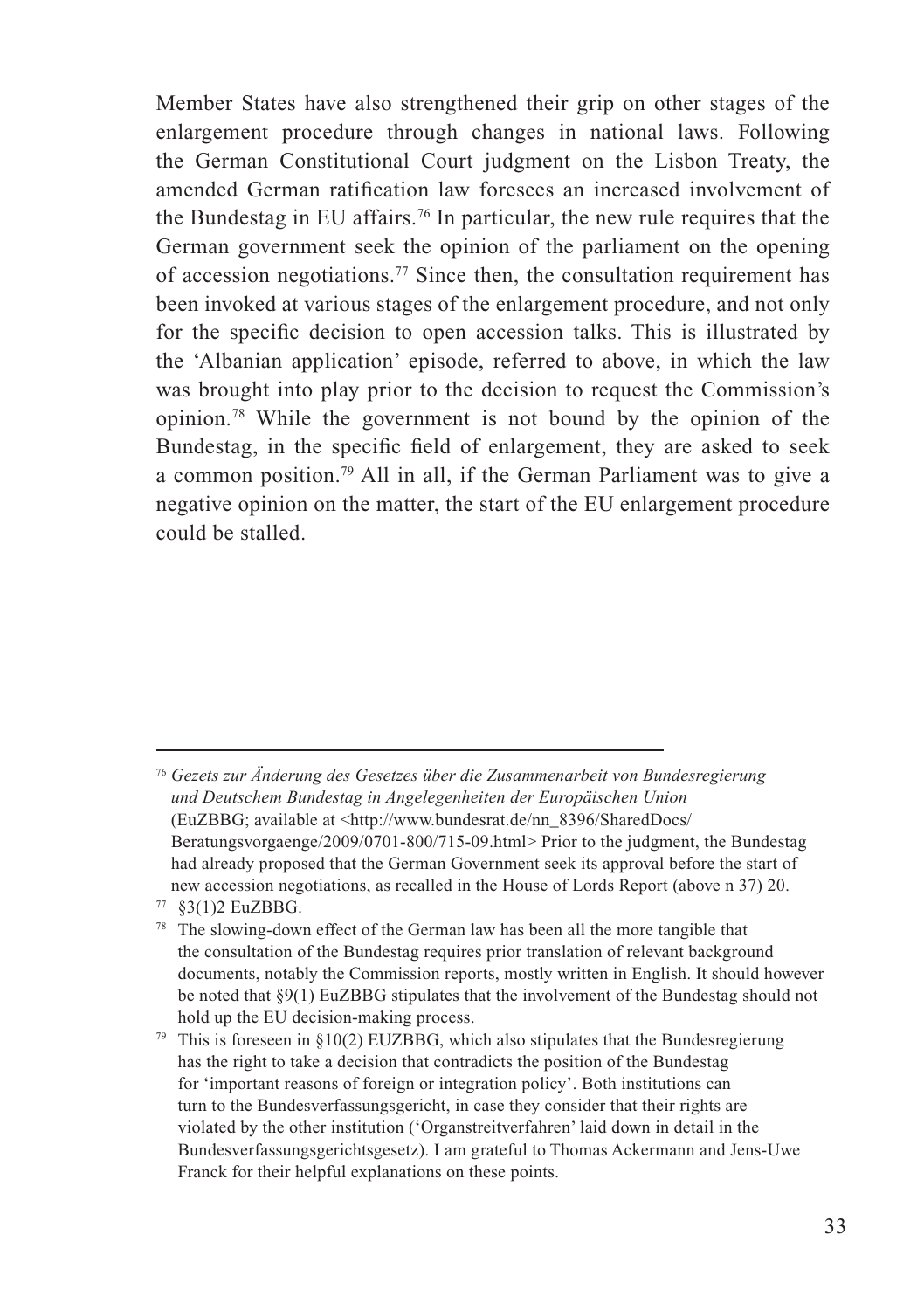## **4 LEGAL REMEDIES AGAINST THE NATIONALISATION OF ENLARGEMENT?**

As shown above, Member States increasingly assert, often unilaterally, their specific interests and domestic considerations in the context of enlargement, arguably at odds with the Treaty-based procedure. This tendency challenges the discipline which is fundamental to the EU as a Constitutional Order,<sup>80</sup> thus raising the question of how the latter's integrity may be protected against too much encroachment by Member States. Is the national *dérive* inevitable and unstoppable?

The strongest incentive to discipline within the EU legal order emanates from the European Court of Justice. The final part of this report explores the Court's jurisdiction in issues related to enlargement (A). It then evaluates possible legal means available to circumscribe Member States' eagerness to restrict further the application of Article 49 TEU, focussing in particular on Member States' non-compliance with procedural and substantive requirements (B) and the infringement of the principle of loyal cooperation (C).

## **4.1 Could the Court play a role?**

Already acknowledged in the founding Communities treaties, the Court's jurisdiction over the enlargement procedure entails that the latter is not immune from judicial control. The establishment of the multi-pillar EU by the Maastricht Treaty did not change this. Article L TEU made it clear that the Court had unrestricted jurisdiction over the Final Provisions of the Treaty, which included the enlargement procedure (Article O TEU). Under the Lisbon dispensation, Article 49 TEU is equally subject to the Court's jurisdiction as articulated in Article 19 TEU, and Article 275 TFEU. In principle therefore, the Court of Justice is expected to ensure that in the interpretation and application of the provisions of Article 49 TEU, the law is observed.

Yet, the *existence* of jurisdiction is a necessary but not sufficient condition for the Court's ability to encourage discipline. It is the *exercise* of such

<sup>80</sup> See A Dashwood, 'The elements of a constitutional settlement for the European Union' (2001) 4 *Cambridge Yearbook of European Legal Studies* 1; and the various contributions in A Arnull, C Barnard, M Dougan and E Spaventa (eds), *The Constitutional Order of States: Essays in Honour of Professor Alan Dashwood* (Hart Publishing, 2011).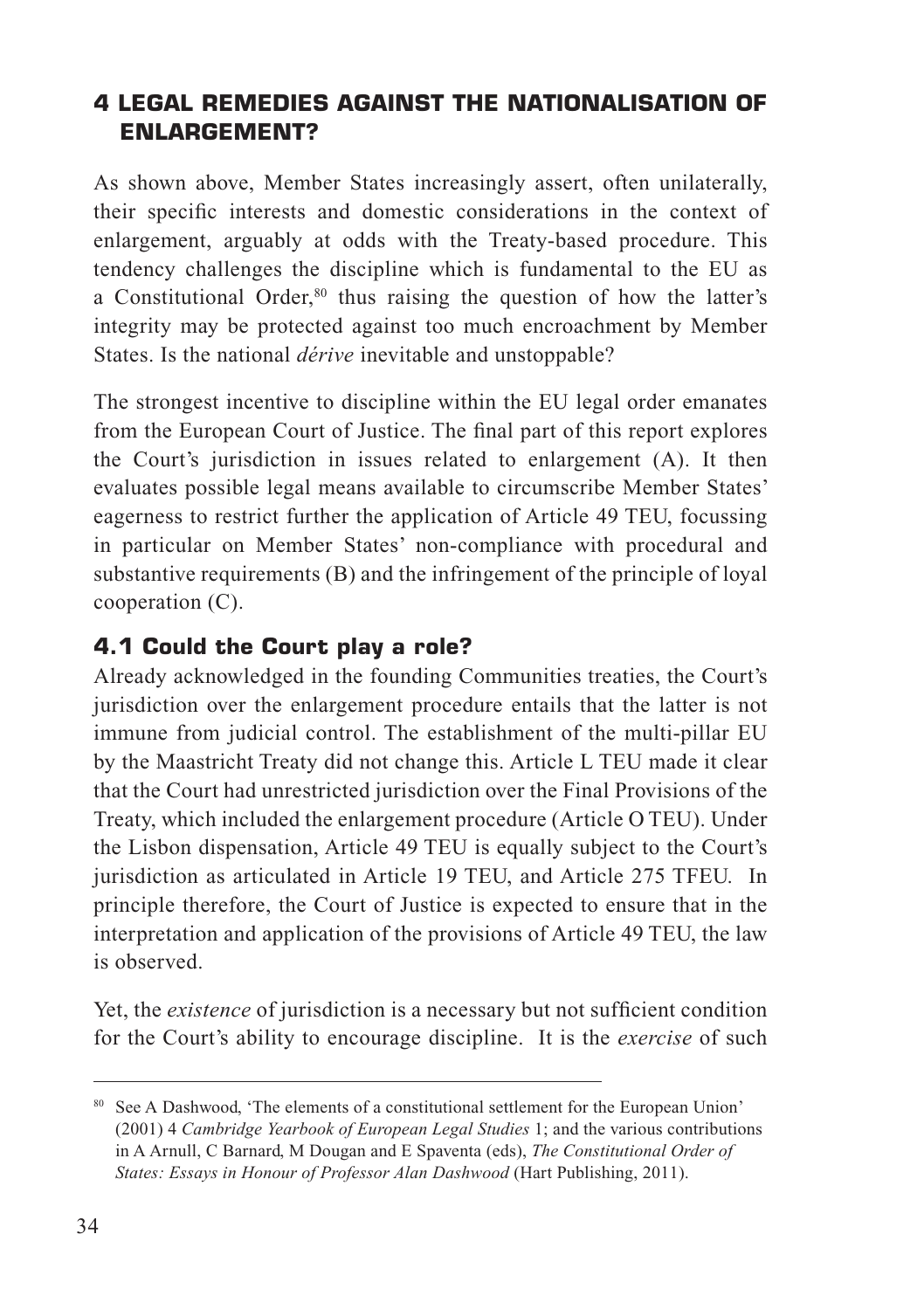jurisdiction that creates a genuine pressure to act together. As indicated by the *Mattheus* judgment, the Court's jurisdiction as regards the enlargement procedure has been exercised with caution. Asked once about the latter, the Court considered that it establishes

 a precise procedure encompassed within well-defined limits for the admission of new Member States, during which the conditions of accession are to be drawn up by the authorities indicated in the article itself. Thus *the legal conditions for such accession remain to be defined in the context of that procedure without it being possible to determine the content judicially in advance...* [Thus the Court cannot] give a ruling on the form or subject matter of the conditions which might be adopted. (Emphasis added)

Nonetheless, in its pronouncement, the Court of Justice also stated that the enlargement provisions establish 'a precise procedure *encompassed within well-defined limits* for the admission of new Member States' (emphasis added). While the Court did not specify what these limits are, the phrasing of the ruling suggests that they are located in the enlargement procedure itself, but may also derive from other parts of EU primary law more generally.<sup>81</sup>

If the enlargement procedure is not immune from the application of rules and principles underpinning the EU legal order, and from the judicial control by the Court of Justice, it may be worth speculating briefly on the possible forms such a control would take. In particular, are there legal and

<sup>&</sup>lt;sup>81</sup> Hence, limits applying to the procedure could stem from the 'very foundations of the Community', which the Court of Justice emphasised in its Kadi judgment (Case Joined Cases C 402/05 P and C 415/05 P *Kadi and Al Barakaat International Foundation* v *Council and Commission* [2008] ECR I 6351, paras 282 and 304) and in its first *EEA* Opinion (Opinion 1/91 [1991] ECR I 6079, paras 35 and 71), as well as from the General Principles of Union Law, e.g. equality, proportionality, protection of legitimate expectations (further on these: T Tridimas, *The General Principles of the EU Law* (Oxford University Press, 2006); P Craig, *EU Administrative Law* (Oxford University Press, 2006). Limits may also derive from the rules of regional organisations such as the European Convention for the Protection of Human Rights and Fundamental Freedoms, notably once the Union has acceded to the Convention (as envisaged by Article 6(2) TEU), and from international law (e.g. the Vienna Convention on the Law of Treaties), particularly in view of the insistence, in the Treaty of Lisbon, on the Union's respect for the principles of the UN Charter and of international law (Art 21 TEU). See also: JL da Cruz Vilaça & N Piçarra, 'Y a-t-il des limites matérielles à la révision des traités instituant les Communautés européennes?'(1993) 29 *Cahiers de Droit Européen* 3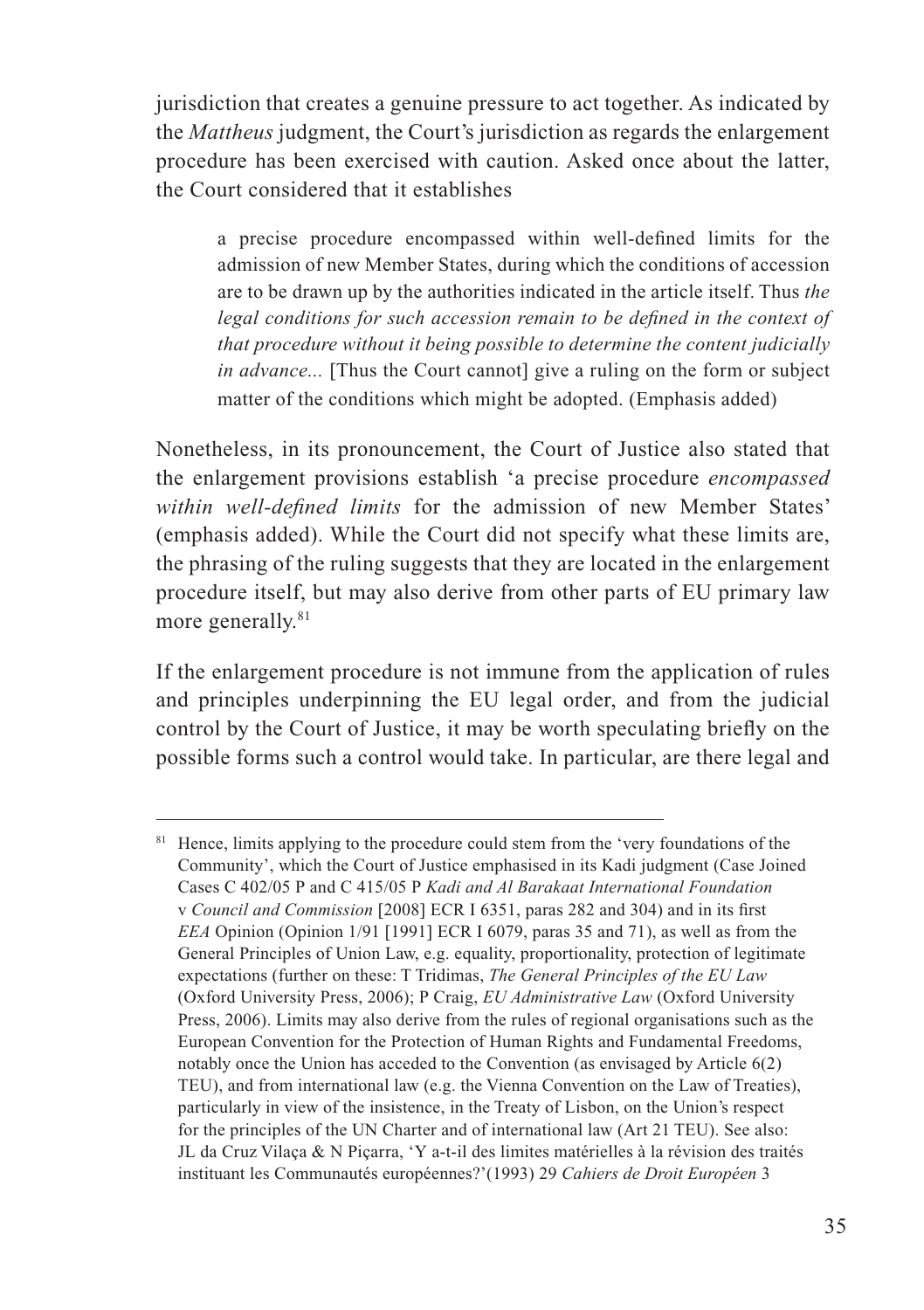judicial means to address the nationalisation of the EU enlargement policy, and preserve the integrity of the Treaty procedure? Two avenues could be explored: one based on non-compliance with procedural and substantive requirements of Article 49 TEU and another founded on a breach of the general obligation of loyal cooperation.

#### **4.2 Non-compliance with procedural and substantive requirements**

In case of a violation of the 'well-defined limits' referred to by the Court in *Mattheus*, the annulment of one of the many Council decisions adopted in relation to enlargement could be sought on the basis of Article 263 TFEU. A Council decision could thus be disputed on the ground that one of the essential *procedural* requirements of Article 49 TEU has not been complied with. For instance, the European Parliament could be tempted to challenge the Council's refusal to consider an application from a European state, on the ground that the Treaty bestows on it the right to give its consent before the Council so decides. Indeed, delaying tactics in Council to postpone indefinitely the invitation to start the procedure, as in the Albanian episode referred to above, could be addressed through an action to establish a failure to act, on the basis of Article 265 TFEU.

Equally, an action for annulment could be triggered in case of violation of the *substantive* limits of Article 49 TEU, or other substantive requirements derived from the Treaty. For instance, if an agreement negotiated and concluded under Article 49 TEU were to contain permanent limitations to the application of fundamental freedoms, thus not offering full membership to the acceding state, it could be argued that the agreement is not an Accession Treaty, but an external agreement of an advanced form. The legal basis of the negotiation and conclusion of such an agreement would thus have to be altered, and so would the procedure. Alternatively, the agreement would have to be renegotiated so as to ensure its compatibility with the substantive requirements of membership deriving from Article 49 TEU, which the Court is empowered to interpret.<sup>82</sup>

<sup>&</sup>lt;sup>82</sup> The Court could for instance be asked to shed light on the notion of 'conditions of admission and the adjustments to the Treaties on which the Union is founded which such admission entails'; see in this respect: see Case C-413/04 *European Parliament v Council* [2006] ECR I-11221, and Case C-414/04 *European Parliament v Council* [2006] ECR I-11279.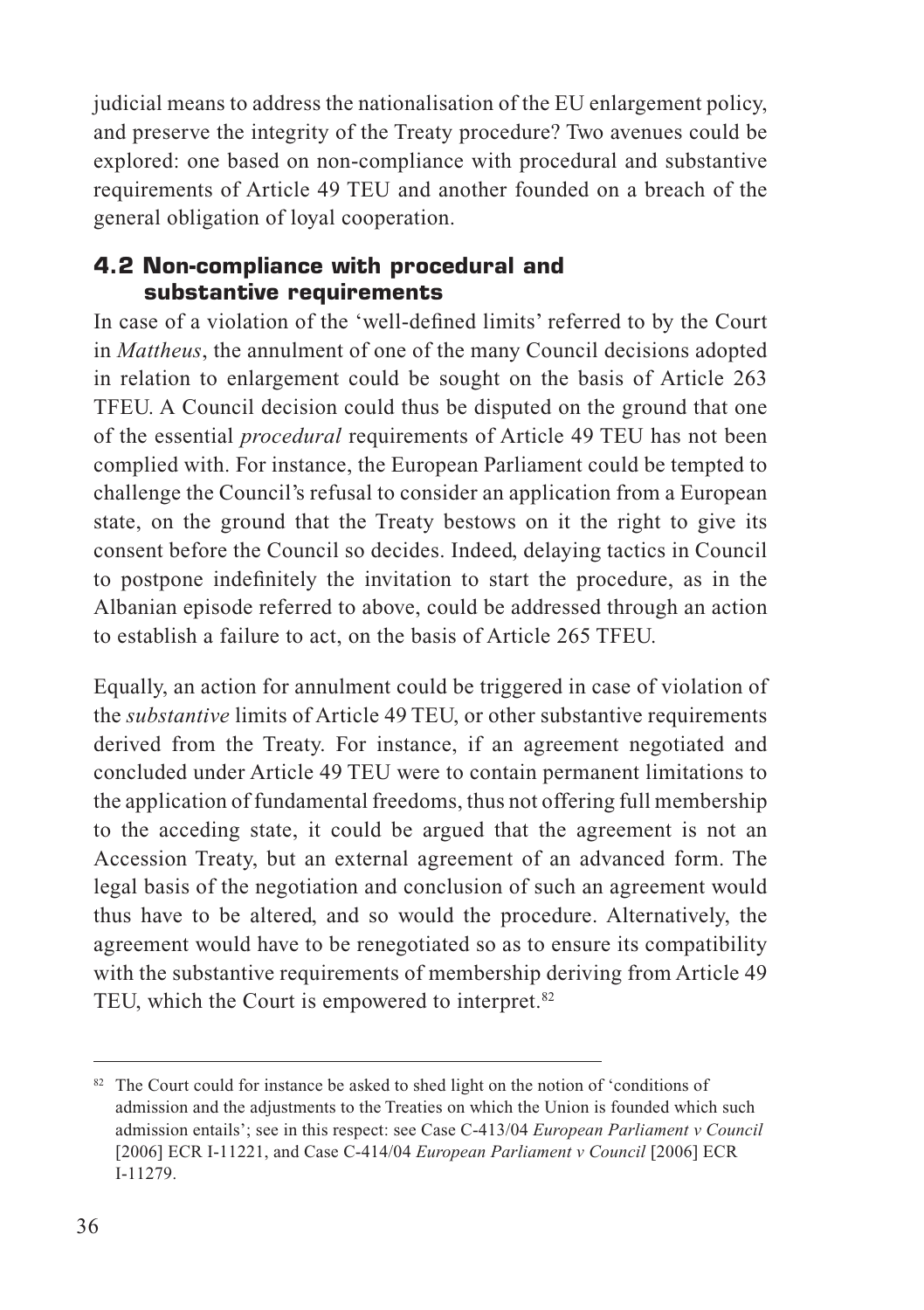For example, if the Treaty of Accession with Turkey were to include permanent safeguard clauses in the field of movement of persons, regional and agricultural policies, as contentiously envisioned in the 2005 Negotiating Framework,<sup>83</sup> the Treaty in question would arguably fall short of offering full membership to Turkey, amounting instead to the 'privileged partnership' sought by several Member States.<sup>84</sup> The choice of legal basis for the conclusion of the agreement could therefore not be Article 49 TEU, but e.g. Article 216 TFEU and/or Article 8 TEU (substantive legal basis) together with Article 218 TFEU (procedural legal basis). In that, the suggestion sometimes made by some politicians that the current negotiations with Turkey could lead to such a privileged partnership is based on the erroneous assumption that the procedure of Article 49 TEU can be used for this purpose.

#### **4.3 Infringement of loyal cooperation**

Another ground for a more active involvement by the Court in preserving the integrity of the Treaty enlargement procedure could be that Member States have violated their obligation of loyal cooperation enshrined in Article 4(3) TEU:

 The Member States shall facilitate the achievement of the Union's tasks and refrain from any measure which could jeopardise the attainment of the Union's objectives.

More specifically, enlargement may be considered as being one of the objectives of the Union. The Preamble of the Treaty on the Functioning of the European Union continues to refer to the founding Member States' '[call] upon the other peoples of Europe who share their ideal to join in their efforts'. Indeed, the Treaty remains clear as to the right of a European State to apply to become member (Article 49 TEU).

<sup>&</sup>lt;sup>83</sup> As it has been suggested elsewhere, such clauses would put at risk the functioning of the internal market. More generally, they could strike at the heart of the EU legal order, and in particular at the principle of equality of EU citizens and states (Case 231/78 *Commission*  v *UK* [1979] ECR 1447, para 9. This principle of equality is enshrined in Article 4(2) TEU). Further: C Hillion, 'Negotiating Turkey's membership to the European Union – Can Member States do as they please?' (2007) 3 *European Constitutional Law Review* 269.

<sup>84</sup> See Coalition Agreement of the current CDU-CSU-FDP German Government <www.cdu. de/doc/pdfc/091215-koalitionsvertrag-2009-2013-englisch.pdf> 166-167.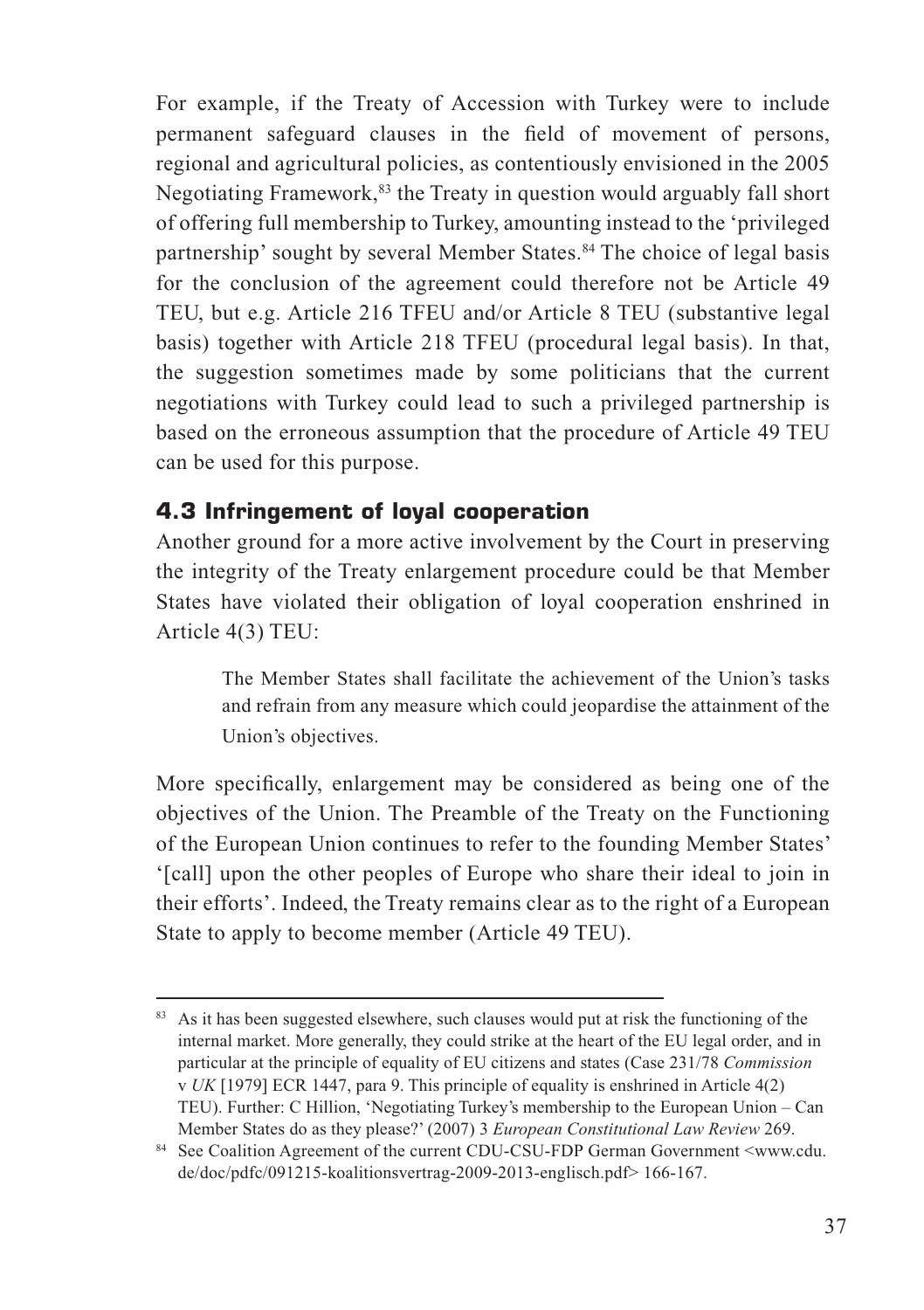The Court might thus be asked, notably by the Commission, to sanction actions or omissions on the part of Member States or institutions (e.g. the Council), $85$  that would jeopardize the attainment of the objective of enlarging to a state, whose membership prospect has been acknowledged by the European Council, and with whom accession negotiations have begun.

The *rationale* of the enforcement approach would thus be that the effectiveness of the procedure to achieve that objective, i.e. Article 49 TEU, ought to be guaranteed.<sup>86</sup> Measures at EU or national levels that would make it impossible for those provisions to operate in practice would arguably endanger the attainment of the Union's objectives, in infringement of Article 4(3) TEU. A scenario which appears legally feasible, though politically distant, would be that the Commission on this basis starts enforcement proceedings against a state which, for instance, has introduced constitutional requirements that would make it virtually impossible for it to ratify the Accession Treaty.

<sup>85</sup> Art 13 (1) and (2) TEU.

<sup>86</sup> It may be argued, using the Court's jurisprudence exposed at para 226 of its *Kadi*  judgment, that Article 49 TEU is the expression of an EU 'implicit underlying objective' of enlargement; see Joined Cases C 402/05 P and C 415/05 P *Kadi and Al Barakaat International Foundation v Council and Commission* [2008] ECR I 6351.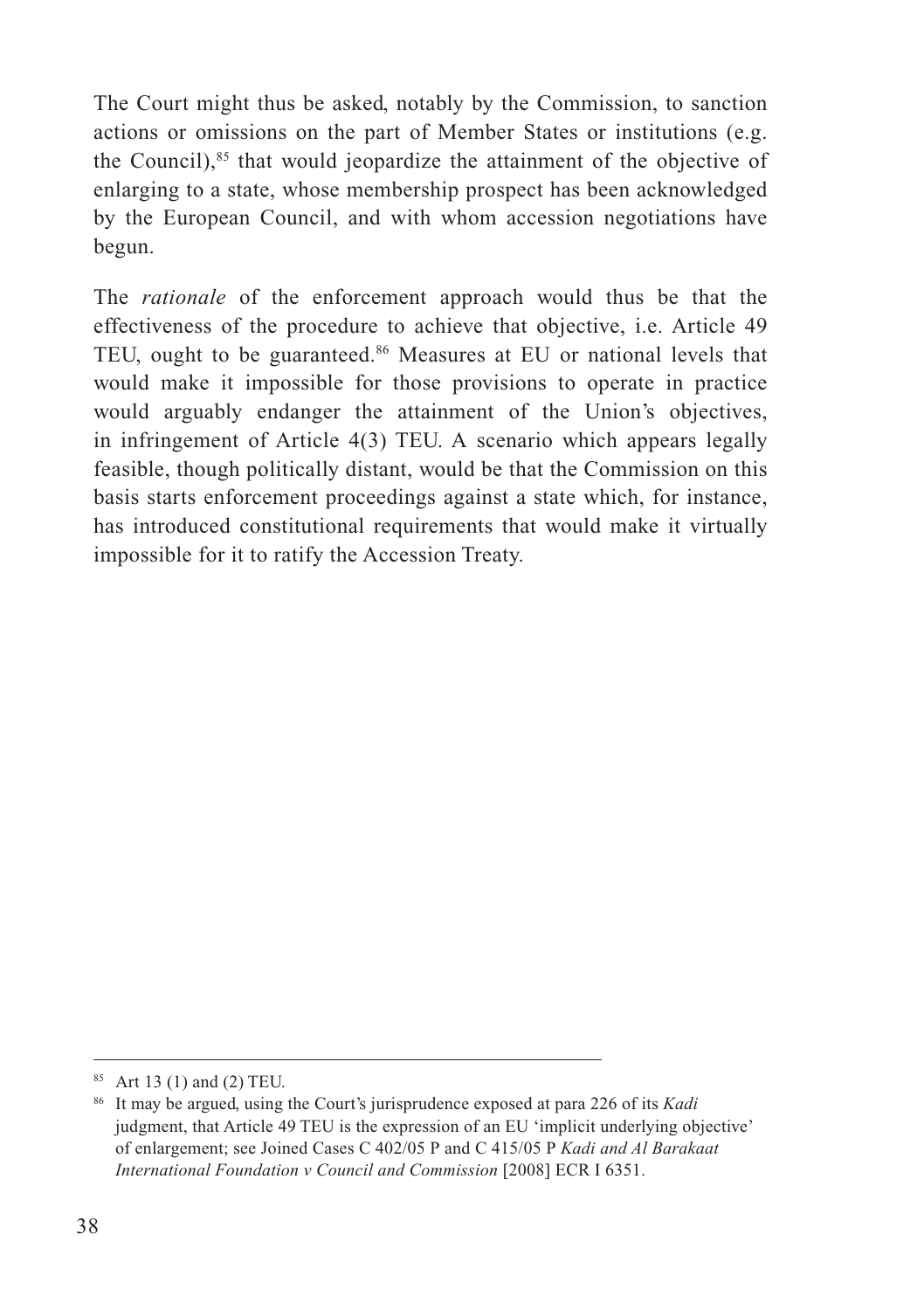## **5 CONCLUSIONS**

Enlargement has always been significantly coloured by Member States' domestic interests. This was conspicuous already in the first episode of EEC enlargement when France vetoed twice the membership aspiration of the UK (and incidentally Denmark, Ireland and Norway). However, it has been particularly noticeable in the aftermath of the accession of central and eastern European countries to the Union, so much so that a policy once hailed as the most successful EU (foreign) policy<sup>87</sup> is arguably being nationalised.

On the one hand, Member States' enhanced control over the accession procedure has been motivated by past experiences of some candidates' lack of preparedness for admission, doubts about the systemic sustainability of further enlargement and increased demands for democratic accountability.

On the other hand, the nationalisation of the Union's enlargement policy also reflects a more general trend whereby promoting national interests over the common interest is no longer a taboo in the EU.<sup>88</sup> Indeed, beyond their craving for control over a process sometimes regarded as a *'fuite en avant'*, 89 Member States have also been showing less scruple in instrumentalising enlargement for domestic political gains.

As suggested in this report, this development may well compromise the integrity of the Treaty provisions and incidentally, the credibility of the policy. While legal remedies do exist, the required rebalancing between national interests and EU commitments is however more likely to result from policy adaptation than judicial intervention. Whatever the preferred approach, legal or otherwise, it is crucial to address the current atmosphere of unpredictability which damages the EU's standing. The future of the Union as a normative power, emphatically called for by the Treaty of Lisbon, might be at stake.

<sup>87</sup> Alexander Stubb, EP Plenary, December 2006. 88 See C Kupchan, 'As Nationalism Rises, Will the European Union Fall?' , *The Washington Post*, 29 August 2010

 <sup>&</sup>lt; http://www.washingtonpost.com/wp-dyn/content/article/2010/08/27/ AR2010082702138.html > (last visited on 4 October 2010)

<sup>89</sup> D Vaughan-Whitehead, 'L'élargissement de l'Union Européenne: une fuite en avant?' *Notre Europe* Policy paper N° 5, Septembre 2003.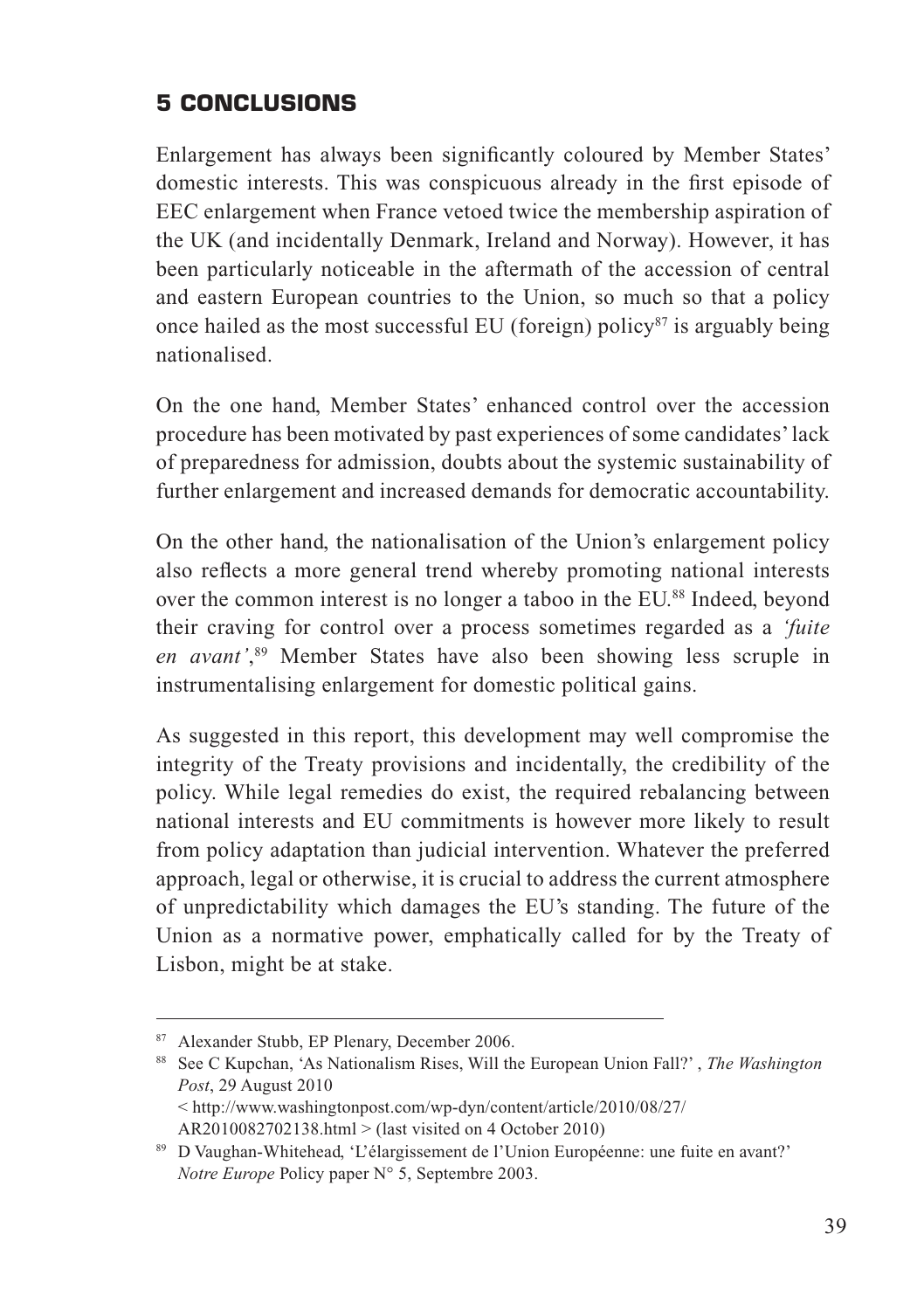## **SAMMANFATTNING**

Från att ursprungligen ha varit tänkt som en mellanstatlig metod för att göra det möjligt för ansökarländer att underteckna EU:s fördrag, har utvidgningsförhandlingarna kommit att bli en politisk process genom vilken EU:s institutioner omvandlar ansökarländer till medlemsstater. Med hjälp av denna medlemsstatsbyggande politik har unionen kunnat utöva sin normerande makt och därmed kunnat forma den europeiska kontinenten till sin egen avbild.

Hyllad som "EU:s största framgång", har utvidgningen dock också präglats av brister som har bidragit till att minska dess trovärdighet, effektivitet och legitimitet. Inte minst har erfarenheterna av vissa kandidatländers bristande förberedelser inför EU-inträdet – i förening med stigande tvivel på huruvida EU-systemet klarar av ytterligare expansion samt ökade krav på demokratiskt ansvarstagande – medfört att man på senare år har vidtagit korrigerande åtgärder. Dessa åtgärder har inneburit att medlemsstaternas kontroll över utvidgningen har stärkts.

Vid sidan om den ökande kontrollen, har medlemsstaterna också visat allt mindre betänkligheter mot att utnyttja utvidgningen för inrikespolitiska syften. EU:s medlemsstatsbyggande politik har därigenom i ökad utsträckning kommit att domineras – för att inte säga kidnappats – av nationella dagordningar. Resultatet av denna smygande nationalisering har blivit en process präglad av (i bland oförutsägbara) rättsliga och politiska hinder. Detta reser i sin tur nya frågor när det gäller trovärdigheten i EU:s utfästelser till aspirerande länder och följaktligen också hur verkningsfull utvidgningspolitikens omtalade makt att omvandla egentligen är. Det kan också äventyra fördragsbestämmelsernas okränkbarhet och hamna i konflikt med EU-rättens grundläggande principer och i synnerhet avvika från målformuleringarna för den europeiska integrationen såsom de uttrycks i Lissabonfördraget.

Och samtidigt som det faktiskt finns botemedel mot den rådande nationella tendensen, talar det mesta för att balansen mellan nationella intressen och EU:s åtaganden kommer att dikteras mer av politisk anpassning än av rättsliga ingripanden. Men oavsett vilken väg man föredrar, den juridiska eller någon annan, är det absolut nödvändigt att ta itu med den nuvarande anda av oförutsägbarhet och osäkerhet som skadar EU:s anseende.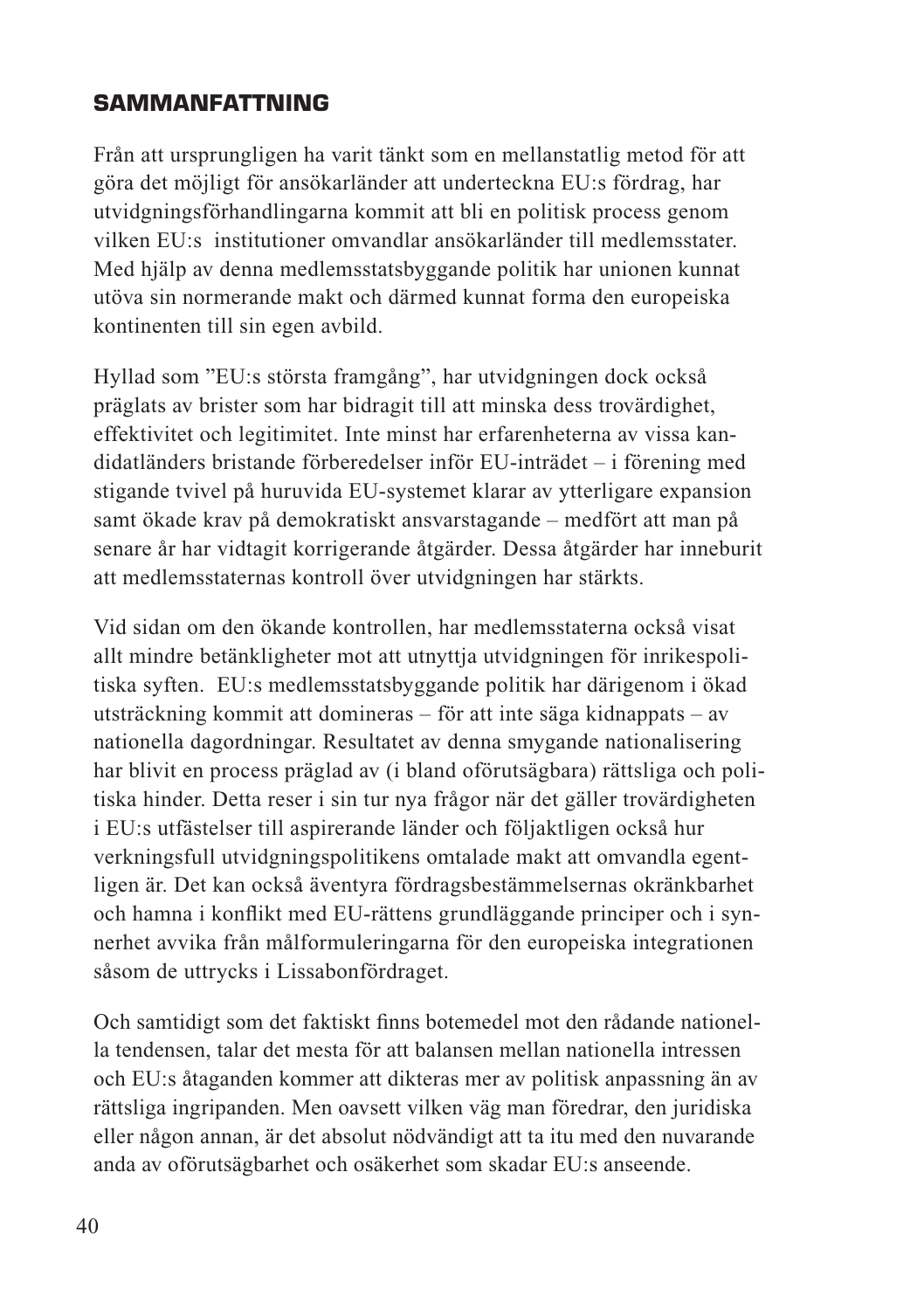#### **BIBLIOGRAPHY**

Albi, A., *EU Enlargement and the Constitutions of Central and Eastern Europe* (Cambridge University Press, 2005)

Albi, A., 'Ironies in Human Rights Protection in the EU: Pre-Accession Conditionality and Post-Accession Conundrums' (2009) 15 *European Law Journal* 46

Amtenbrink, F., 'On the European Union's Institutional Capacity to Cope with Further Enlargement' in Blockmans, S. and Prechal, S. (eds), *Reconciling 'deepening' and 'widening' of the European Union* (TMC Asser Press, 2008) 111

Arnull, A., Barnard, C., Dougan, M. and Spaventa, E. (eds), *The Constitutional Order of States: Essays in Honour of Professor Alan Dashwood* (Hart Publishing, 2011)

Blockmans, S., *Tough Love – The European Union's Relations with the Western Balkans* (TMC Asser Press, 2007)

Blockmans, S., 'Raising the threshold for further EU enlargement: process and problems and prospects' in Ott, A. & Vos, E. (eds), *50 Years of European Integration: Foundations and Perspectives* (TMC Asser Press, 2009) 203

Craig, P., *EU Administrative Law* (Oxford University Press, 2006)

Cremona, M., 'Accession to the European Union: membership conditionality and accession criteria' (2001) 25 *Polish Yearbook of International Law* 219

Cremona, M. and Hillion, C., '*L'Union fait la force?* Potential and limits of the European Neighbourhood Policy as an integrated EU foreign and security policy', *European University Institute Law Working Paper* No 39/2006 <cadmus.iue.it/dspace/bitstream/1814/6419/1/LAW-2006-39.pdf>

Cruz Vilaça, JL. & Piçarra, N., 'Y a-t-il des limites matérielles à la révision des traités instituant les Communautés européennes?'(1993) 29 *Cahiers de Droit Européen 3*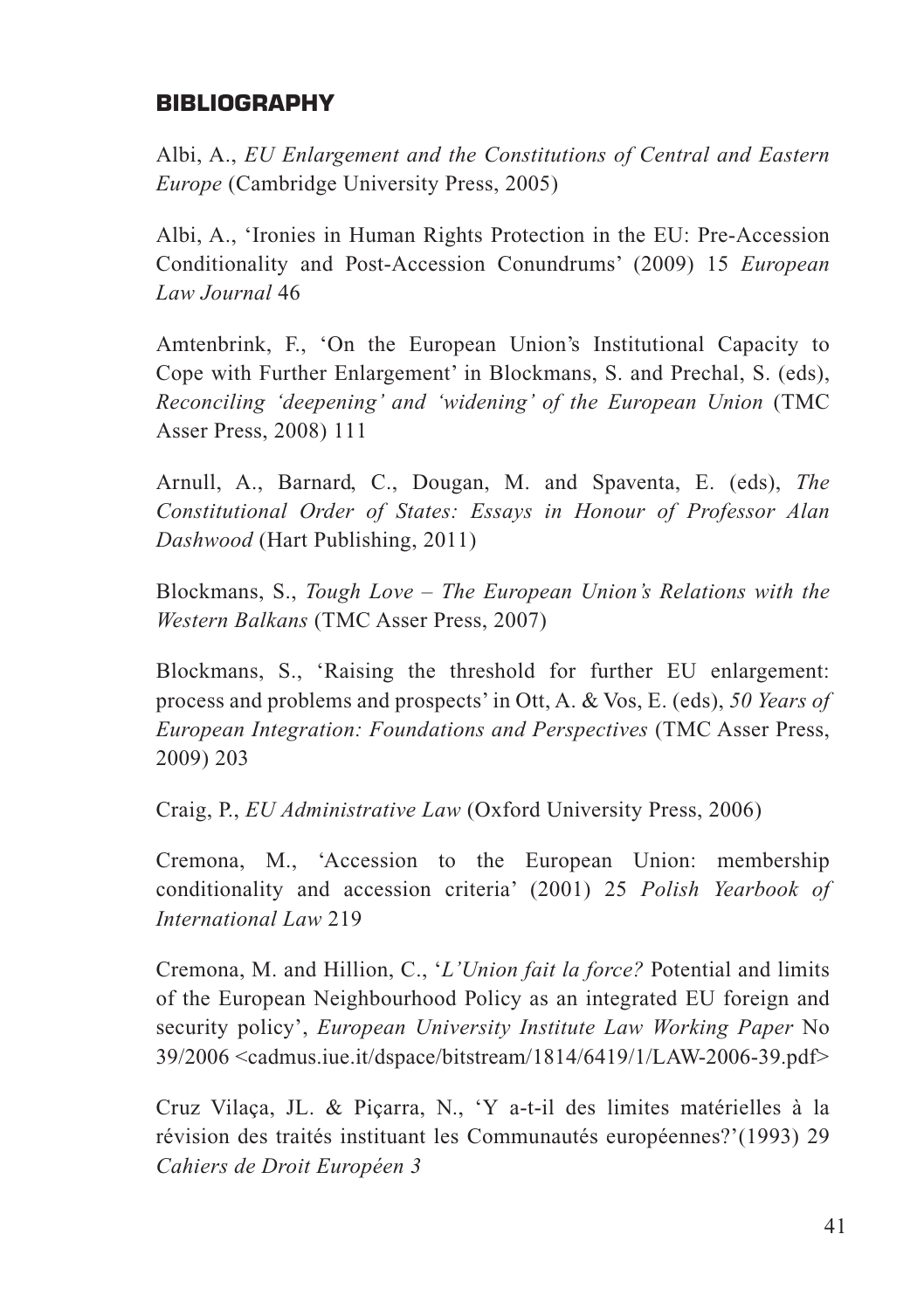Dashwood, A., 'The elements of a constitutional settlement for the European Union' (2001) 4 *Cambridge Yearbook of European Legal Studies* 1

De Schutter, O., 'The Framework Convention on the Protection of National Minorities and the Law of the European Union' *CRIDHO Working Paper* 2006/01

Edwards, G., 'Reforming the Union's Institutional Framework: a new EU Obligation?' in Hillion, C. (ed), *EU enlargement: a legal approach* (Hart Publishing, 2004) 23

Emerson, M., Aydin, S., De Clerck-Sachsse, J. and Noutcheva, G., 'Just what is this 'absorption capacity' of the European Union?' (2006) *CEPS Policy Brief* nr 113

Giuliani, J-D., 'Elargissement: La Commission européenne fait-elle bien son travail?' http://www.jd-giuliani.eu/fr/article/cat-2/225\_Elargissement-La-Commission-europeenne-fait-elle-bien-son-travail.html

Grabbe, H., 'A Partnership for Accession? The Implications of EU Conditionality for the Central and East European Applicants' *European University Institute Working Papers* RSC no 99/12

Hassin, A., 'La capacité d'intégration de l'UE – prérequis politique ou alibi technique?' *Les Brefs de Notre Europe*, 2007/06.

Hillion, C., 'Enlargement: a legal analysis' in Arnull, A. & Wincott, D. (eds), *Accountability and Legitimacy in the European Union* (Oxford University Press, 2002) 403

Hillion, C., 'The Copenhagen criteria and their progeny', in Hillion, C. (ed), *EU enlargement: a legal approach* (Hart Publishing, 2004) 17

Hillion, C., 'Enlargement of the European Union: The discrepancy between accession conditionality and membership obligations' (2004) 27 *Fordham International Law Journal* 715.

Hillion, C., 'Negotiating Turkey's membership to the European Union – Can Member States do as they please?' (2007) 3 *European Constitutional Law Review* 269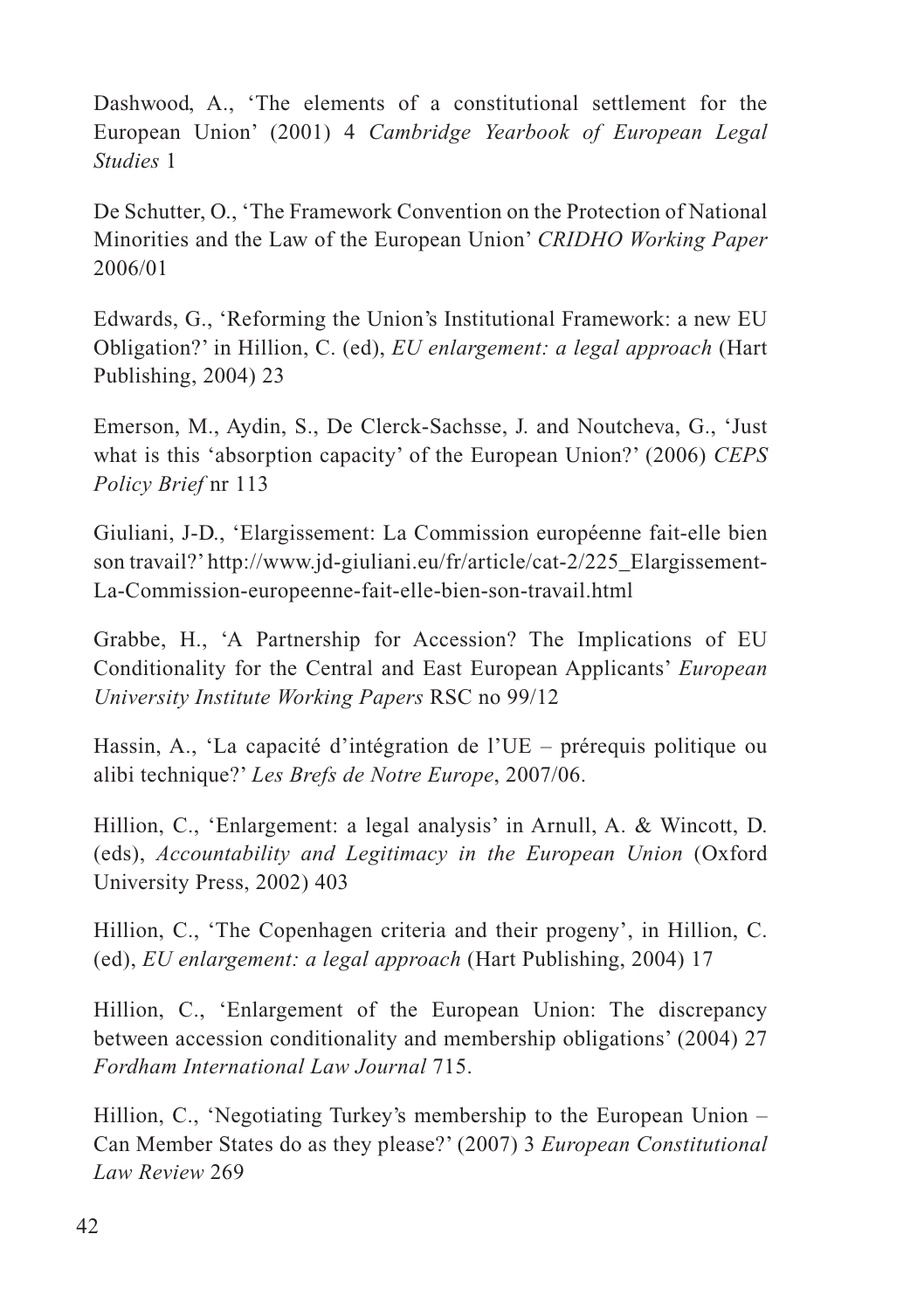Hillion, C., 'The Framework Convention for the Protection of National Minorities and the European Union' (Council of Europe Report, 2008)

Hoffmeister, F., 'Earlier enlargements' in Ott, A. & Inglis, K. (eds), *Handbook on European Enlargement* (TMC Asser Press, 2002) 90

Hoffmeister, F., 'Grundlagen und Vorgaben für den Schutz der Minderheiten im EU-Primärrecht' (2008) 68 *Zeitschrift für ausländisches öffentliches Recht und Völkerrecht* 175

Kochenov, D., 'A Summary of Contradictions: An Outline of the EU's Main Internal and External Approaches to Ethnic Minority Protection' (2008) 31 *Boston College International and Comparative Law Review* 1

Kochenov, D., *EU Enlargement and the Failure of Conditionality* (Kluwer Law International, 2008)

Krenzler, H-G., and Everson, M., 'Preparing for the *Acquis Communautaire* – Report of the Working Group on the Eastward Enlargement of the European Union' European University Institute RSC Working Paper 98/6.

Kupchan, C. 'As Nationalism Rises, Will the European Union Fall?', *The Washington Post*, 29 August 2010 <http://www.washingtonpost.com/wpdyn/content/article/2010/08/27/AR2010082702138.html >

Lannon, E., Haenebalcke, T. & Inglis, K., 'The Many Faces of EU Conditionality in Pan-Euro-Mediterranean Relations', in Maresceau, M. & Lannon, E. (eds), *The EU's Enlargement and Mediterranean Strategies: A Comparative Analysis* (Palgrave, 2001) 97

Łazowski, A., 'And Then They Were Twenty-Seven… A Legal Appraisal of the Sixth Accession Treaty' (2007) 44 *CMLRev* 401.

Maresceau, M., 'Pre-accession', in Cremona, M. (ed), *The Enlargement of the European Union* (Oxford University Press, 2003) 9

Mayhew, A., *Recreating Europe. The European Union's Policy towards Central and Eastern Europe* (Cambridge University Press, 1998)

Nicolaides, P., 'Preparing for Accession to the European Union: How to Establish Capacity for Effective and Credible Application of EU Rules'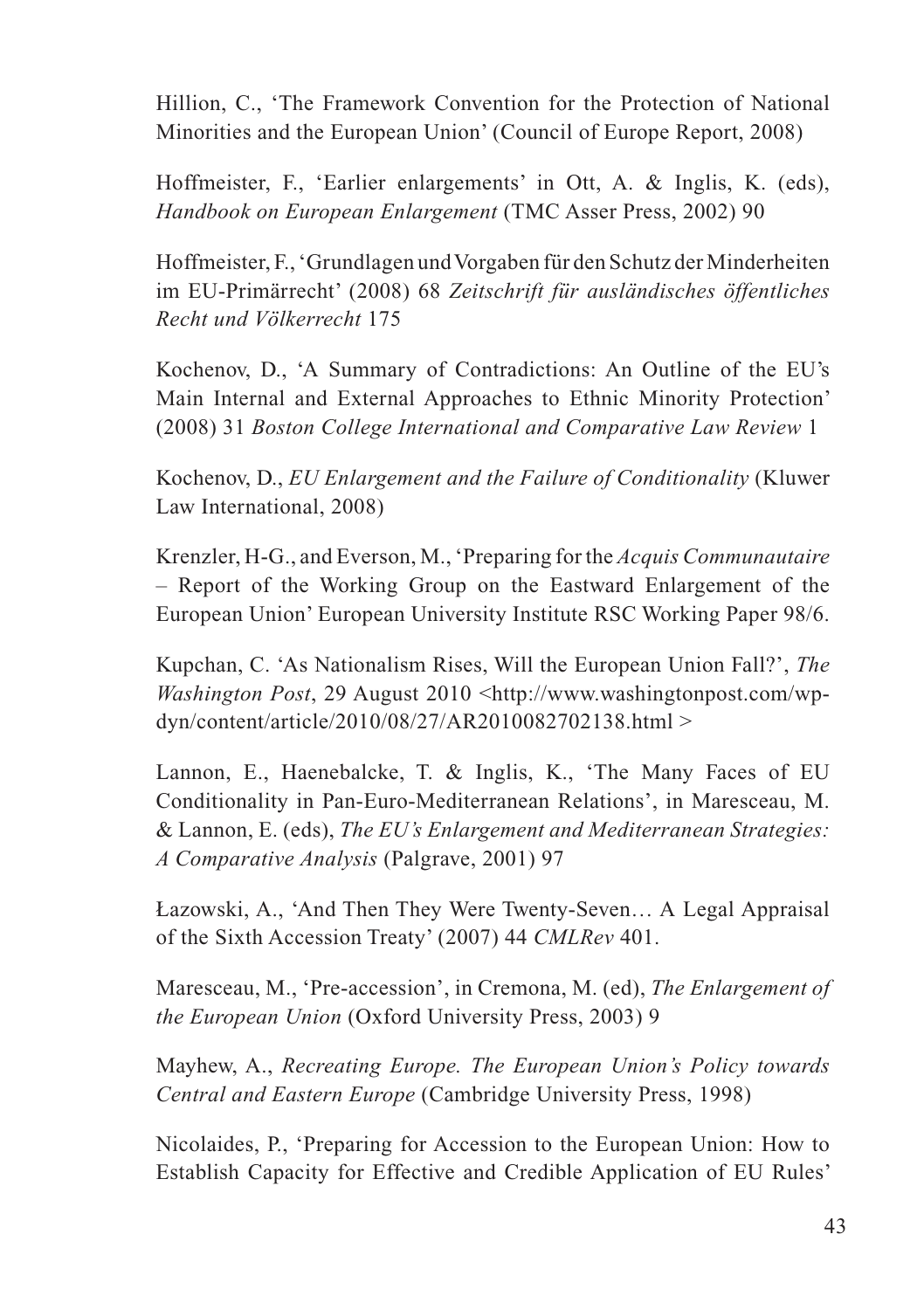in Cremona, M. (ed), *The Enlargement of the European Union* (Oxford University Press, 2003) 43

Pelkmans, J. and Murphy, A., `Catapulted into leadership: the Community's trade and aid policies vis-à-vis Eastern Europe' (1991) 14 *Journal of European Integration* 125

Sasse, G., 'The Politics of Conditionality: The Norm of Minority Protection before and after EU Accession' (2008) 15 *Journal of European Public Policy* 842

Schimmelfennig, F. and Sedelmeier, U. (eds), *The Europeanization of Central and Eastern Europe* (Cornell University Press, 2005)

Sedelmeier, U., 'After conditionality: post-accession compliance with EU law in East Central Europe' (2008) 15 *Journal of European Public Policy*  806

Sjursen, H., 'Enlargement in perspective. The EU's quest for identity' *Recon Online Working Paper* 2007/15

Smith, K. *The making of EU foreign policy: the case of Eastern Europe*  (Palgrave, 1999) 122

Smith, K., *The conditional offer of membership as an instrument of EU foreign policy: reshaping Europe in the EU's image?* (2000) 8 *Marmara Journal of European Studies* 33

Smith, K., 'The evolution and application of EU membership conditionality' in Cremona, M. (ed), *The enlargement of the European Union* (Oxford University Press, 2003) 105

Stubb, A., EP Plenary, December 2006 available at <www.youtube.com/ watch?v=0idLHjHhCqM >

Stubb, A., Interview on 'The EU's integration capacity': <www.euractiv. com/en/enlargement/interview-eu-integration-capacity/article-158959>

Tatham, A., *Enlargement of the European Union* (Kluwer Law International, 2009)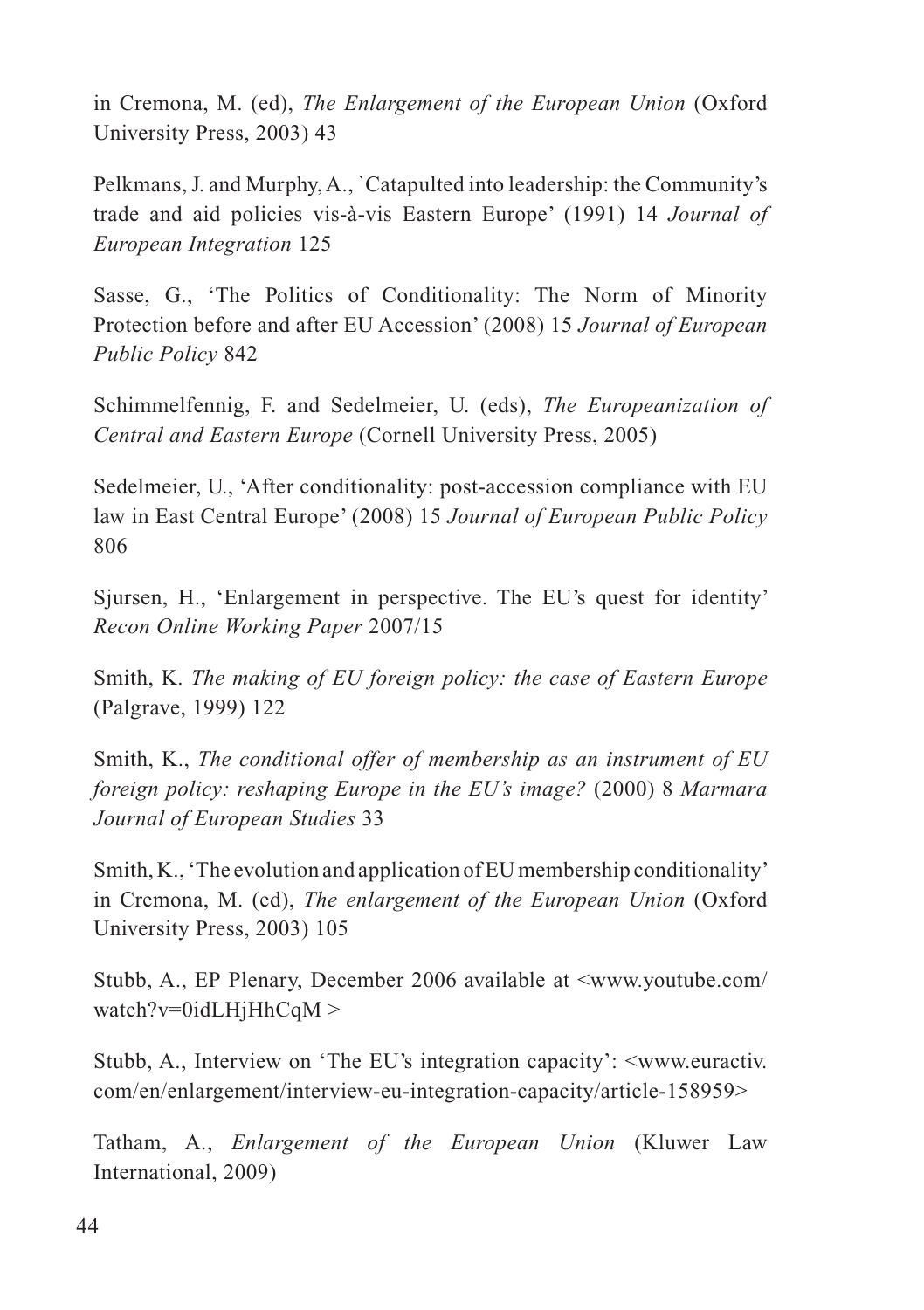Toggenburg, G. (ed), *Minority protection and the enlarged European Union: The way forward* (LGI Books, 2004)

Tridimas, T., *The General Principles of the EU Law* (Oxford University Press, 2006)

Tulmets, E., *La conditionnalité dans la politique d'élargissement de l'Union européenne à l'Est: un cadre d'apprentissages et de socialisation mutuelle?* (2005) PhD Thesis, Sciences-Po, Paris (http://ecoledoctorale. sciences-po.fr/theses/theses en\_ligne/tulmets\_scpo\_2005/tulmets scpo\_2005.pdf

Van Elsuwege, P., 'Minority Protection in the EU – Challenges Ahead' in Inglis, K. and Ott, A. (eds) *The Constitution for Europe and an Enlarging Union: Unity in Diversity?* (Europa Law Publishers, 2005) 259

Vaughan-Whitehead, D. 'L'élargissement de l'Union Européenne: une fuite en avant?' *Notre Europe* Policy paper N° 5, Septembre 2003

Védrine, H., « Entretien », in Baras J-P., *François Mitterrand, un esprit européen* (Labor, 2006) <www.hubertvedrine.net/index.php?id\_ article=132>

Williams, A. 'Enlargement of the Union and human rights conditionality: a policy' (2000) 25 *ELRev* 601

Willis, A. 'National interests creating tension in EU commission', *EU Observer*, 6.10.1010 <euobserver.com/9/30973>

#### **Documents – EU**

Council Regulation (EC) No 622/98 of 16 March 1998 on assistance to the applicant States in the framework of the pre-accession strategy, and in particular on the establishment of Accession Partnerships (OJ 1998 L85/1)

Council Decision 2008/157/EC of 18 February 2008 on the principles, priorities and conditions contained in the Accession Partnership with the Republic of Turkey and repealing Decision 2006/35/EC (OJ 2008 L51/4).

Declaration on the enlargement of the European Union, included in the Final Act of the Conference which adopted the Treaty of Nice (OJ 2001 C80/80)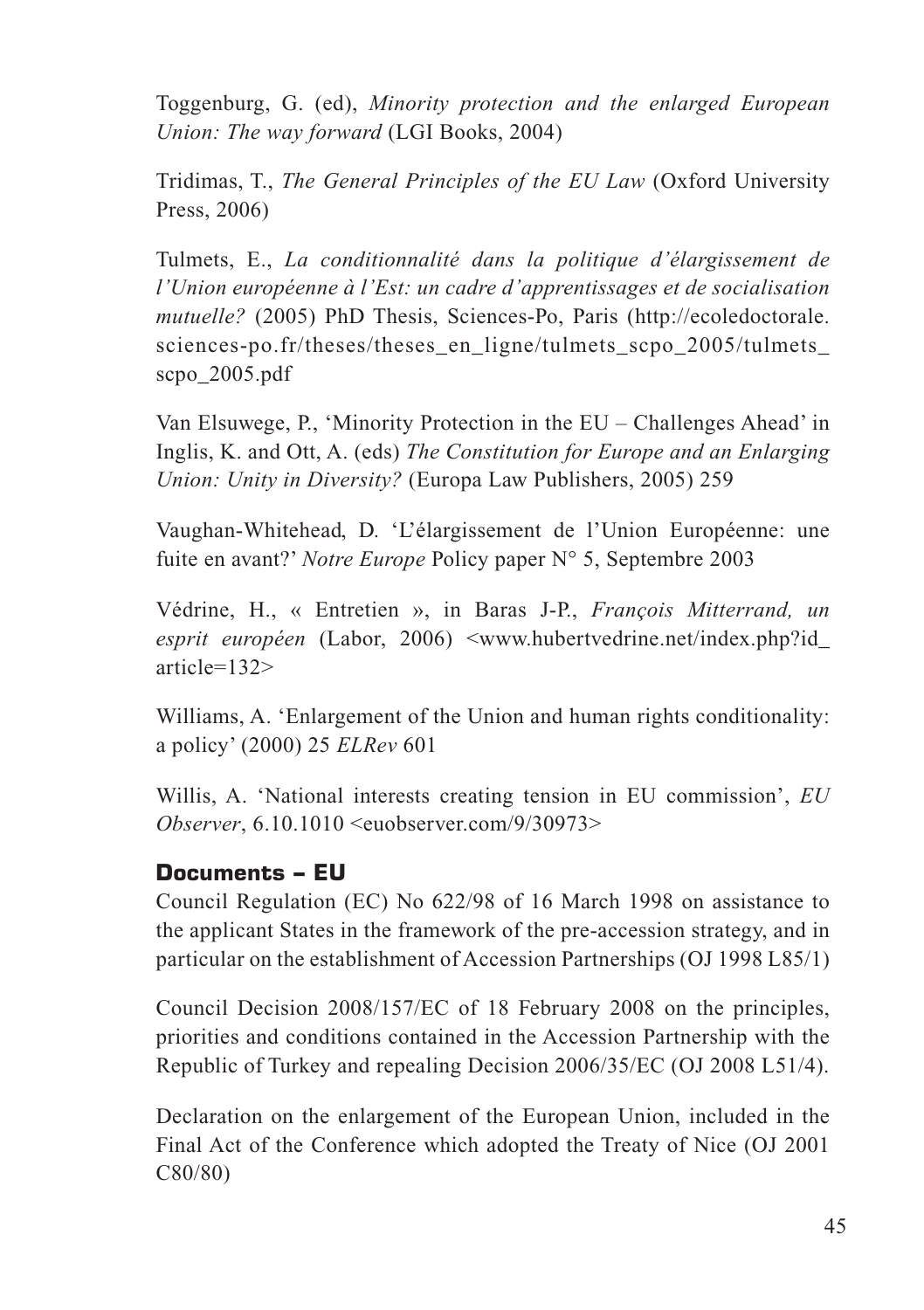European Commission, *Opinion on Greek Application for Membership*, Bull EC Suppl. 2-1976, 7

European Commission, White Paper, *Preparation of the Associated Countries of Central and Eastern Europe for Integration into the Internal Market of the Union*, COM (95) 163 final, 3 May 1995

European Commission, *Opinion on Hungary's Application for Membership of the European Union,* Doc 97/13, 15 July 1997

European Commission, Communication, *Agenda 2000. The Challenge of Enlargement,* COM(97) 2000, Vol. II

European Commission, *Enlargement Strategy and Main Challenges 2006–2007*, COM(2006) 649 (including Annex: *Special Report on the EU's capacity to integrate new members*)

European Commission, *Enlargement Strategy and Main Challenges 2009–2010*, COM(2009) 533

*European Commission, Enlargement Strategy and Main Challenges* 2010–2011, COM(2010)660

European Parliament, *Report on the institutional aspects of the European Union's capacity to integrate new Member States*, A6-0393/2006 (16.11.2006)

EU Negotiating Framework for Croatia, October 2005

EU Negotiating Framework for Turkey, October 2005

EU Negotiating Framework for Iceland, July 2010

General Affairs Council, Conclusions, 29 April 1997, http://www.consilium. europa.eu/ueDocs/cms\_Data/docs/pressdata/en/gena/028a0057.htm

General Affairs Council, 7 December 2009, Press Release, 17217/09 (Presse 370)

General Affairs Council; 13 September 2010, Press Release, 13420/10 (Presse 236)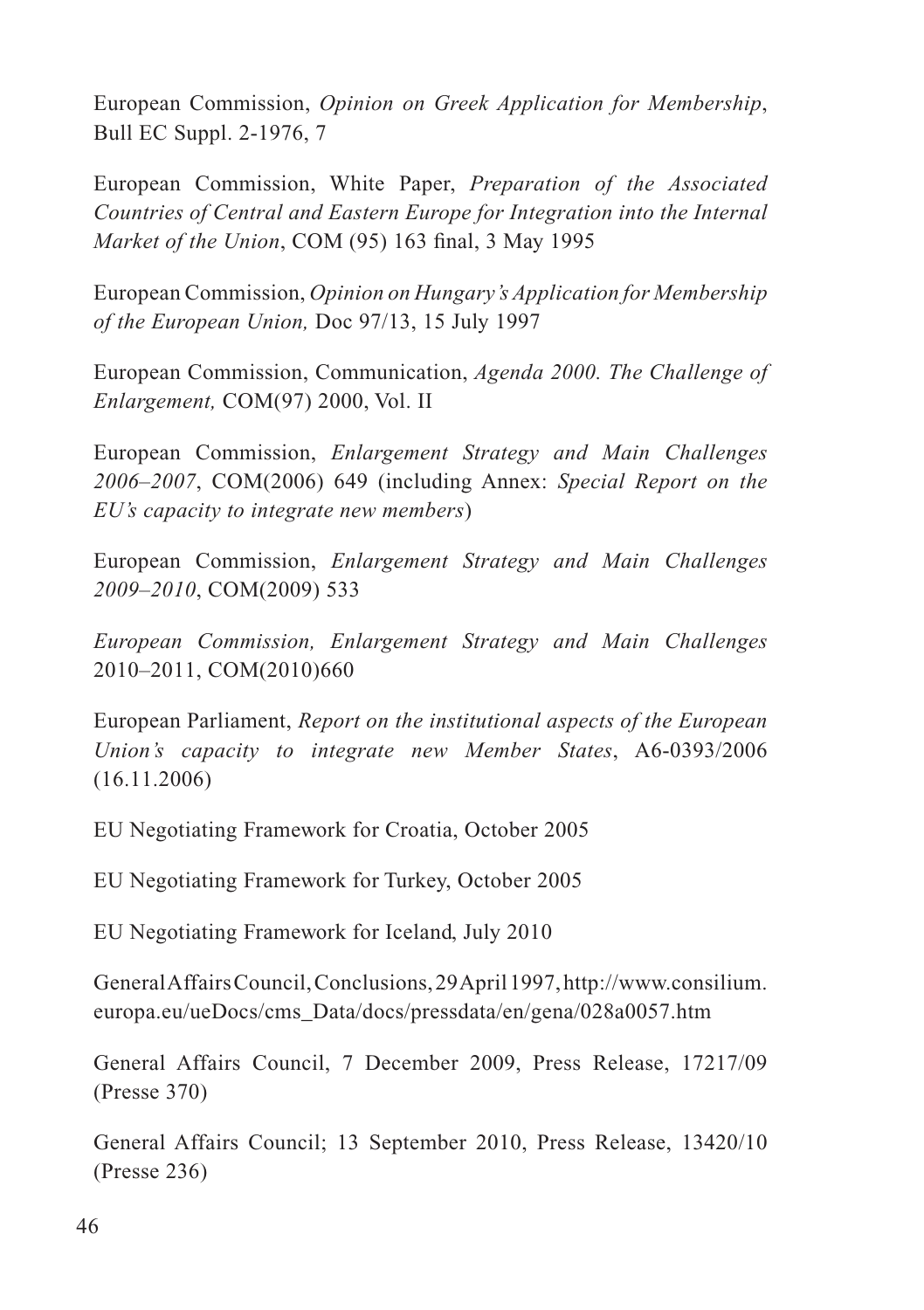General Affairs Council, 25 October 2010, Press Release, 15349/10 (Presse 285)

Presidency Conclusions, European Council, Copenhagen, 21–22 June 1993

Presidency Conclusions, European Council, Corfu, 24–25 June 1994

Presidency Conclusions, European Council, Essen, 9–10 December 1994

Presidency Conclusions, European Council, Madrid, 15–16 December 1995

Presidency Conclusions, European Council, Luxembourg, 12–13 December 1997

Presidency Conclusions, European Council, Helsinki, 10–11 December 1999

Presidency Conclusions, European Council, Santa Maria de Feira, 19–20 June 2000

Presidency Conclusions, European Council, Copenhagen, 12–13 December 2002

Presidency Conclusions, European Council, Brussels, 16–17 December 2004

Presidency Conclusions, European Council, Brussels, 14–15 December 2006

Conclusions of the European Council, Brussels, 10–11 December 2009

Protocol on the Enlargement of the European Union, annexed to the Treaty on European Union and to the Treaties establishing the European Communities (OJ 2001 C80/49)

'Thessaloniki Agenda for the Western Balkans: Moving towards European Integration': <ec.europa.eu/enlargement/enlargement\_process/accession\_ process/how\_does\_a\_country\_join\_the\_eu/sap/thessaloniki\_agenda\_ en.htm>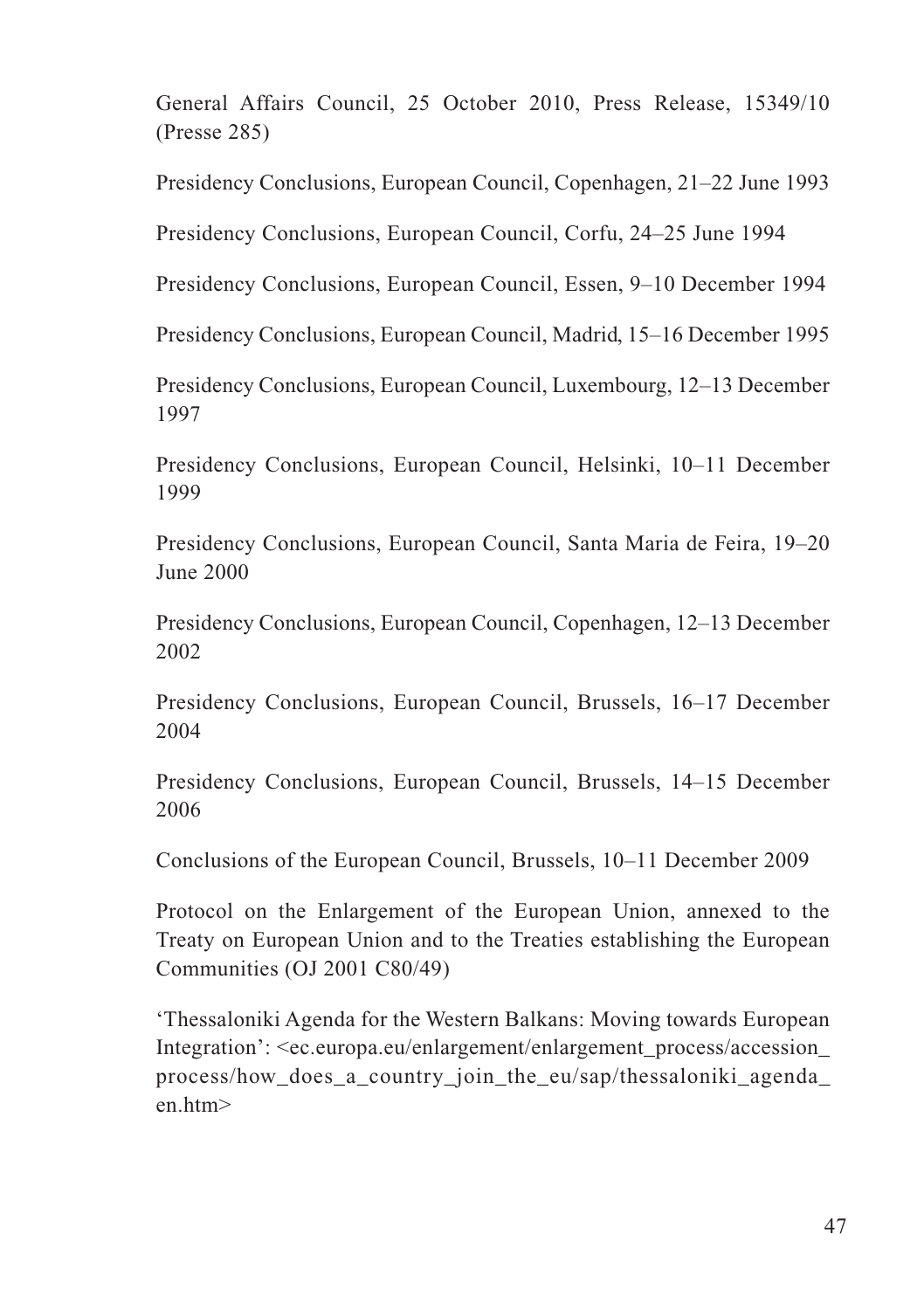## **Documents (Member States)**

Coalition Agreement of CDU-CSU-FDP Government <www.cdu.de/doc/ pdfc/091215-koalitionsvertrag-2009-2013-englisch.pdf> (Germany)

Constitutional Act no. 2008-103 of February 4, 2008 (France)

Constitutional Act no. 2008-724 of July 23, 2008 (France)

*Gezets zur Änderung des Gesetzes über die Zusammenarbeit von Bundesregierung und Deutschem Bundestag in Angelegenheiten der Europäischen Union* (EuZBBG; available at <http://www.bundesrat.de/ nn 8396/SharedDocs/Beratungsvorgaenge/2009/0701-800/715-09.html> (Germany)

Government Programme 2007–2020: <www.austria.gv.at/DocView. axd?CobId=19542> (Austria)

Kamerstukken TK 30874, nrs 1-3 (The Netherlands)

House of Lords, *The Further Enlargement of the EU: threat or opportunity?*  European Union Committee, 53rd Report of Session 2005–06 (United Kingdom)

Written Ministerial Statement on European Union Bill, Minister for Europe David Lidington, 13 September 2010, <www.fco.gov.uk/en/news/ latest-news/?view=PressS&id=22851533 > (United Kingdom)

## **Judgments and Opinions**

*Court of Justice of the European Union*

Joined Cases 3, 4 and 6/76 *Kramer* [1976] ECR 1279

Case 231/78 *Commission* v *United Kingdom* [1979] ECR 1447

Case 804/79 *Commission* v *United Kingdom* [1981] ECR I-1045

Opinion 1/91 *EEA* [1991] ECR I 6079

Case C-413/04 *European Parliament* v *Council* [2006] ECR I-11221

Case C-414/04 *European Parliament* v *Council* [2006] ECR I-11279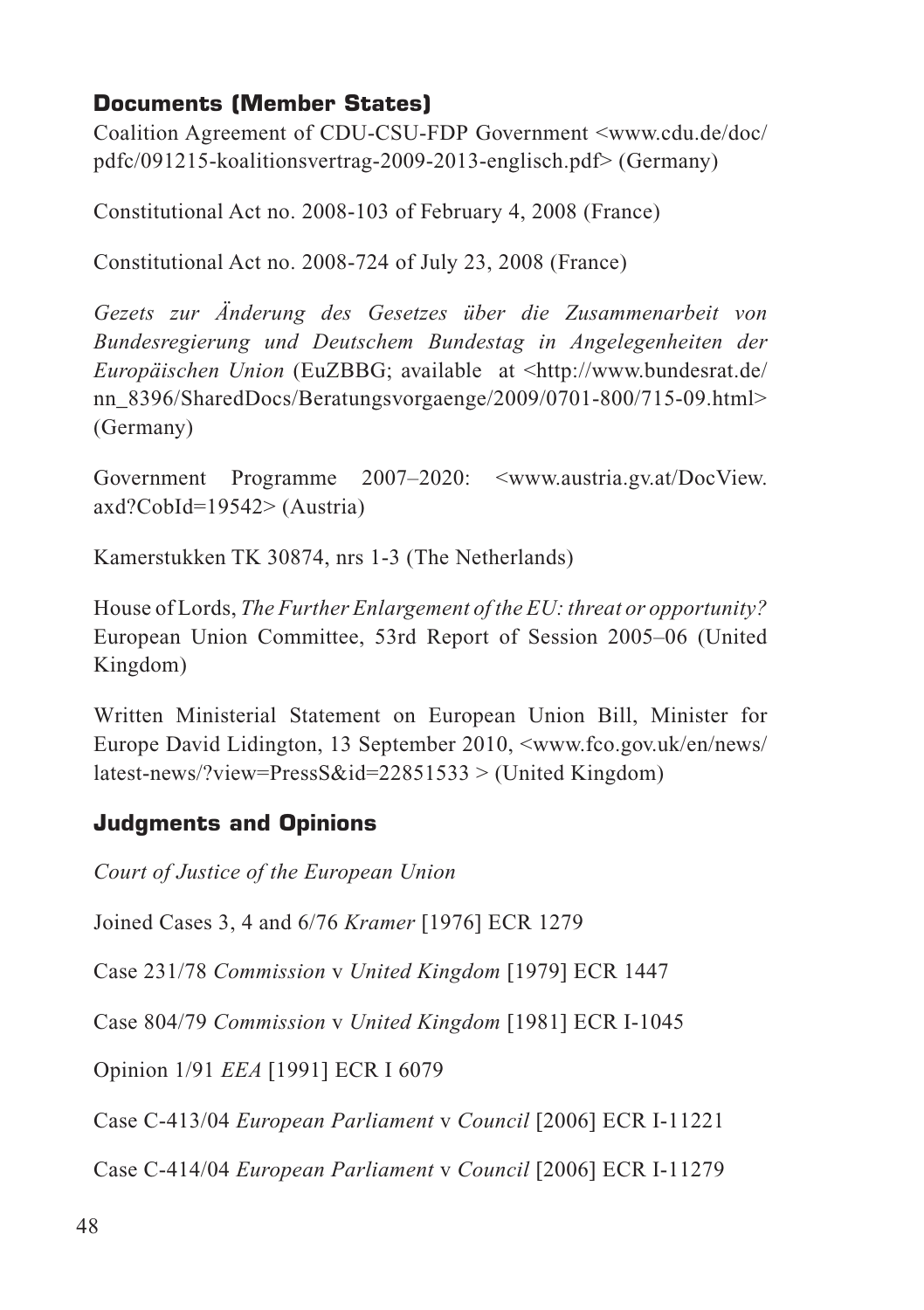Case C 438/05 *International Transport Workers' Federation and Finnish Seamen's Union* [2007] ECR I 10779

Case C-341/05 *Laval un Partneri* [2007] ECR I-11767

Joined Cases C 402/05 P and C 415/05 P *Kadi and Al Barakaat International Foundation v Council and Commission* [2008] ECR I 6351

*German Constitutional Court*

*Lissabon-Urteil*, Judgment of 30 June 2009 (BVerfGE 123, 267)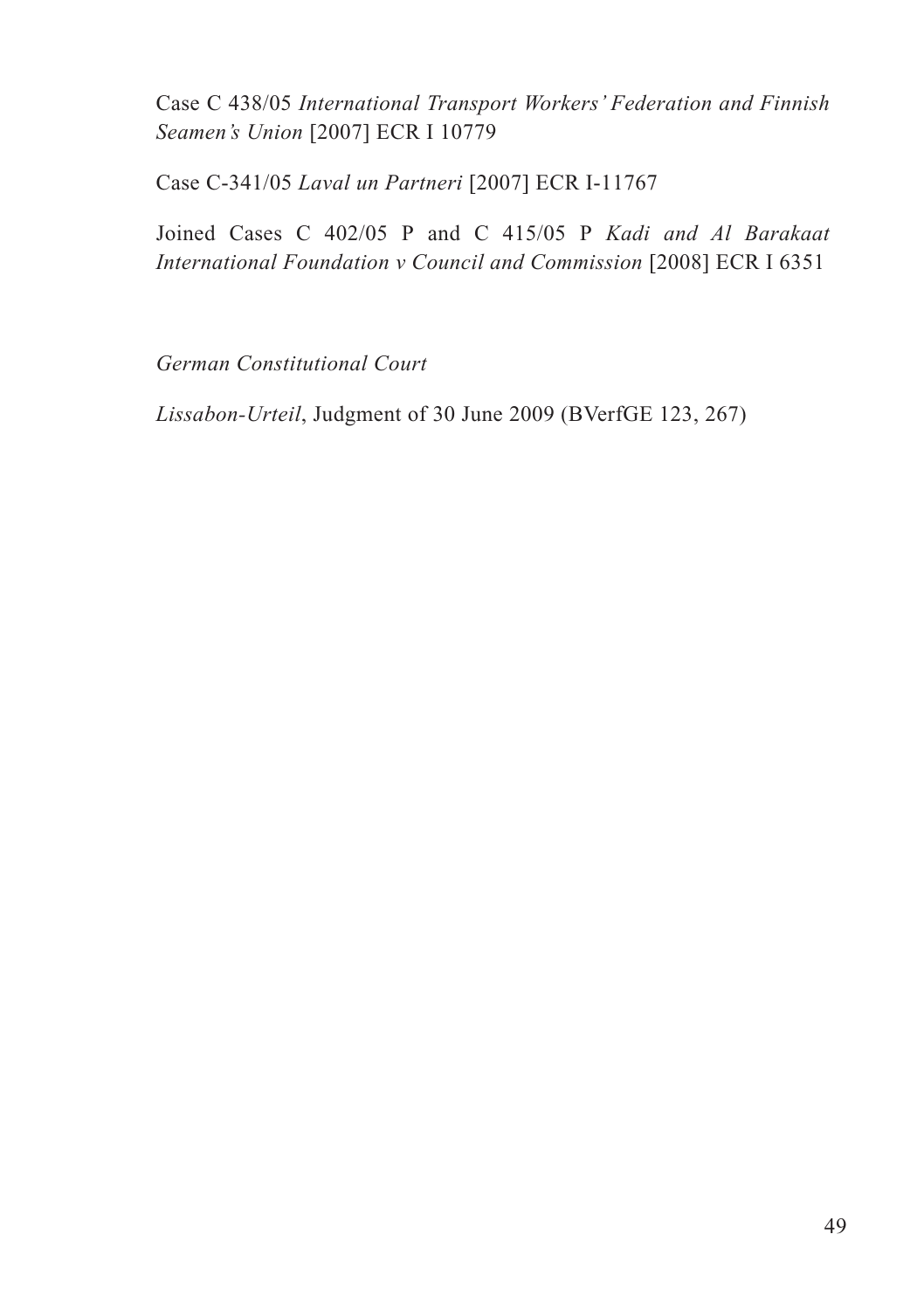## **SIEPS PUBLICATIONS AVAILABLE IN ENGLISH**

## **2010**

2010:5

*A European Perspective on External Balances* Author: Philip R. Lane

2010:4 *Immigration Policy for Circular Migration* Author: Per Lundborg

2010:11epa *Social and Employment Policy in the EU and in the Great Recession* Author: Giuseppe Bertola

2010:10epa *The Socio-Economic Asymmetries of European Integration or Why the EU cannot be a "Social Market Economy"* Author: Fritz W. Scharpf

2010:9epa Strengthening the Institutional Underpinnings of the Euro Author: Stefan Gerlach

2010:6epa *The European External Action Service: towards a common diplomacy?* Authors: Christophe Hillion and Maxime Lefebvre

2010:2epa *Rethinking How to Pay for Europe* Author: Iain Begg

2010:1epa *Internal and External EU Climate Objectives and the Future of the EU Budget* Author: Jorge Núñez Ferrer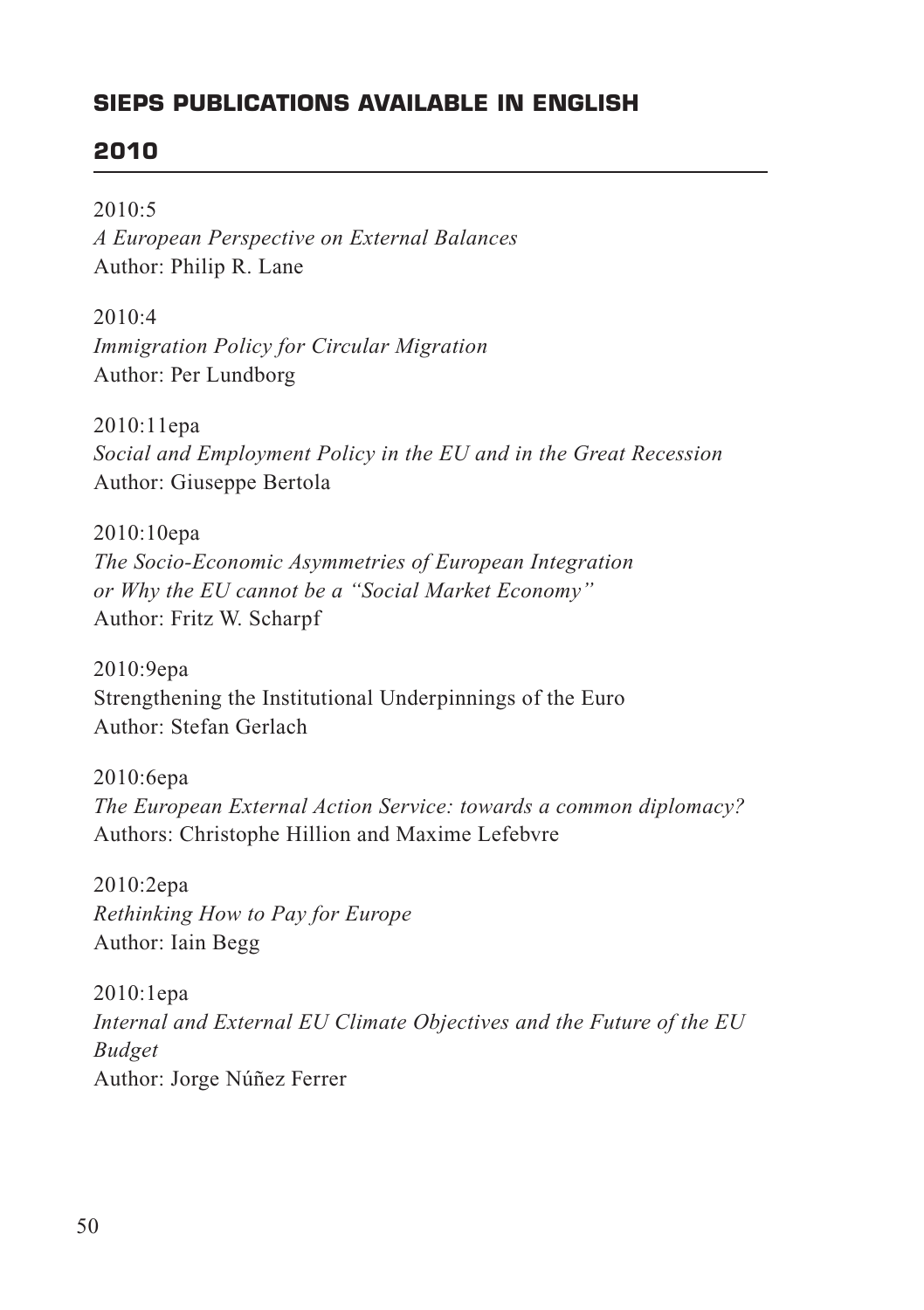#### **2009**

#### 2009:8

*The Impact of the Euro on International Trade and Investment: A Survey of Theoretical and Empirical Evidence* Author: Harry Flam

#### 2009:7

*Aggregate and Regional Business Cycle Synchronisation in the Nordic Countries*

Authors: Anna Larsson, Nevena Gaco and Henrik Sikström

#### 2009:6

*Trade in Services and in Goods with Low-Wage Countries – How do Attitudes Differ and How are They Formed?* Authors: Lars Calmfors, Girts Dimdins, Marie Gustafsson, Henry Montgomery and Ulrika Stavlöt

#### 2009:5

*How to Reform the EU Budget? A Methodological Toolkit* Author: Filipa Figueira

#### 2009:4

*Climate Change and Energy Security in Europe: Policy Integration and its Limits* Authors: Camilla Adelle, Marc Pallemaerts and Joanna Chiavari

#### 2009:3

Empowering National Courts in EU Law Authors: Xavier Groussot, Christoffer Wong, Andreas Inghammar and Anette Bruzelius

#### 2009:2

Migration as Foreign Policy? The External Dimension of EU Action on Migration and Asylum Author: Andrew Geddes

2009:1 Fiscal Federalism, Subsidiarity and the EU Budget Review Author: Iain Begg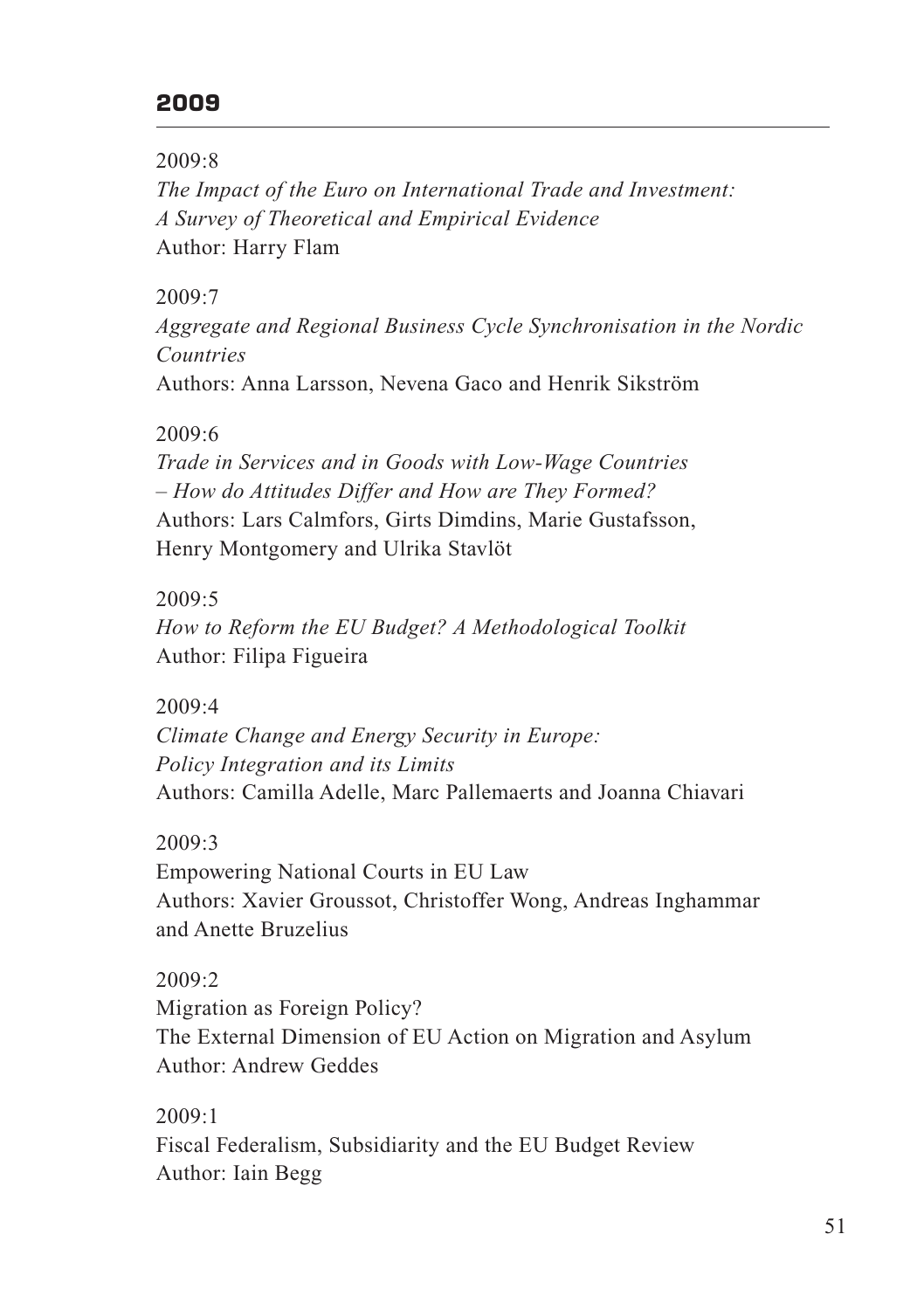2009:4op *Which Common Policy for Agriculture and Rural Areas beyond 2013?* Editors: Nadège Chambon och Jonas Eriksson

2009:3op *The Swedish Presidency: European Perspectives* Editors: Fredrik Langdal and Göran von Sydow

2009:2op *The 2009 Czech EU Presidency: Contested Leadership at a Time of Crisis* Authors: David Král, Vladimír Bartovic and Véra Rihácková

2009:1op *Democracy Promotion in a Transatlantic Perspective* Contributions by Maria Leissner, Annika Björkdahl, Roel von Meijenfeldt, Tom Melia, Pavol Demeš and Michael Allen

2009:14epa *The Eastern Partnership: Time for an Eastern Policy of the EU?* Author: Anna Michalski

2009:13epa *Out in the Cold? Flexible Integration and the Political Status of Euro-Outsiders* Authors: Daniel Naurin and Rutger Lindahl

2009:12epa *From Zero-Sum to Win-Win?* The Russian Challenge to the EU's Eastern Neighbourhood Policies Author: Hiski Haukkala

2009:11epa *The CAP and Future Challenges* Authors: Mark Brady, Sören Höjgård, Eva Kaspersson and Ewa Rabinowicz

2009:10epa *A Legal Analysis of the Global Financial Crisis from an EU Perspective* Author: Sideek Mohamed Seyad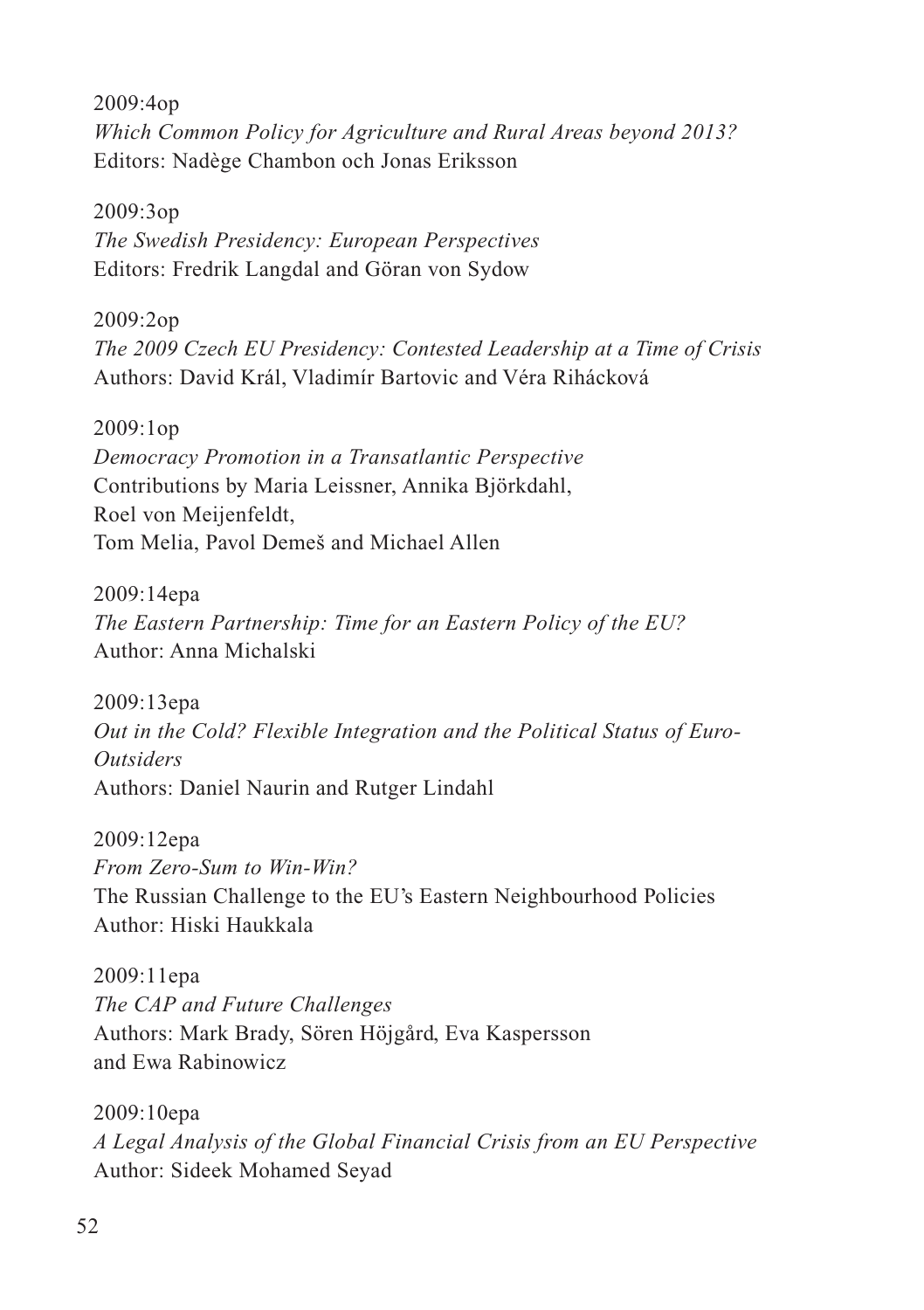2009:9epa *An EU Strategy for the Baltic Sea Region: Good Intentions Meet Complex Challenges* Author: Rikard Bengtsson

2009:8epa *What to Expect in the 2009-14 European Parliament: Return of the Grand Coalition?* Author: Simon Hix

2009:7epa *The 2009 Swedish EU Presidency: The Setting, Priorities and Roles* Authors: Fredrik Langdal and Göran von Sydow

2009:5epa *When Lab Results are not Sufficient: On the Limitations of Science in Tackling Modern Food Regulatory Concerns* Author: Karolina Zurek

2009:2epa *Democracy Promotion in a Transatlantic Perspective: Reflections from an Expert Working Group* Author: Anna Michalski

2009:1epa *Foreign Policy Challenges for the Obama Administration* Author: John K. Glenn

#### **2008**

2008:9 *Immigrants from the New EU Member States and the Swedish Welfare State* Authors: Christer Gerdes and Eskil Wadensjö

2008:8 *The EU as a Global Actor in the South* Authors: Björn Hettne, Fredrik Söderbaum and Patrik Stålgren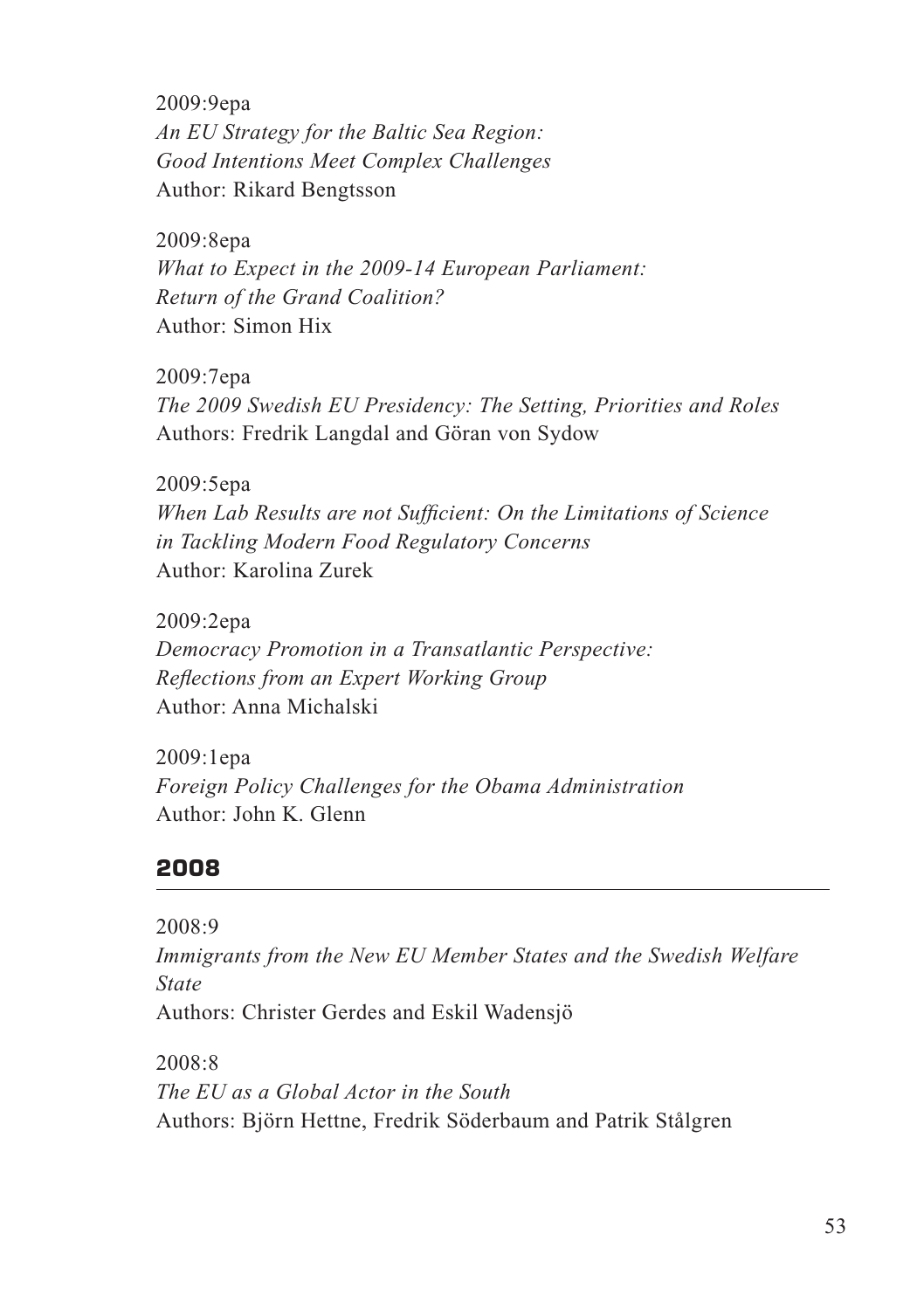2008:6-7 *Institutional Competences in the EU External Action: Actors and Boundaries in CFSP and ESDP* Authors: Lisbeth Aggestam, Francesco Anesi, Geoffrey Edwards, Christopher Hill and David Rijks

#### 2008:5

*Transforming the European Community's Regulation of Food Safety* Author: Morten P. Broberg

#### 2008:4

*Turning the EU Budget into an Instrument to Support the Fight against Climate Change* Authors: Camilla Adelle, Marc Pallemaerts and David Baldock

2008:3 *Can Reforming Own Resources Foster Policy Quality?* Author: Jorge Núñez Ferrer

2008:2 *The EU Budget Review: Mapping the Positions of Member States* Editors: Tamás Szemlér and Jonas Eriksson

2008:1 *Common Energy Policy in the EU: The Moral Hazard of the Security of External Supply* Authors: Chloé Le Coq and Elena Paltseva

2008:3op *The French Presidency of 2008: The Unexpected Agenda* Authors: Christian Lequesne and Olivier Rozenberg

2008:2op *The 2008 Slovenian EU Presidency: A New Synergy for Europe? A Midterm Report* Authors: Danica Fink-Hafner and Damjan Lajh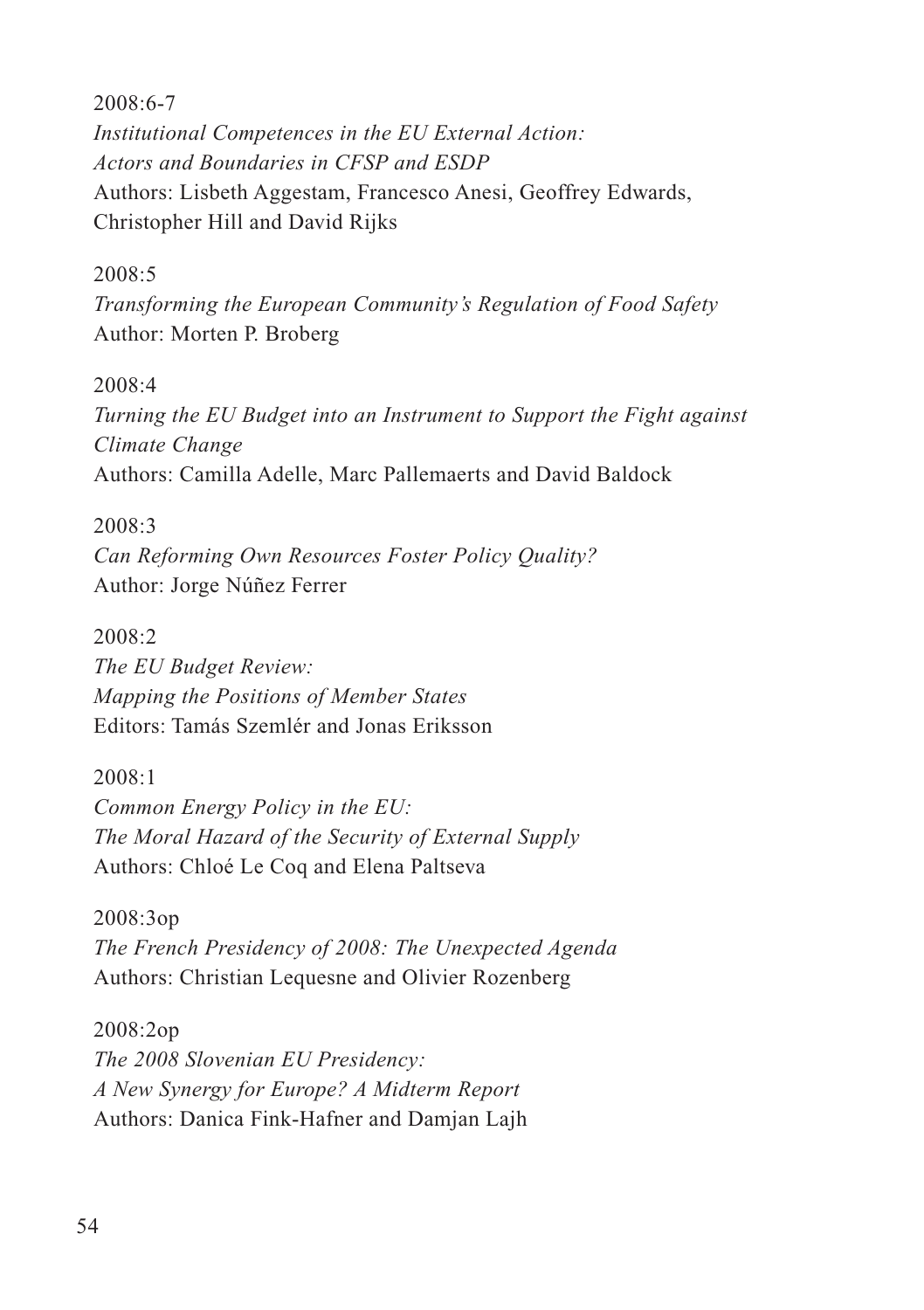2008:1op *The Purse of the European Union: Setting Priorities for the Future* Contributors: Iain Begg, André Sapir and Jonas Eriksson

2008:14epa *The Swedish 2009 Presidency – Possible Policy Priorities* Authors: Fredrik Langdal and Göran von Sydow

2008:11epa *EU Energy Policy in a Supply-Constrained World* Authors: Jacques de Jong and Coby van der Linde

2008:8epa *The Potential Impact of the Lisbon Treaty on European Union External Trade Policy* Author: Stephen Woolcock

2008:4epa *The Lisbon Treaty and EMU* Author: Sideek Mohamed Seyad

2008:3epa *The Lisbon Treaty and the Area of Criminal Law and Justice* Author: Ester Herlin-Karnell

2008:2epa *A Better Budget for Europe: Economically Efficient, Politically Realistic* Author: Filipa Figueira

2008:1epa *The Future of the Common European Asylum System: In Need of a More Comprehensive Burden-Sharing Approach* Author: Eiko Thielemann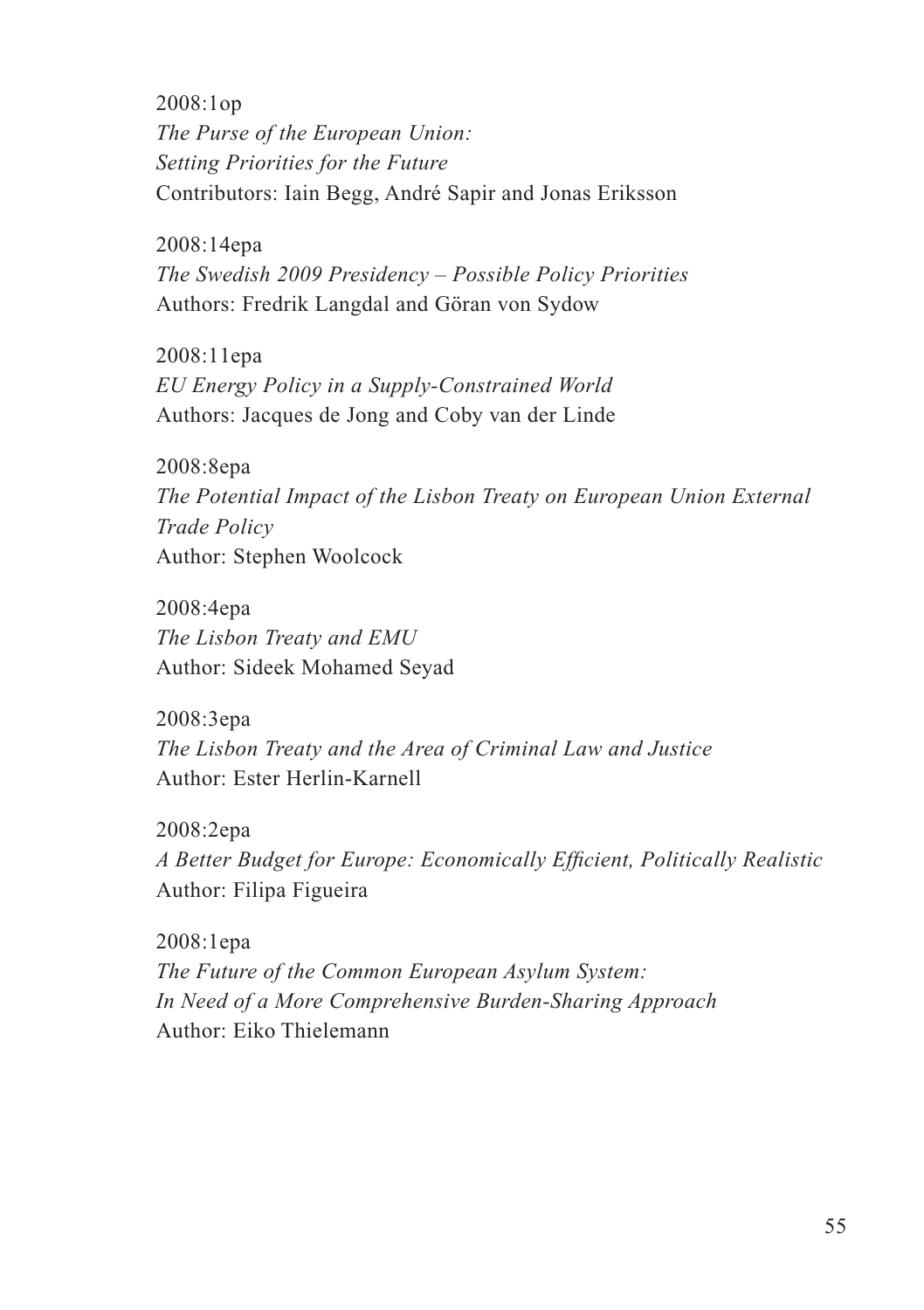## **2007**

2007:6 *EU for the Patients: Developments, Impacts, Challenges* Author: Dorte Sindbjerg Martinsen

2007:3 *Does a Family-Friendly Policy Raise Fertility Levels?* Author: Anders Björklund

 $2007.2$ *The Euro – What's in it for me? An Economic Analysis of the Swedish Euro Referendum 2003* Authors: Lars Jonung and Jonas Vlachos

2007:1 *Bargaining Power in the European Council* Author: Jonas Tallberg

2007:1u *New Criminal Law Developments in the Community Legal Order* Author: Hanna Goeters

2007:2op *Why Europe? Possibilities and Limits of European Integration* Authors: Andreas Føllesdal, Andrew Moravcsik, Jo Shaw, Fredrik Langdal and Göran von Sydow

2007:1op *The 2007 German EU Presidency: A Midterm Report* Authors: Sebastian Kurpas och Henning Riecke

2007:6epa *Flexicurity – An Answer or a Question?* Author: Lars Calmfors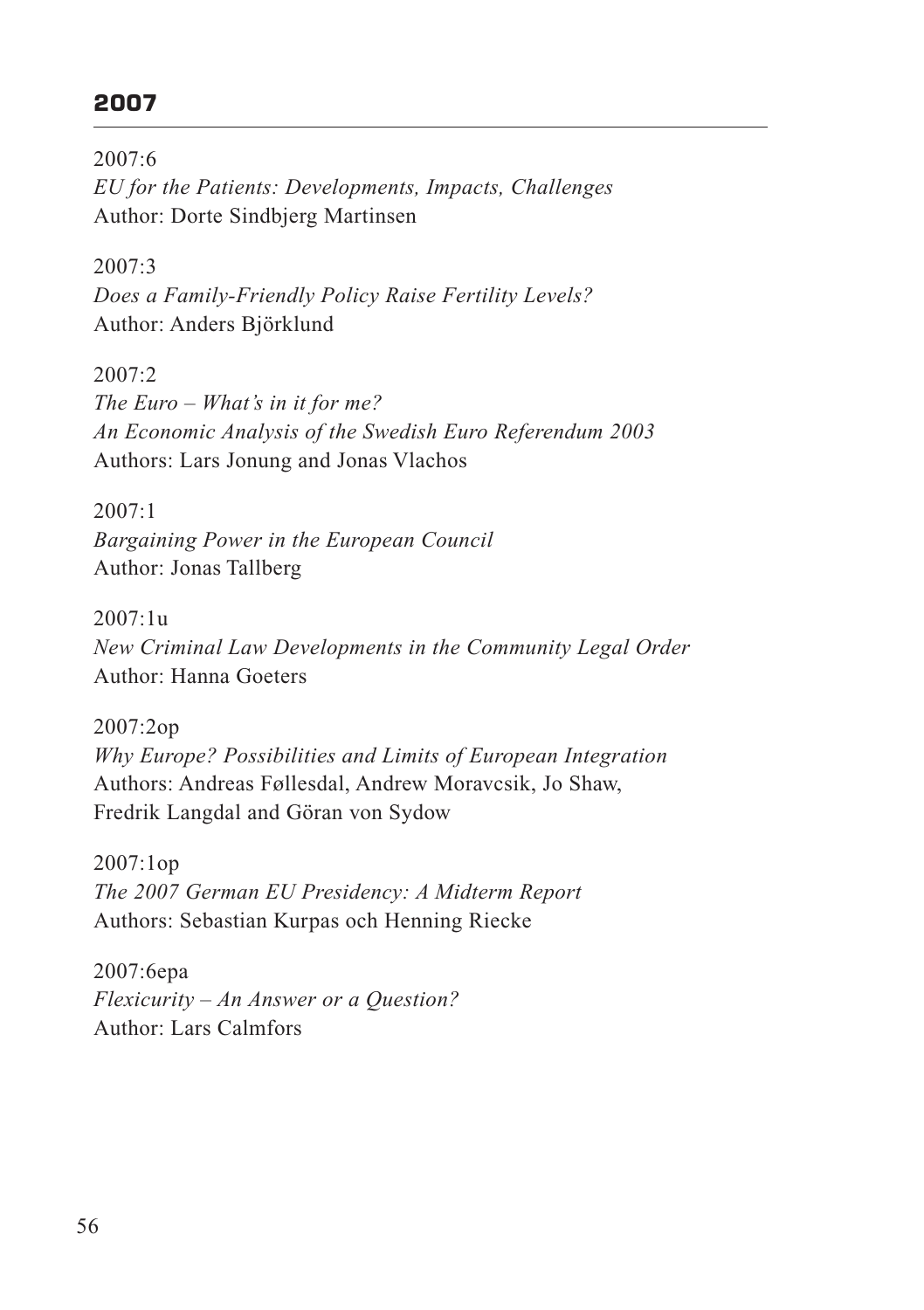2007:5epa *Agenda 2014: A Zero-Base Approach* Author: Daniel Tarschys

2007:3epa *A New Proposal for a Regulation on Mutual Recognition of Goods – Towards a Harmonized Administrative Order?* Author: Jane Reichel

2007:2epa *Spillover or Activist Leapfrogging? Criminal Competence and the Sensitiveness of the European Court of Justice* Author: Maria Bergström

2007:1epa *Better Regulation of Mobile Telecommunications* Authors: Johan Stennek and Thomas P. Tangerås

## **2006**

2006:12 *The Legal Basis Game and European Governance* Author: Joseph Jupille

2006:11 *Budget Allocation in an Expanding EU – A Power Politics View* Author: Mika Widgrén

2006:10 *International Agreements in EU Neighbourhood Policy* Author: Marius Vahl

2006:5 *Freedom of Movement for Workers from Central and Eastern Europe: Experiences in Ireland and Sweden* Authors: Nicola Doyle, Gerard Hughes and Eskil Wadensjö

2006:4

*The Dynamics of Enlargement: The Role of the EU in Candidate Countries' Domestic Policy Processes* Author: Andreas Bågenholm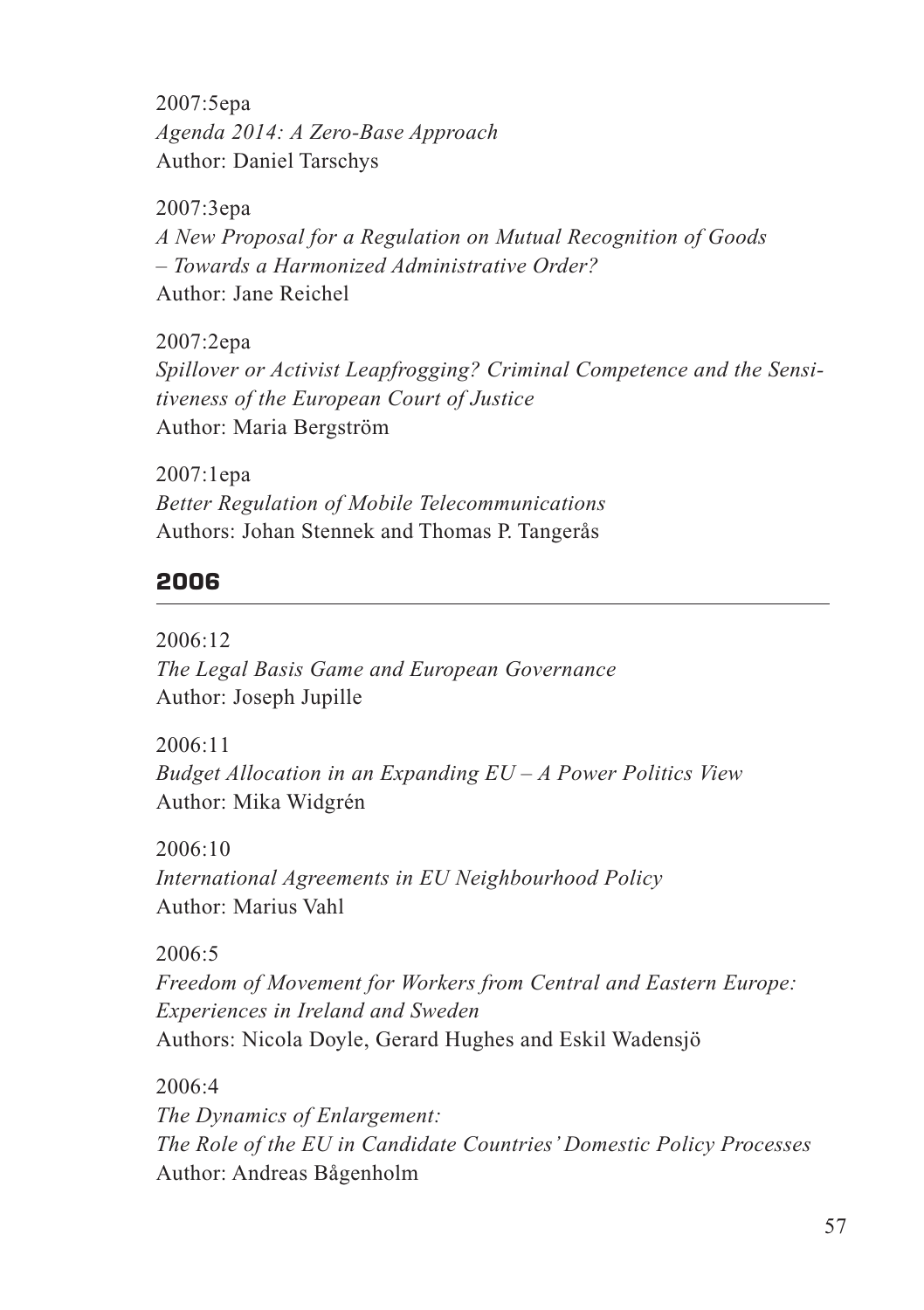*Turkey, Sweden and the European Union Experiences and Expectations*

 $2006:2$ *Armed and Ready? The EU Battlegroup Concept and the Nordic Battlegroup* Author: Jan Joel Andersson

2006:1 *Leader or Foot-Dragger? Perceptions of the European Union in Multilateral International Negotiations* Author: Ole Elgström

2006:1op *The Austrian EU Presidency: A Midterm Report* Author: Paul Luif

#### **2005**

 $2005:10$ *The Role of the National Courts in the European Union: A Future Perspective* Author: Xavier Groussot

2005:9 *Is the Commission the Small Member States' Best Friend?* Authors: Simone Bunse, Paul Magnette and Kalypso Nicolaïdis

 $2005.8$ *What Remains of the Stability Pact and What Next?* Author: Lars Calmfors

 $2005 - 7$ *European Integration and Trade Diversion: Yeats revisited* Authors: Ari Kokko, Thomas Mathä and Patrik Gustavsson Tingvall

2005:5 *From Policy Takers to Policy Makers: Adapting EU Cohesion Policy to the Needs of the New Member States* Editors: Jonas Eriksson, Bengt O. Karlsson and Daniel Tarschys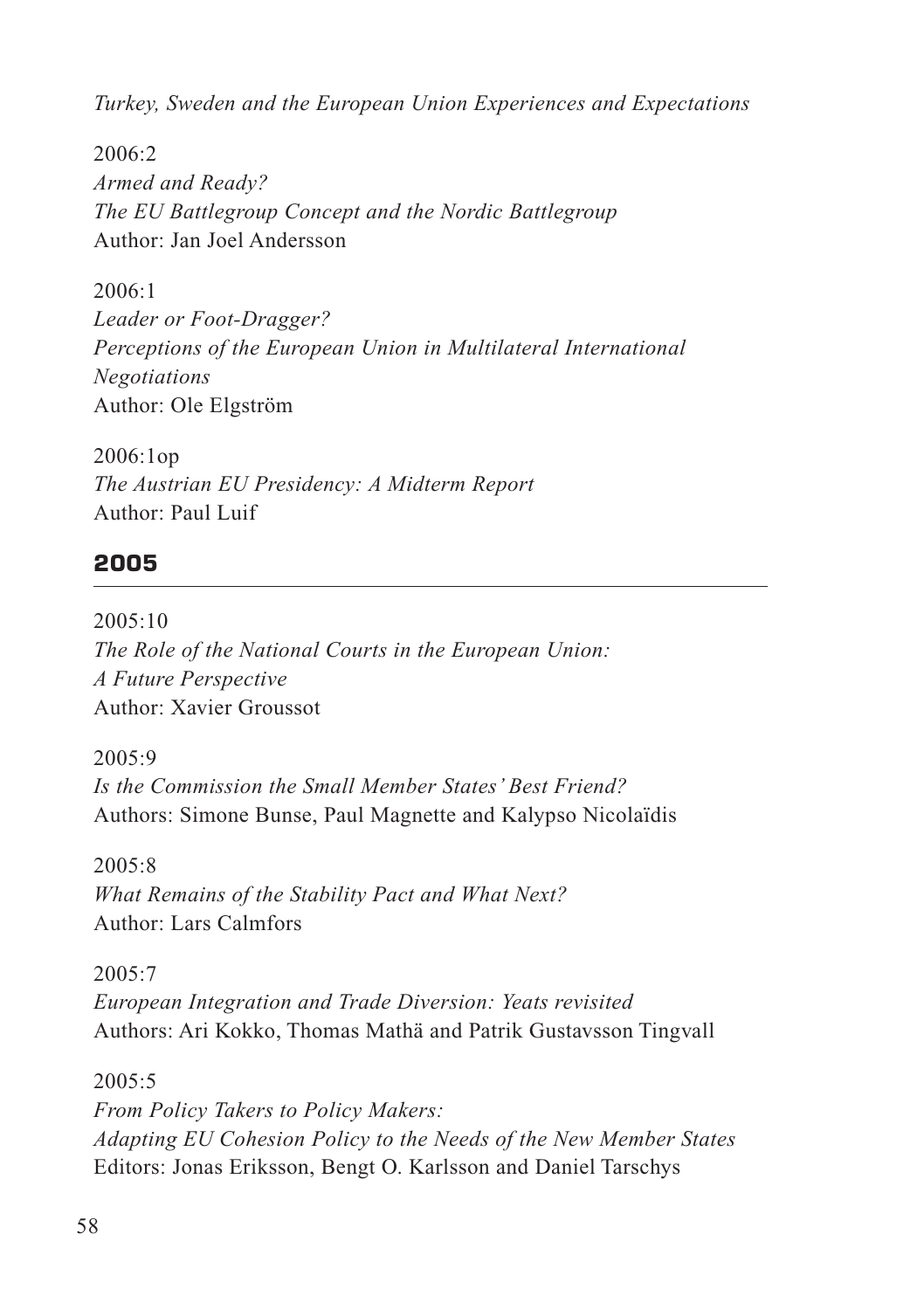2005:4 *The Enigma of European Added Value: Setting Priorities for the European Union* Author: Daniel Tarschys

2005:2op *The 2005 UK Presidency: Beyond the British Question?* Author: Edward Best

2005:1op The 2005 Luxembourg Presidency: *A Presidency Devoted to the Stability and Growth Pact and to the Lisbon Process* Authors: Patrick Dumont and Philippe Poirier

## **2004**

2004:9

*The Political Dynamics of Turkish Accession to the EU: A European Success Story or the EU's Most Contested Enlargement?* Author: Kirsty Hughes

2004:1u *European Governance – An Overview of the Commission's Agenda for Reform* Authors: Josefin Almer and Matilda Rotkirch

2004:1op *The Netherlands 2004 EU Council Presidency: Dutch EU Policy-Making in the Spotlights* Author: Mendeltje van Keulen

## **2003**

2003:19 *Industrial Structure and Industry Location in an Enlarged Europe* Author: Karolina Ekholm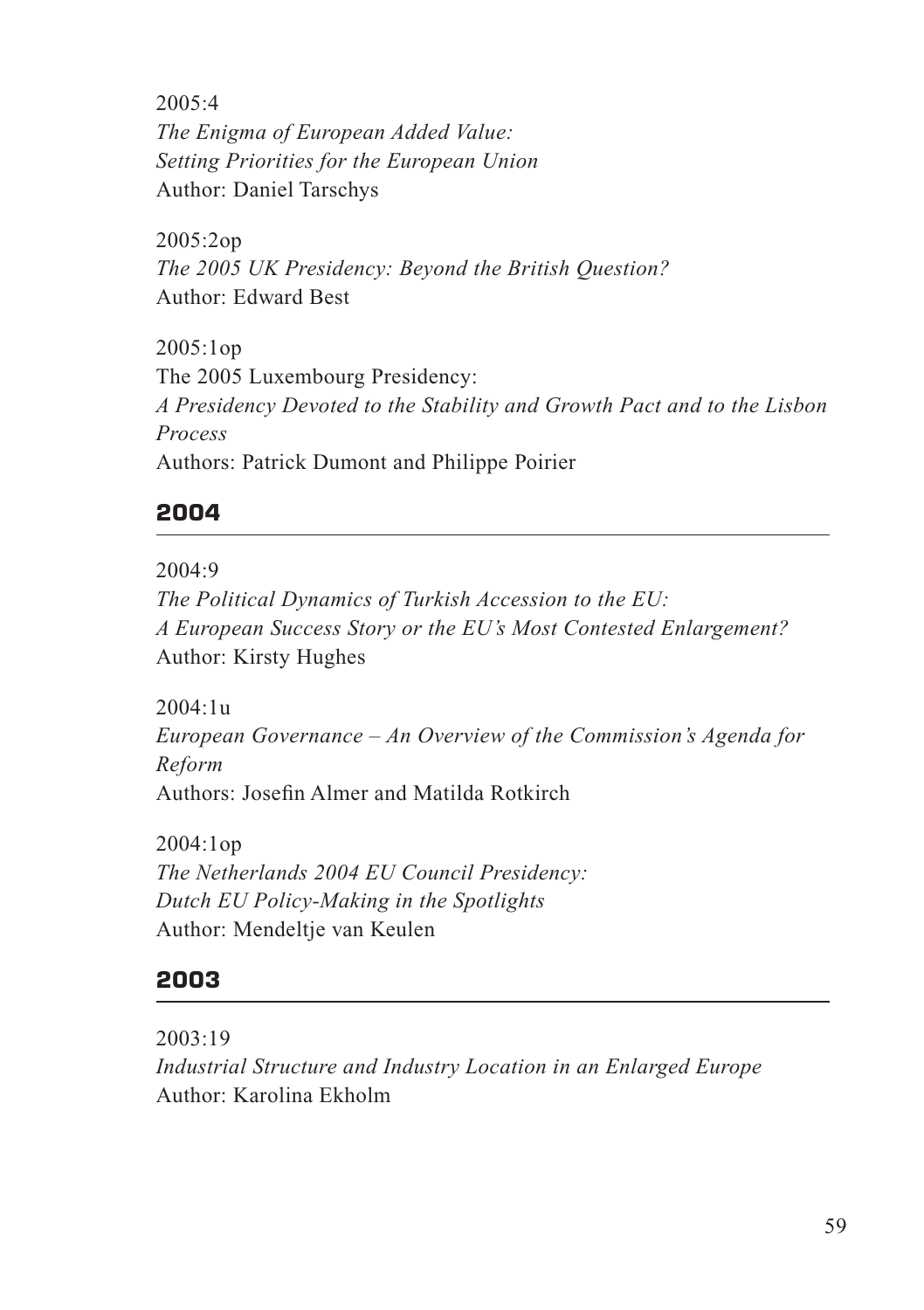#### 2003:18

*Coming of Age? Economic Management of the European Union* Authors: Per Molander and Allan Gustafsson

#### 2003:17

*Reinventing Cohesion: The Future of European Structural Policy* Author: Daniel Tarschys

#### 2003:14

*Decentralized Agencies and the IGC: A Question of Accountability* Authors: Carl Fredrik Bergström and Matilda Rotkirch

#### 2003:9

*Reforming the Council: A Work in Progress* Authors: Helen Wallace and Fiona Hayes-Renshaw

#### 2003:8

*Simply Simplification? The Proposal for a Hierarchy of Legal Acts* Authors: Carl Fredrik Bergström and Matilda Rotkirch

2003:7

*The Invisible Transformation of Codecision: Problems of Democratic Legitimacy* Authors: Henry Farrell and Adrienne Héritier

2003:1 *The Open Method of Coordination: A New Governance Architecture for the European Union?* Author: Claudio M. Radaelli

2003:1op *Contrasting Transatlantic Interpretations: The EU and the US towards a Common Global Role* Author: Ludger Kühnhardt